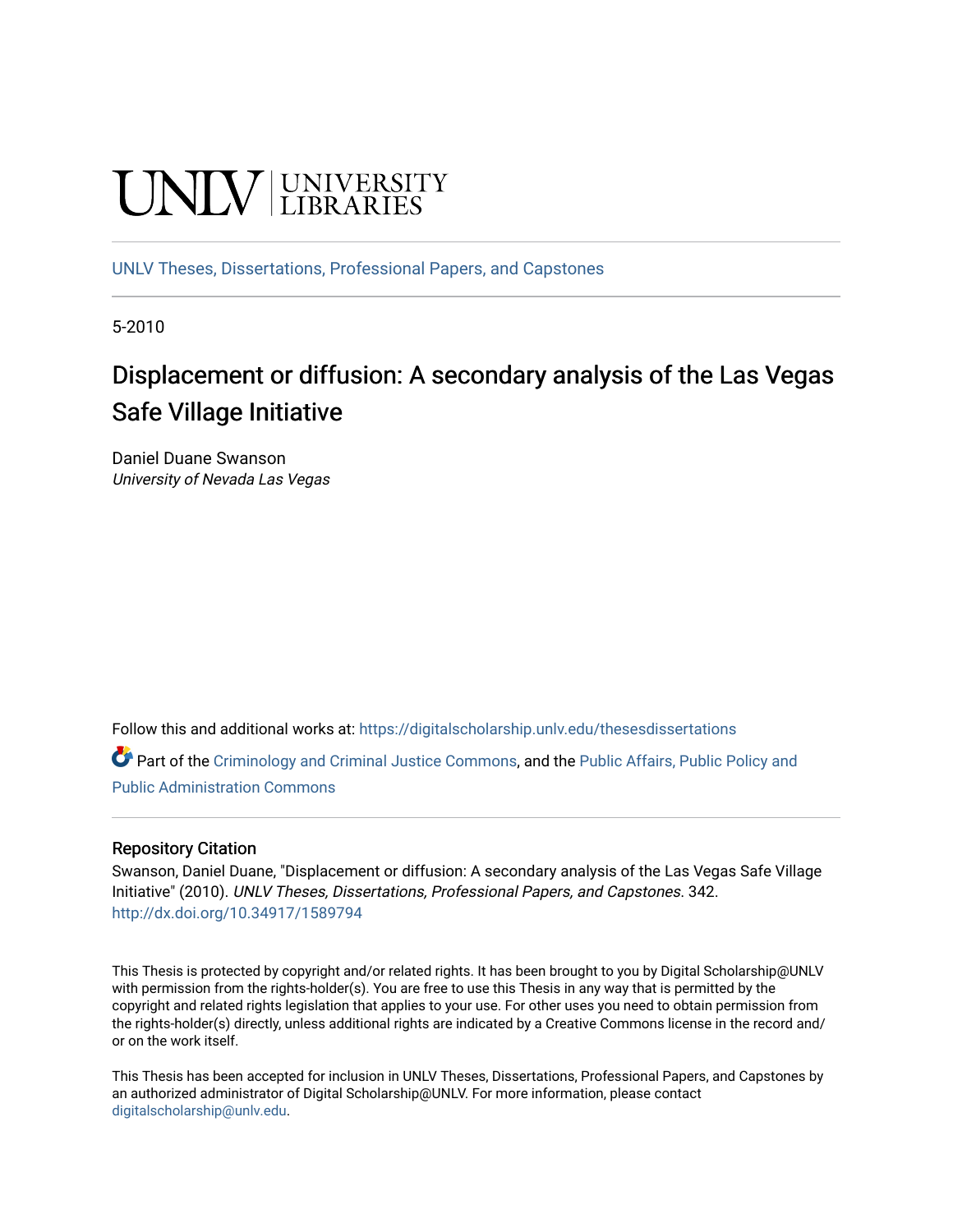# DISPLACEMENT OR DIFFUSION: A SECONDARY ANALYSIS

# OF THE LAS VEGAS SAFE VILLAGE INITIATIVE

by

Daniel D. Swanson

Bachelor of Arts University of Nevada Las Vegas 2003

A thesis submitted in partial fulfillment Of the requirements for the

**Master of Art Degree in Criminal Justice Department of Criminal Justice Greenspun College of Urban Affairs**

> **Graduate College University of Nevada Las Vegas May 2010**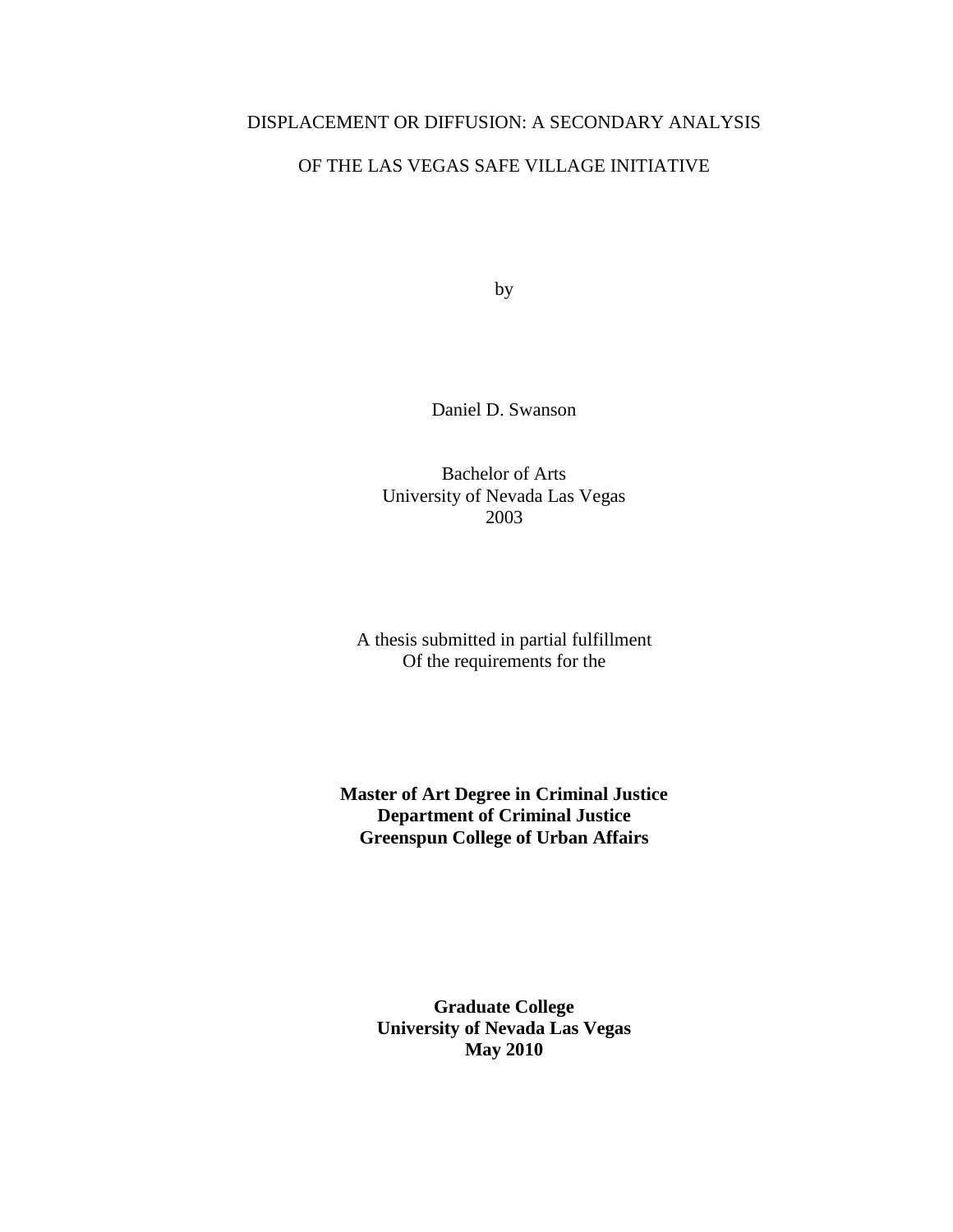

## THE GRADUATE COLLEGE

We recommend the thesis prepared under our supervision by

# **Daniel Duane Swanson**

entitled

# **Displacement or Diffusion: A Secondary Analysis of the Las Vegas Safe Village Initiative**

be accepted in partial fulfillment of the requirements for the degree of

# **Master of Arts in Criminal Justice**

William H. Sousa, Committee Chair

Tamara Madensen, Committee Co-chair

Randall Sheldon, Committee Member

Anna Lukemeyer, Graduate Faculty Representative

Ronald Smith, Ph. D., Vice President for Research and Graduate Studies and Dean of the Graduate College

**May 2010**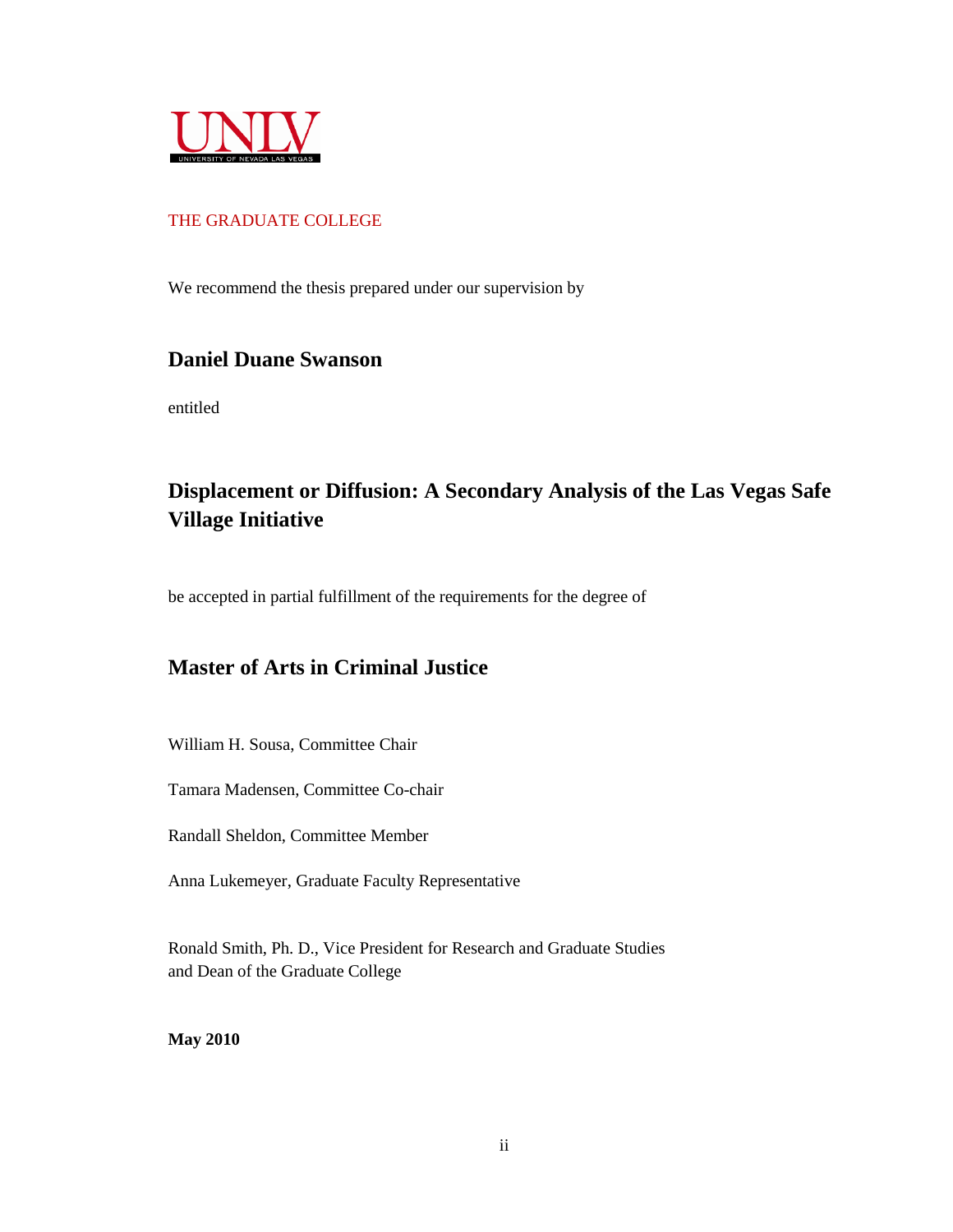#### ABSTRACT

#### **Displacement or Diffusion: A Secondary Analysis Of the Las Vegas Safe Village Initiative**

By

Daniel D. Swanson

Dr. William H. Sousa, Examination Committee Chair Assistant Professor of Criminal Justice University of Nevada Las Vegas

Police initiatives have been implemented by many agencies in an attempt to curtail growing crime rates. The Las Vegas Metropolitan Police Department implemented the "Safe Village Initiative" to address this issue in west Las Vegas. This deterrence based model reduced calls for service in the target area with a diffusion of benefits to the surrounding neighborhoods.

The current study will analyze two research questions pertaining to the "Safe Village Initiative". The first will assess the possibility that a displacement of crime occurred as a result of the treatment. The second research question will address whether, if no displacement occurred, there was an unintended diffusion of crime benefit to the surrounding neighborhoods. Data were obtained from the Las Vegas Metropolitan Police Department and were analyzed for assessment.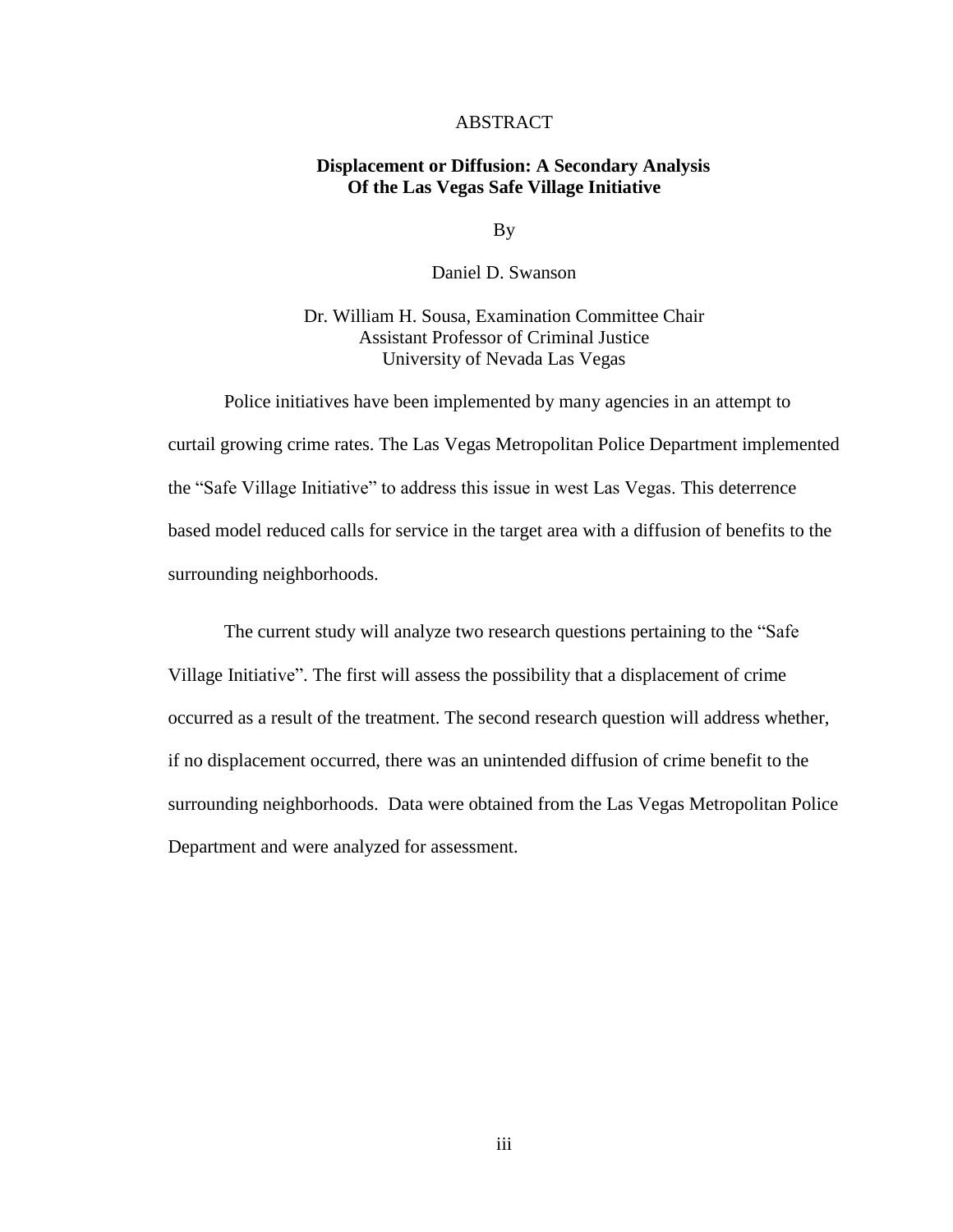# **TABLE OF CONTENTS**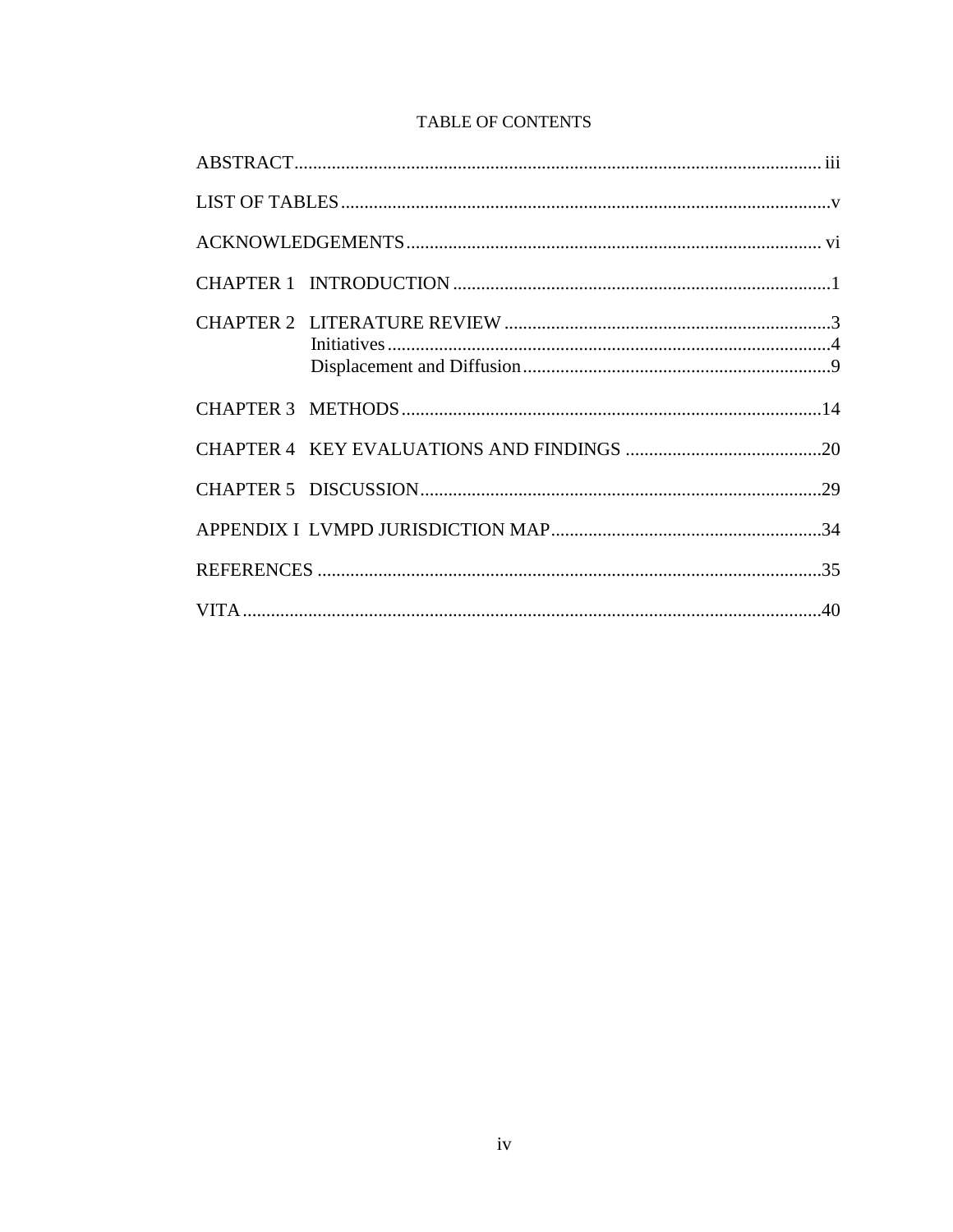# LIST OF TABLES

| Table 2 Result of Total Calls-for-Service Comparison Feb06-Jan0817          |  |
|-----------------------------------------------------------------------------|--|
|                                                                             |  |
| Table 4 Violent Calls-for-Service:                                          |  |
|                                                                             |  |
| Table 5 Property Calls-for-Service: Comparing Pre to Post Implementation 23 |  |
|                                                                             |  |
| Table 7 Proactive Calls-for-Service: Comparing Pre to Post Implementation26 |  |
|                                                                             |  |
|                                                                             |  |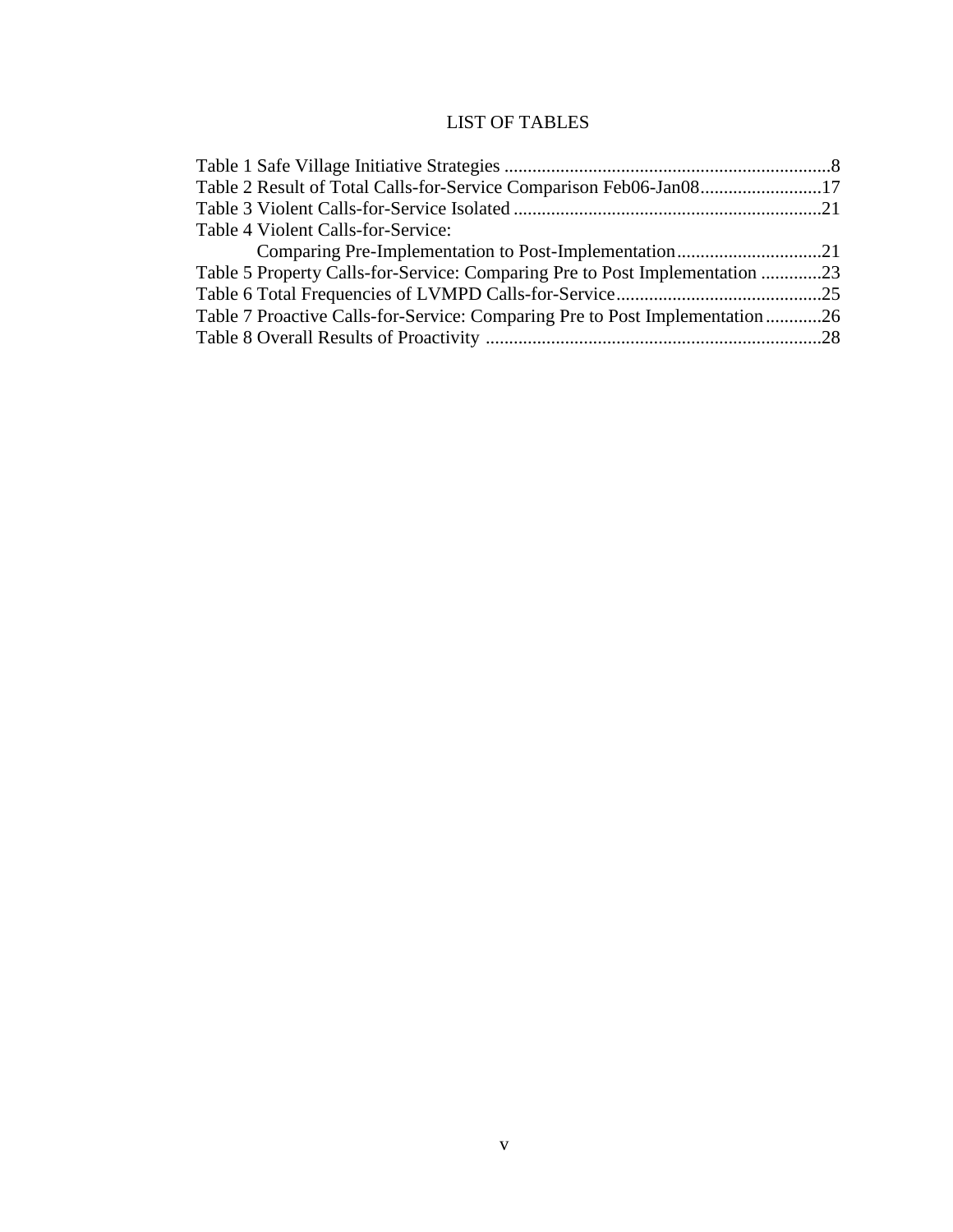### ACKNOWLEDGMENTS

I would like to acknowledge the Las Vegas Metropolitan Police Department who allowed me to assess their data in conducting this research. I would like to thank my thesis committee for all of their assistance. I would like to thank Dr. William Sousa along with Dr. Randall Sheldon, Dr. Tamara Madensen and Dr. Anna Lukemeyer for numerous hours spent assisting with questions and concerns.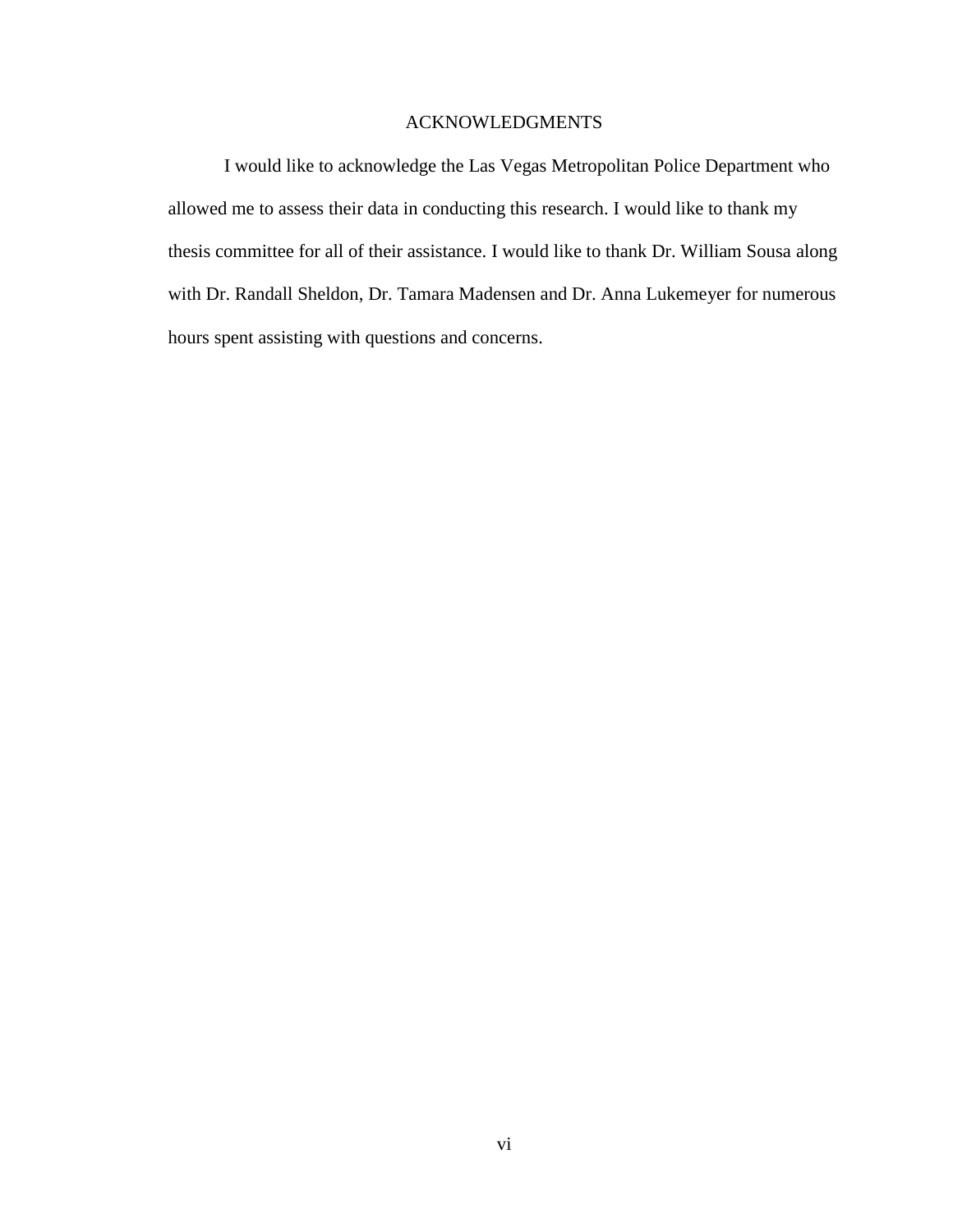#### CHAPTER 1

#### INTRODUCTION

Growing gang activity, coupled with the ease of attaining legal handguns, has attracted many young people into a life of violence. Police agencies, and their accompanying reactive response to these occurrences, continued to watch as victimization continued. Despite the fact that crime has been declining in recent years, it remains a persistent problem for police agencies. The police therefore should engage in proactive initiatives to make sure that the crime rate continues to go down. New strategies were developed to address these issues. Police initiatives were implemented across the country in an effort to deter crime, rather than wait for it to happen. The idea was to implement a proactive approach to policing, focusing on a goal of reducing callsfor- service. Deterrence style approaches had been used by police agencies for over a century and the majority of agencies incorporated some form of strategy aimed at proactive measures. Most notable was the New York "Quality of Life" initiative, which was implemented based on its accompanying claim of crime reduction (Kelling & Sousa, 2001).

One such initiative has taken place in Las Vegas Nevada called, "The Safe Village Initiative" (SVI). The Las Vegas Metropolitan Police Department developed a strategy involving community leaders and rehabilitated gang members. The goal was to educate possible offenders at critical times during crises events. The strategy, utilizing heightened enforcement, resulted in a reduction in calls-for-service in the targeted area. This collaborative approach met the needs of this community at a time when violent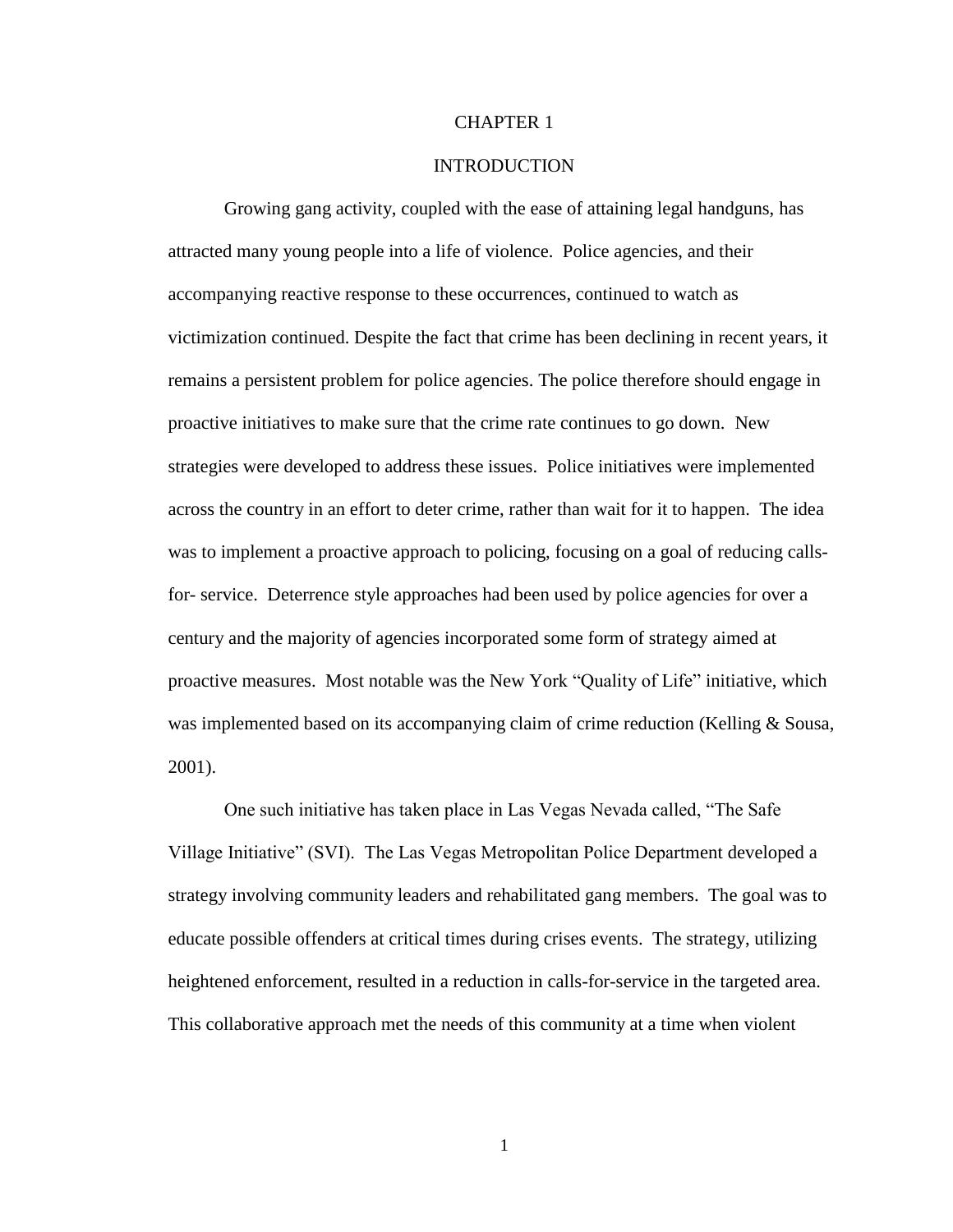crimes were on the rise and policy makers understood that the days of being reactive were over. An aggressive approach was necessary and the results seemed promising.

Despite the success of such programs like SVI, one potential complication involves displacement. Displacement is the idea that when employing rigorous police strategies in a confined area, offenders relocate or change modus operandi to avoid attention. This is often in close proximity to the target area or just out of reach of the treatment. Opponents of initiatives argue that time and efforts are wasted with no real reduction in criminal behavior. The belief is that calls-for-service continue to pour into dispatch centers, only around the corner from their previous locations. A false reduction in crime is correlated to the treatment in the target area at the cost of increasing Calls-for-Service in surrounding neighborhoods. This is considered spatial displacement or geographical displacement, (Clarke & Eck, 2003).

In opposition to the above, (Clarke & Weisburd, 1994), find that crime is reduced in accompanying areas of concentration creating the phenomenon of "diffusion." Diffusion is the unintended consequence of decreasing crime in surrounding areas to the treatment, based on the implementation of proactive policing in a target area. It appears to proponents of initiatives that a ripple effect occurs to adjoining neighborhoods. Dispersion of offenders away from the target dilutes the actors across all geographic borders.

The purpose of this study is to address the issues of displacement and diffusion. This paper re-examines the SVI initiative and corresponding statistical data. The first part discusses SVI in more detail followed by the methods used to examine them. A closer look will allow for further scrutiny on a much politicized topic.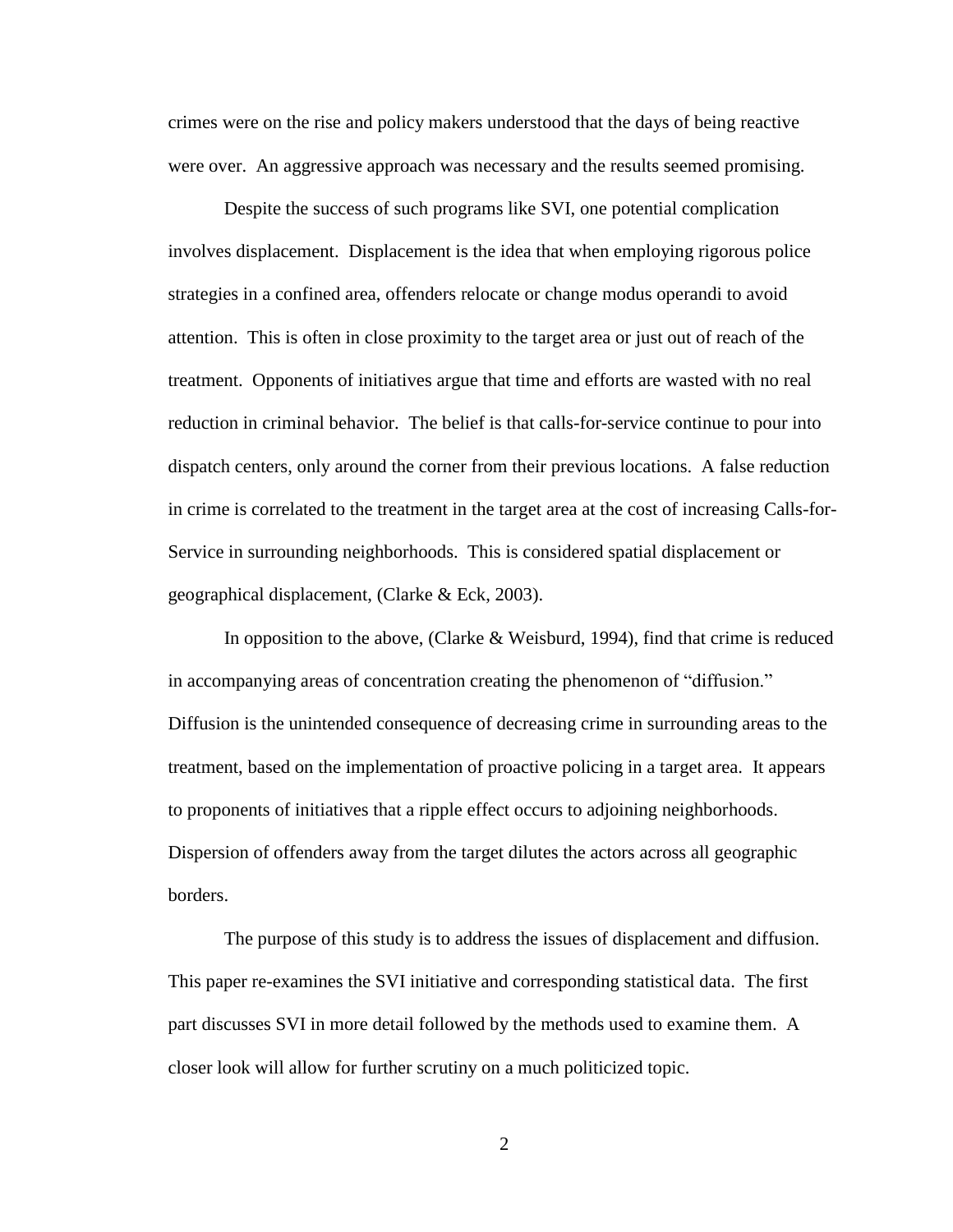#### CHAPTER 2

#### LITERATURE REVIEW

Police departments transitioned away from the reactive approach and into a proactive mode decades ago (Kelling & Moore, 1988). Starting in the 1980's, most police agencies began to place stronger emphasis on proactive policies. Agencies realized the urgency for officers to identify and isolate offenders before serious crime occurred. The idea was to focus police resources on more specific targets. The goal was to reduce or dilute the offender pool by managing minor offenses.

One example of proactive policing is NYPD's "Order Maintenance Policing", based on the "Broken Windows" (Wilson & Kelling, 1982) philosophy. Under the Bratton administration, a great deal of focus and attention was given to areas within the city that were considered disorderly and plagued with escalating crime rates. The idea was to manage minor offenses, thus limiting opportunities for more serious crimes (Skogan, 1990).

A new style of policing arose out of this heightened enforcement. It involved the community and peer role models. In an attempt to reduce crimes in neighborhoods, closer scrutiny by the police demanded a partnership with those in the community driven by the desire to take back ownership from criminals. These police-citizen contacts reduced crime (Kelling & Moore, 1988). This partnership allowed respected community leaders to have direct access to the police department in return for highly needed intelligence on crimes and criminals in these areas.

This partnership flourished and crime trended downward as a result. This new relationship allowed information to be traded and a more efficient targeting of behavior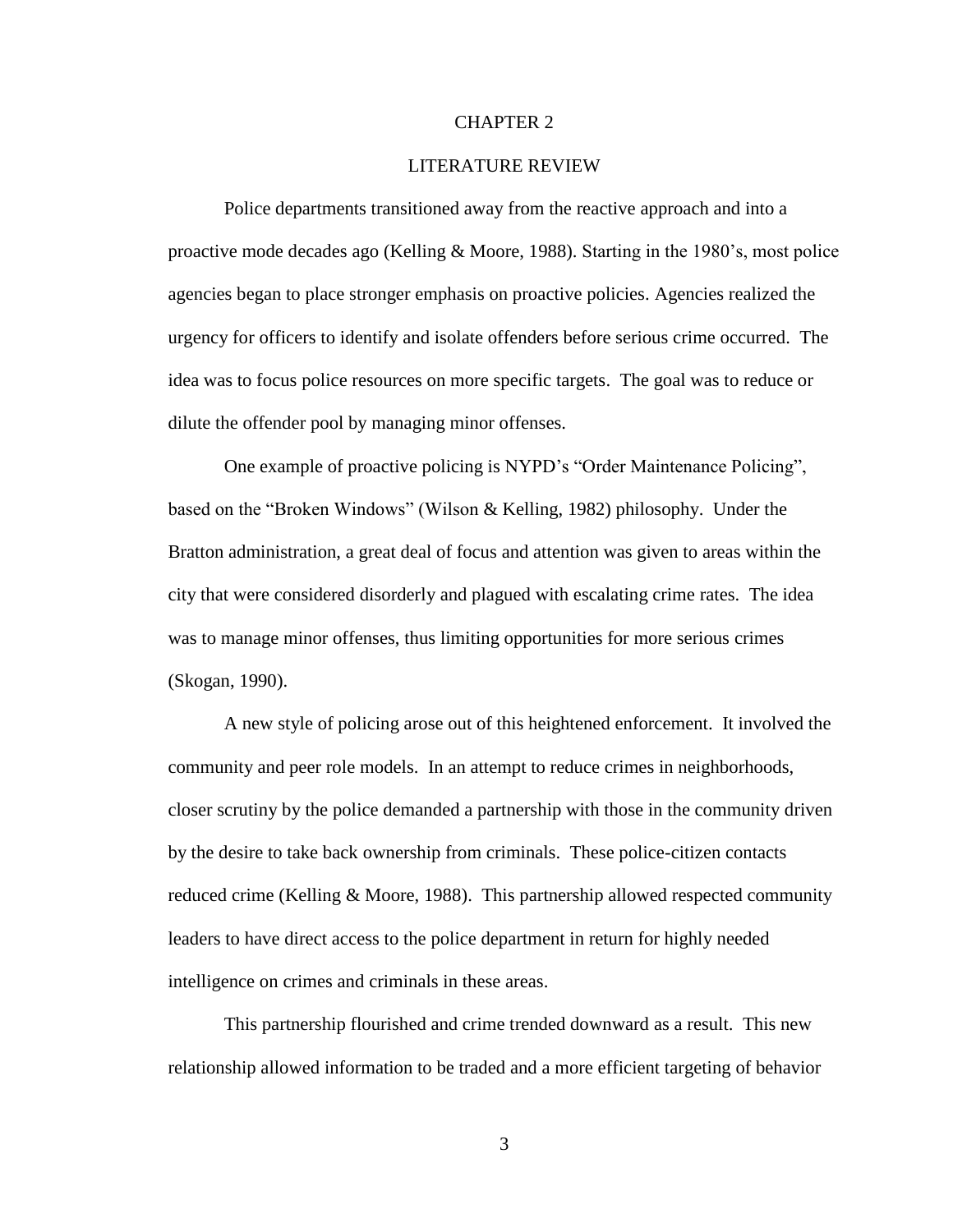was initiated. The totality of information regarding both the offender and the characteristics leading to the victim, allowed for a more appropriate response to the issue at hand (Goldstein, 1990). The progression of the community role in policing led to a two-pronged approach targeting violent behavior. This "pulling levers" strategy (Weisburd & Braga, 2006) involved heightened police scrutiny coupled with community working groups reaching out to the targeted audience. The community leaders would strengthen and reinforce the clear and expected standard for behavior. This idea drove the engine on many police departments' proactive initiatives. Proactive strategies were developed to address the growing crime rates and initiatives were implemented. The initiatives that follow produced positive results with reductions in violent crimes along with incorporating the assistance of the community. As a result of the initiatives, many researchers began to ask questions of unintended consequences. Did the proactive approach only move the crime offenders to new locations creating displacement, or was there a diffusion of crime benefits associated to the initiative?

#### Initiatives

The "pulling levers" intervention strategy began to evolve during the 1990s. A key element to "pulling levers" is the delivery of a message from community leaders, in an effort to deter possible violators. These community leaders target the audience and warn them of possible consequences based on their actions (Braga, 2005). This idea spread rapidly across the country with cities implementing the tactics in an effort to address the escalating crime problem. One notable initiative implemented in Boston Massachusetts coined, "Operation Cease Fire", gained notoriety. Richmond Virginia followed suit with a "pulling levers" tactic that was similar called "Project Exile".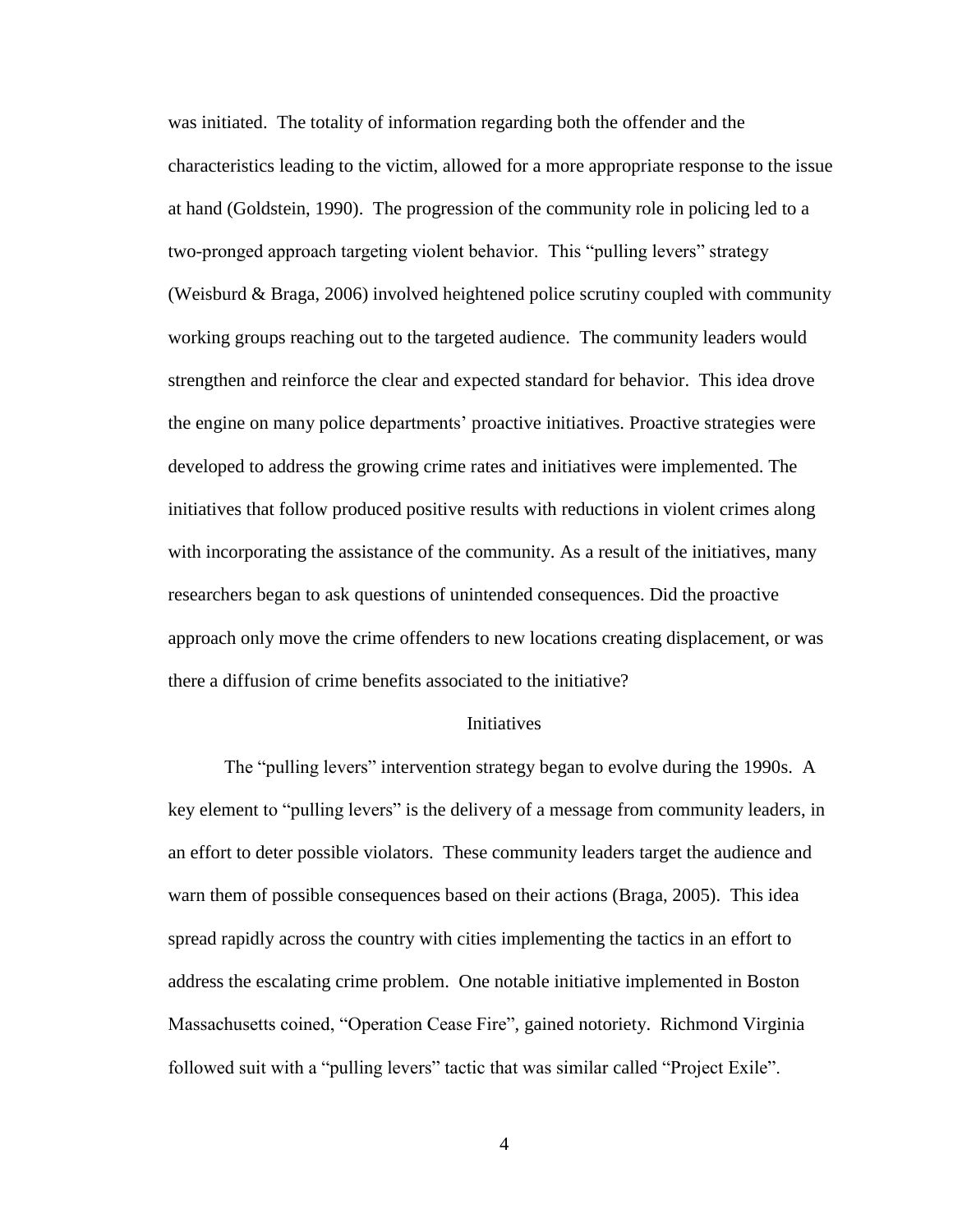Chicago and Los Angeles continued this template with an "Operation Ceasefire" and Las Vegas, Nevada with "Safe Village Initiative".

#### *Operation Ceasefire*

The city of Boston Massachusetts in the 1990's, initiated a response to the growing youth homicide rate. Gang activity continued to recruit young violators at an alarming rate. The focus was placed on the illegal firearms and the ability for minors to attain them. A collaboration of multiple agencies gathered to create a task force that involved the federal, state and local agencies. The goal focused on long term results based on intervention techniques used to persuade gang members away from their activity (Braga et al., 2000). This task force consisted of the Boston Police Department, the Massachusetts Department of Probation and Parole, Office of the Suffolk County District Attorney, Office of the United States Attorney, the Bureau of Alcohol, Tobacco and Firearms, Massachusetts Department of Youth Services, Boston School Police, and a whole host of social service gang outreach members attached to the Boston community centers.

"Operation Cease Fire" began with the implementation of two main components. The first was a law enforcement saturation targeting illicit firearms and the traffickers supplying the minors with guns. The second was a mass public message warning any potential violators of the consequences of their actions. This was a deterrent approach to combat the gang violence in the city (Braga et al., 2000).

Operation Cease Fire began in January of 1995. One year later in 1996, the Boston youth homicide rate had declined from 44 in 1995 to 26 in 1996. The rate continued to drop in 1997 an additional 15 (Braga et al., 2000). A post time frame of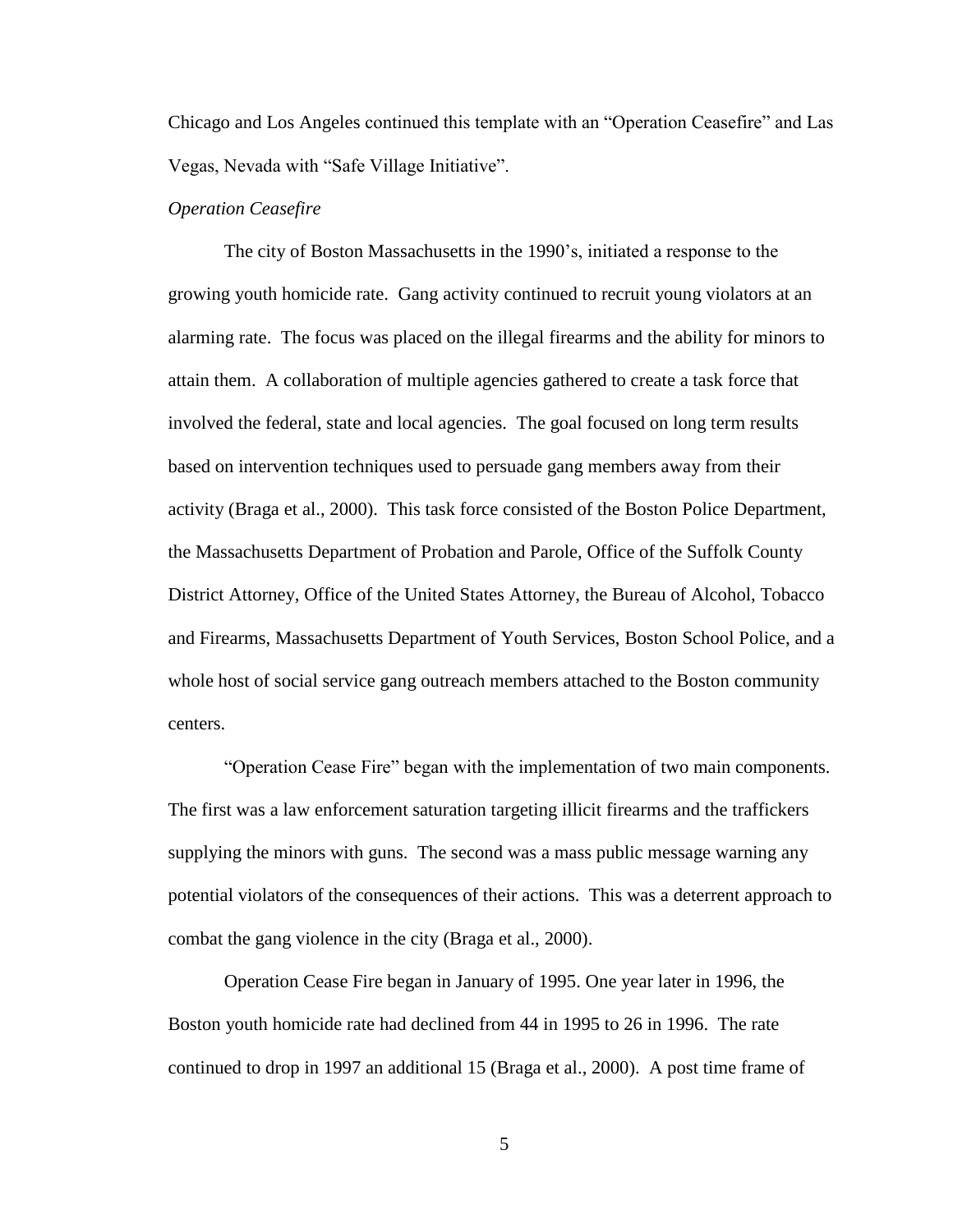June 1, 1996 showed a 63% reduction in the mean monthly number of youth homicide victims from a pre-test mean of 3.5 per month, to a 1.3 per month post test (Braga et al., 2000). This program appeared to exceed the goals set forth in the implementation. *Project Exile*

Richmond Virginia was experiencing many of the same crime problems as did Boston. It was considered one of the top five cities in the United States for murder rates. In 1997, the murder rate was 144 with the majority using a firearm in the commission of the crime. Expanding on the ideas used in the Boston initiative, the United States Attorney's office in Richmond created "Project Exile". The focus of project exile was heightened police enforcement directed at ex-felons and their use of firearms in the commission of crimes. If a suspect was charged, the complaint would then be federally prosecuted with the assistance of the Federal Bureau of Investigation, Bureau of Alcohol, Tobacco and Firearms and local authorities. The goal was to execute a swift and severe penalty on violators that had previously been ignored in the state court system. A media campaign was then waged, warning all potential offenders of the high probability of facing federal sanctions for their actions (McGarrell, 2005).

The post test results showed a large decrease in violent crimes. According to the United States Attorney Office for the Eastern District of Virginia (1999), 287 criminals were arrested during this initiative. The rate of felons using firearms was cut in half, giving police managers a positive template for future initiatives.

#### *Los Angeles Cease Fire*

The gang violence was not exclusive to the east coast. The city of Los Angeles was experiencing an alarming escalation of violence by youth gangs, and their past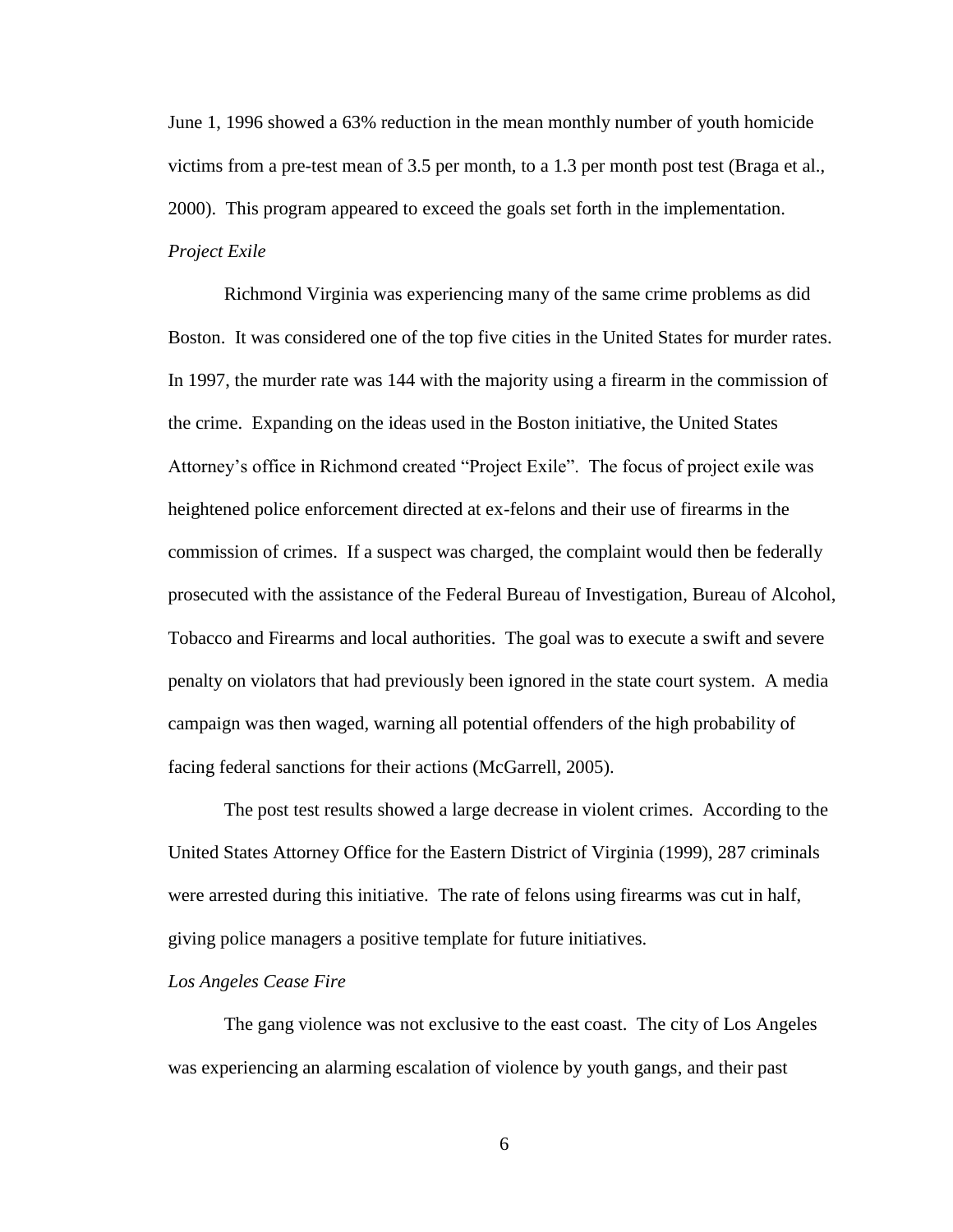efforts to thwart the actions seemed futile. The post results of the Boston model showed promising results and it was quickly used as a template to begin proactive policing aimed at youth gang violence. Los Angeles adopted the heightened media message of deterrence, but attached a menu of "sticks" and "carrots" to the initiative. The idea of "sticks" was to warm violators of the consequences facing the gang members if they proceeded to commit violent infractions. The "carrots" were the prevention component aimed at showing the youth an alternative lifestyle. It was believed that this early intervention by community leaders would persuade them away from street crime and the possible incarceration into the state prison system. The Los Angeles Police Department saturated the Boyle Heights area that consisted of its highest crime areas. Targeted areas showed an overall 37% reduction compared to 24% in the remainder of the Boyle Heights areas. The treatment showed significant positive effects.

#### *Safe Village Initiative*

The Las Vegas Metropolitan Police Department in February of 2007, implemented one such proactive police strategy. This initiative, which is the focus of this current study, was labeled, "Safe Village". It was focused in west Las Vegas in a high density neighborhood known for a large number of violent crimes. The year prior to the initiative resulted in 283 illegal shootings and 139 calls-for-service involving a person with a gun. The initiative involved collaboration from many social networks combined with law enforcement agencies. The Safe Village Initiative involved four key components or teams which were directed by a leader in each. The response component involved a former gang member turned pastor that had direct ties to the community. He would respond to violent events within 72 hours and demonstrate his outrage towards the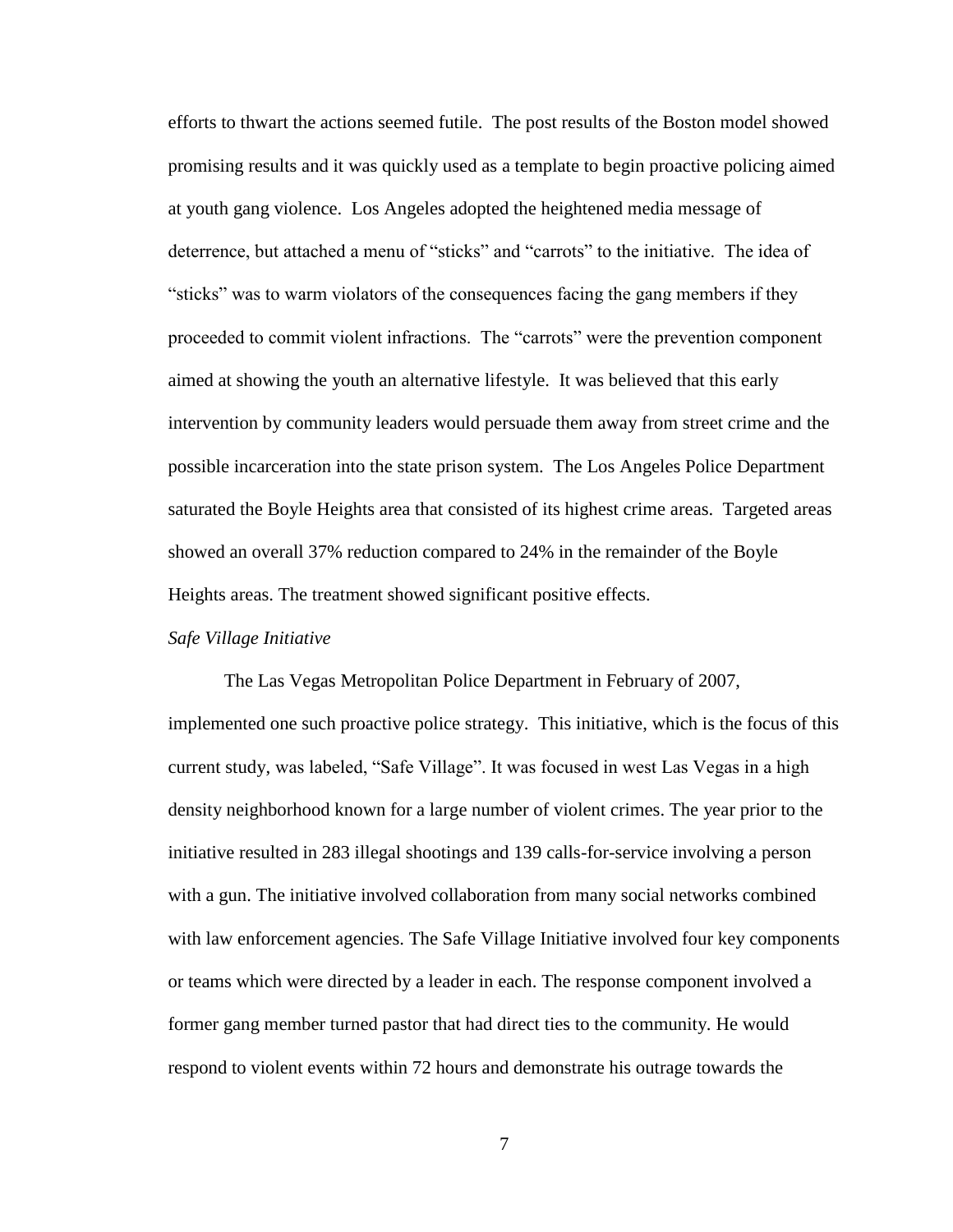occurrence and preach the need to refrain from retaliation. The outreach component involved a Clark County gang specialist that acted as a mentor developing a trust with members of the community. The trauma team acted as the bridge for intervention. They assisted the mentor in gaining access to victims of violence and several locations that previously were inaccessible to anyone but family and law enforcement. Sustainment dealt with program functioning which received oversight by an employee of the city of Las Vegas with the responsibilities of providing funding mechanisms and points of entry for anyone needing assistance as a result of violent events.. The response is the reactive approach where the outreach is proactive and guided by mentors. The goal was to intervene at critical times in order to direct future actions. The initiative resulted in a significant reduction in calls-for-service, (Radtke, 2007). Radtke found significant correlations in violent crime reductions based on the strategies employed. The time frame was one year prior to the treatment in February of 2006, to one year after treatment which concluded in January of 2008.

#### Table 1. Safe Village Initiative Strategies

|            | <b>Directed</b><br><b>Initiative</b> | Jurisdiction/<br>Working<br>Group                                                                         | <b>Enforcement</b>                                                                       | <b>Message</b>                   | Outreach                                                 | <b>Community</b><br><b>Mobilization</b>                                                            |
|------------|--------------------------------------|-----------------------------------------------------------------------------------------------------------|------------------------------------------------------------------------------------------|----------------------------------|----------------------------------------------------------|----------------------------------------------------------------------------------------------------|
| <b>SVI</b> | Violence                             | Specific Beat<br>Sector (We<br>$&$ W6)/<br>Policing,<br>Probation<br>and Parole,<br>Community<br>Agencies | <b>SVI</b> Team<br>Created,<br>Identified &<br>Cracked<br>Down on<br>"Problem<br>Houses" | "Stop the<br>Violence"<br>Fliers | Outreach<br>workers,<br>Faith<br><b>Based</b><br>Leaders | Distribute<br>Anti-<br>violence<br>literature,<br>Host events,<br>Response to<br>Violent<br>Events |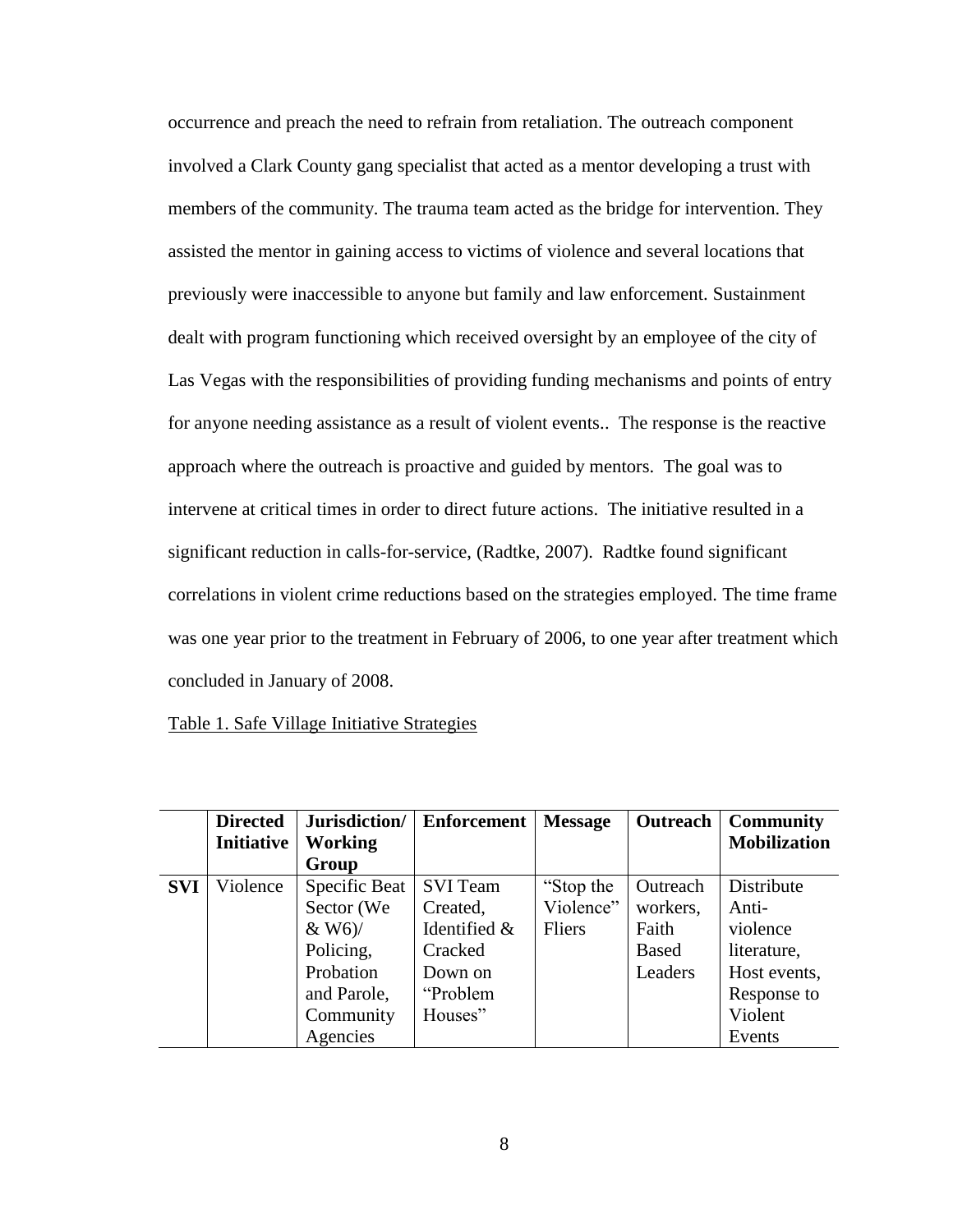#### Displacement and Diffusion

Critics of crime control initiatives often believe that a saturation of officers in problem areas will not necessarily reduce crime. In fact, opponents often believe that the crime is not eliminated or reduced just relocated (Sherman, 1990). This is referred to as displacement- an "alteration of criminal activity as a consequence of preventative efforts" (Gabor, 1981). Accordingly, offenders will attempt to circumvent the pressure placed upon them by the heightened scrutiny. The belief is that implementing a police strategy that only moves the crime from one location to another serves no purpose. Money and resources are used with no clear advantage to the public.

There are five different types of displacement discussed in the literature, (Clarke & Eck, 2003). Researchers (Hakim & Rengert, 1981) examined these five categories and divided them into types based on specific criteria. *Temporal Displacement* is the process of adjusting times to avoid capture. Certain crimes that were routinely committed in the evening hours would be changed to the morning thus reducing scrutiny. This can also be the result of a "postponement" of action, awaiting a more productive time frame to avoid capture or recognition. *Target* displacement is switching the object of offending. This can be as simple as selecting a new target. Many times a concentration of victimization directed towards one class brings on unwanted attention thus resulting in a change of desired victims. *Tactical* is the changing of procedures in order to adapt to the growing pressure. This changing of methods is a learning scale for offenders who adapt their techniques in order to be more productive and successful at flying under the radar. Most violators of law attempt to remain hidden, but initiative policing attempts to flush them into the open. Changing the methods of offending is a logical result in the attempt to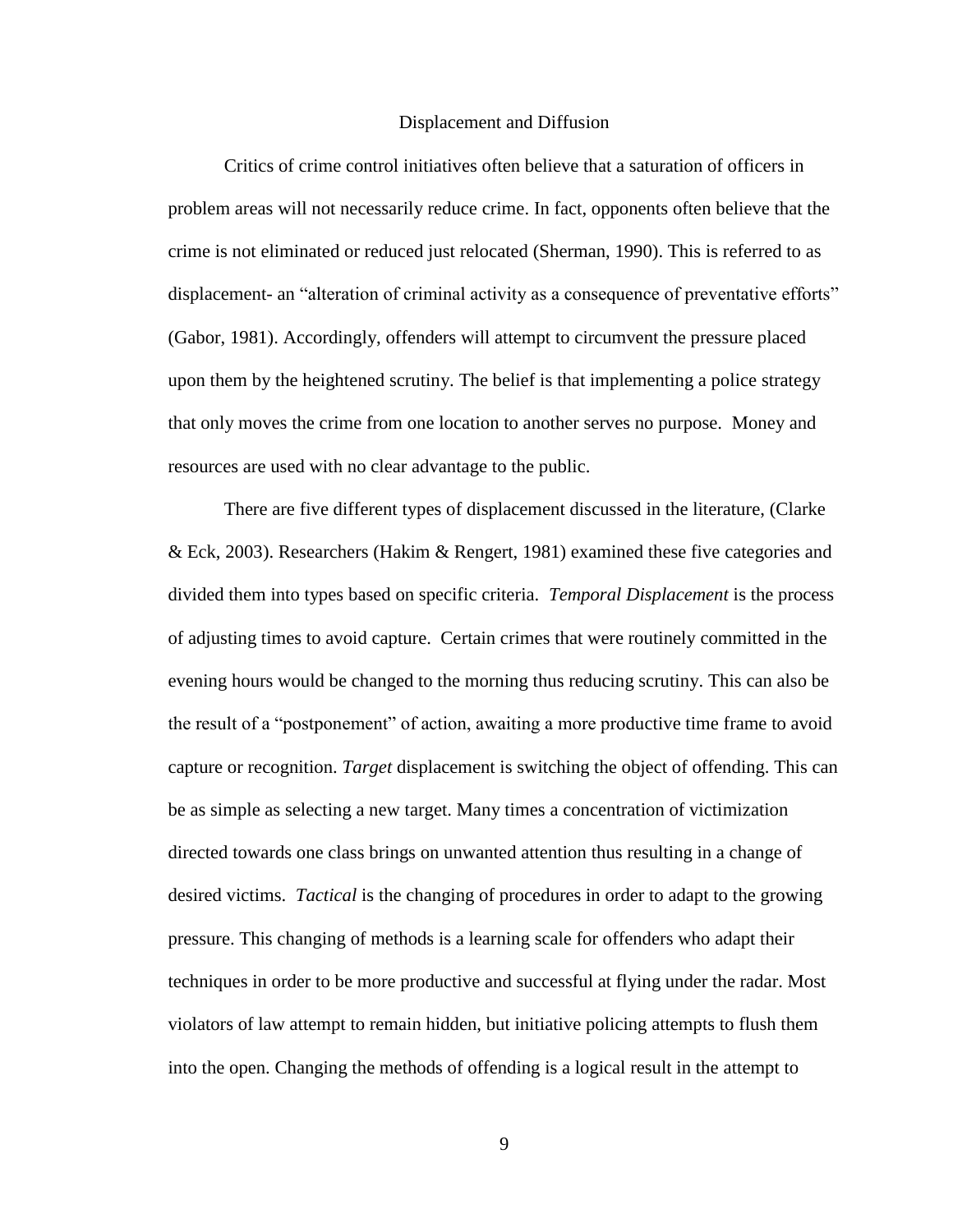avoid incarceration. The most widely recognized type of displacement is that of *geographical* or *spatial* displacement where the offender relocates to a different area. The remaining displacement type is *crime type*. This type of displacement involves the perpetrator changing the crimes they commit based on the pressure placed on their previous crime type. Previous studies focused on the economic system of costs and benefits (Palmer, 1977) and the desire based on these incentives to adapt but not cease the activity. One similar study (Vold, 1979) found that responses to pressure only deflected rather than eliminate a particular crime pattern. As the gold rush attracted prospectors, crime opportunities for success attract more perpetrators as noted by (Barr & Pease, 1990) who found another type labeled "perpetrator displacement." This is the result of enormous opportunity for offenders thus creating an influx of business opportunity for individuals preying on victims.

Displacement is a concept frequently used by critics of opportunity-reducing measures. The problem is the lack of empirical evidence to support such claims. When researchers attempt to analyze spatial displacement, it is extremely difficult to say with certainty just where the offenders relocated. Many assumptions are made lacking empirical evidence to support such claims. Researchers have a difficult task of measuring such occurrences based on the multitude of forms exhibited (Hakim & Rengert, 1981). They do not argue that results in the target area produce reductions of certain crimes, only that actors move to different locations. The belief is that spatial displacement occurs. The overwhelming majority of research has focused on the target area and the treatment administered, leading to wide speculation on the surrounding areas. Past researchers have focused in on a zone or close proximity to the treatment (Green, 1996; Weisburd  $\&$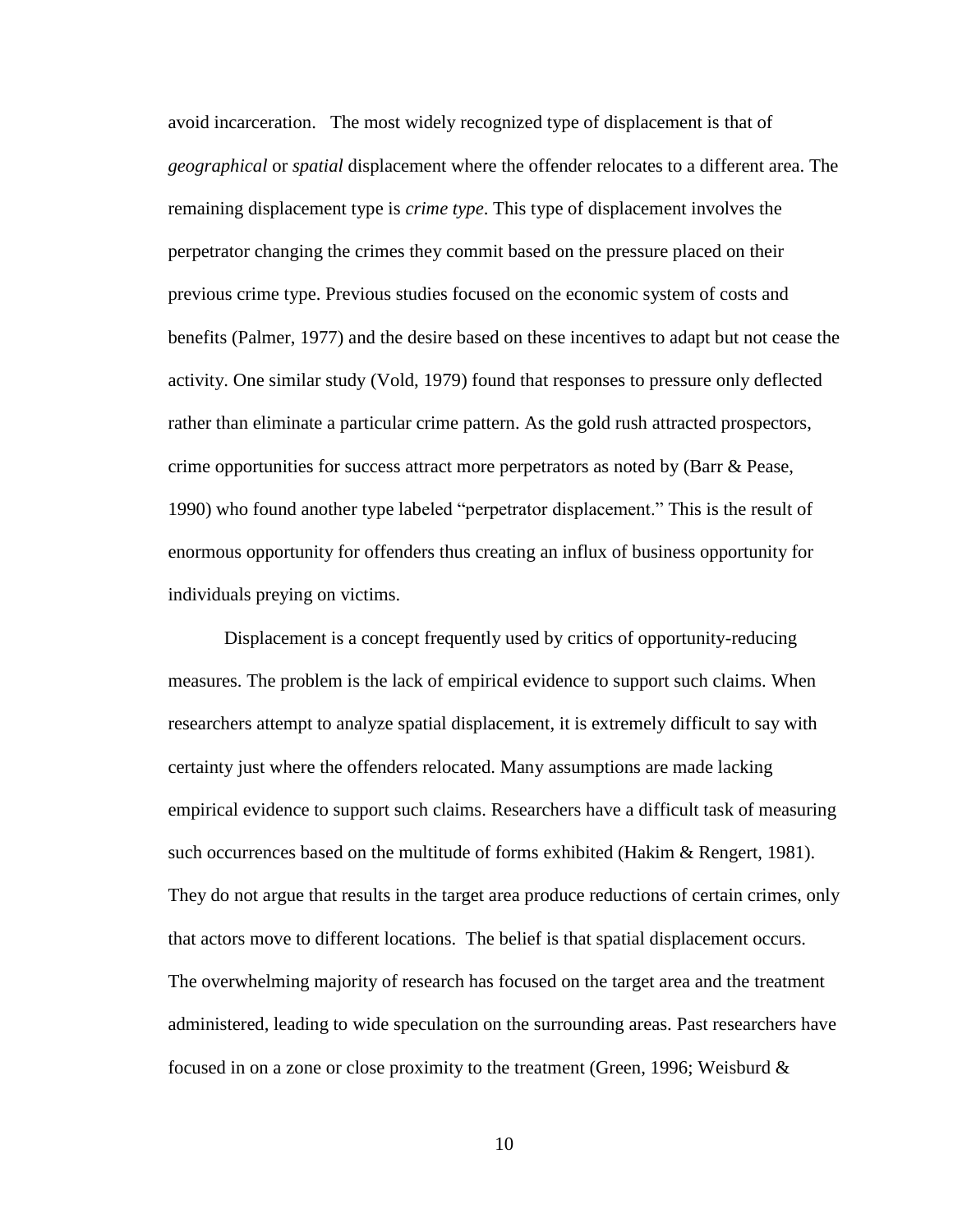Green, 1995). Most metropolitan cities have a concentration of low income developments that are huddled together in different geographical areas. Implementation of treatment in one area that displays economic hardships might be surrounded by high income residential areas with little in common to the treatment area. Projects or economically depressed neighborhoods can be geographically separated by miles of terrain resulting in the blinders being placed on researchers "looking in front of the hood and not seeing the roadway." There have been several criticisms about this kind of displacement (Barr & Pease, 1990), but research is lacking with specific focus on the displacement itself. The vast majority of displacement theory commentary has been due to the research on data specific to the initiative itself and not directly on the displacement or diffusion (Weisburd, 2006). Analysis of the evidence suggests that displacement is not inevitable.

Research recently found that correlations can be drawn to a positive crime reduction in the surrounding areas to the target treatment administered by the police initiatives (Weisburd & Green, 1995). This "diffusion of benefits" suggests that areas close to the treatment receive positive results in crime reduction without the heightened police scrutiny brought on by initiative policing. Proponents of such hot spots police strategies claim that crime is concentrated in certain locations (Sherman & Weisburd, 1995). Analysis of these hot spots reveal statistically significant mean effect size for these targeted areas (Braga, 2005), and research suggests an overall reduction in calls for service in these hot spots areas in comparison to the control area. This suggests an overall reduction in calls for service based on police intervention strategies. Researchers claim that crime reduction occurs, although unintended, and it ripples through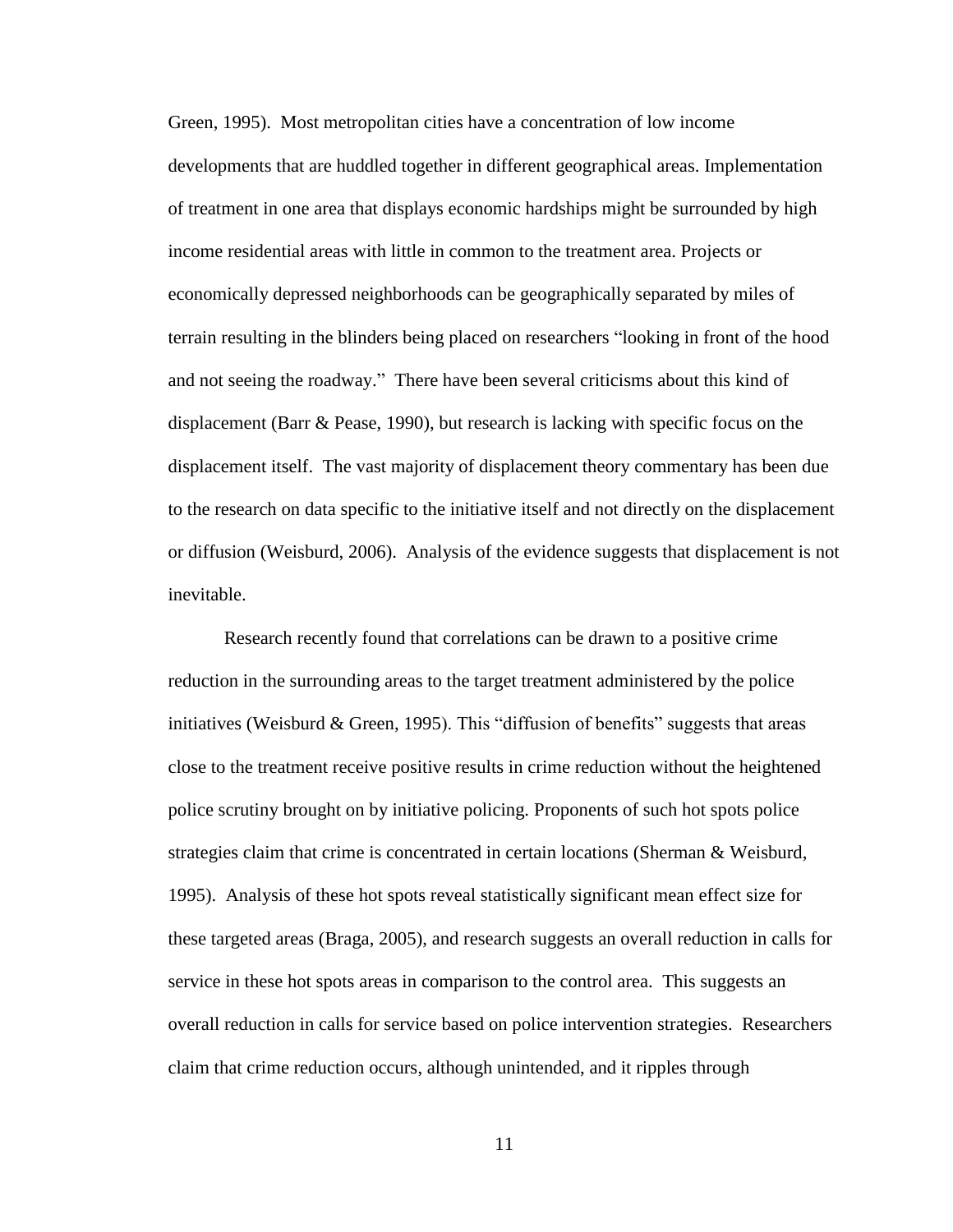neighboring locations. These strategies develop a "Diffusion of Crime Control Benefits" that only strengthens the arguments for implantation of pro-active police strategies, (Clarke & Weisburd, 1994). Many other scholars have noted these findings in their research (Caeti, 1999; Hope, 1994; Weisburd & Green, 1995). Weisburd (2006) conducted research by means of observational measures. His research involved two sites with substantial street-level crime that were monitored during an experimental period. Two neighboring areas were selected as "catchment areas" to assess whether displacement or diffusion occurred. His study supported the position that the most likely outcome of focused crime prevention efforts is a diffusion of crime control benefits. Social observations (Park & Burgess, 1921; Reiss, 1971; Sampson & Raudenbush, 1991) have been found to be very effective. Crimes that happen on the streets like prostitution and drug dealing can be empirically studied and measured by observational data. However, it is extremely expensive and time exhaustive. Most methodologies that have used observational instruments and code books, concentrated on the target area and corresponding initiative, rather than focusing on surrounding areas. A larger problem is the fact that while narrowing in on the locations proximate to the treatment, researchers can lose focus of possible displacement or diffusion effects. Predators are not limited to borders and have the ability to be mobile. Looking to close to the initiative and treatment area can lead a researcher to assumptions not backed up by empirical evidence.

The controversial nature of police initiatives has researchers looking for empirical evidence to support claims of viable programs. The past research has shown the inconsistent findings and many admit to the varying findings as Novak stated (1999):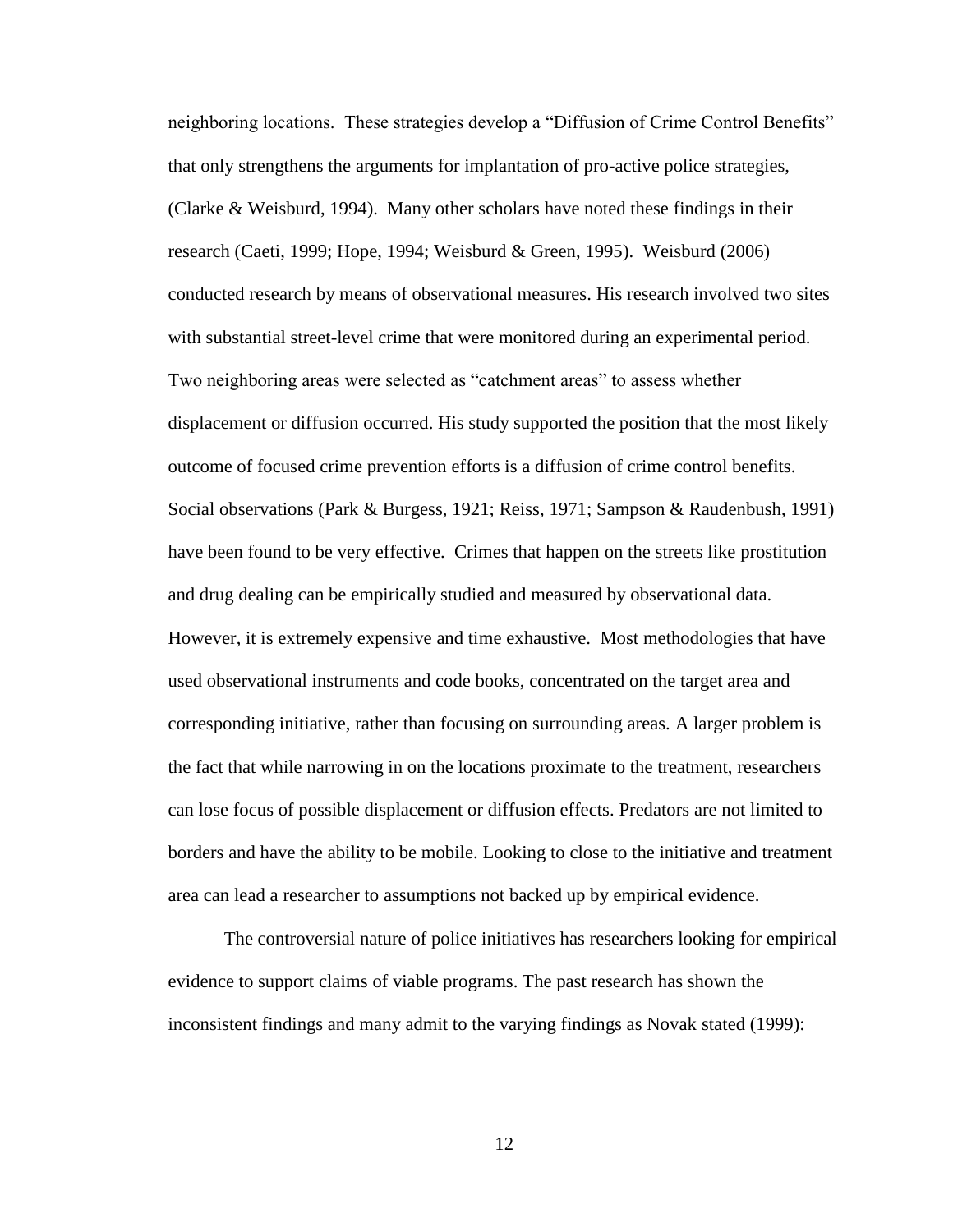"there is some reason to believe these efforts by police can displace crime to contiguous areas, or conversely, these areas can experience a diffusion of benefits". It is apparent that both sides of the issue are given validity which only convolutes the issue. This research first must acknowledge that it is extremely difficult to detect either displacement or diffusion. The reason is the potential for diverse manifestations (Weisburd and Green, 1995b). Fear of peer review and possible scrutiny should never sway research into critical skepticism of police initiatives and their possible consequences. Political bias should be eliminated and valid empirical evidence should be sought after.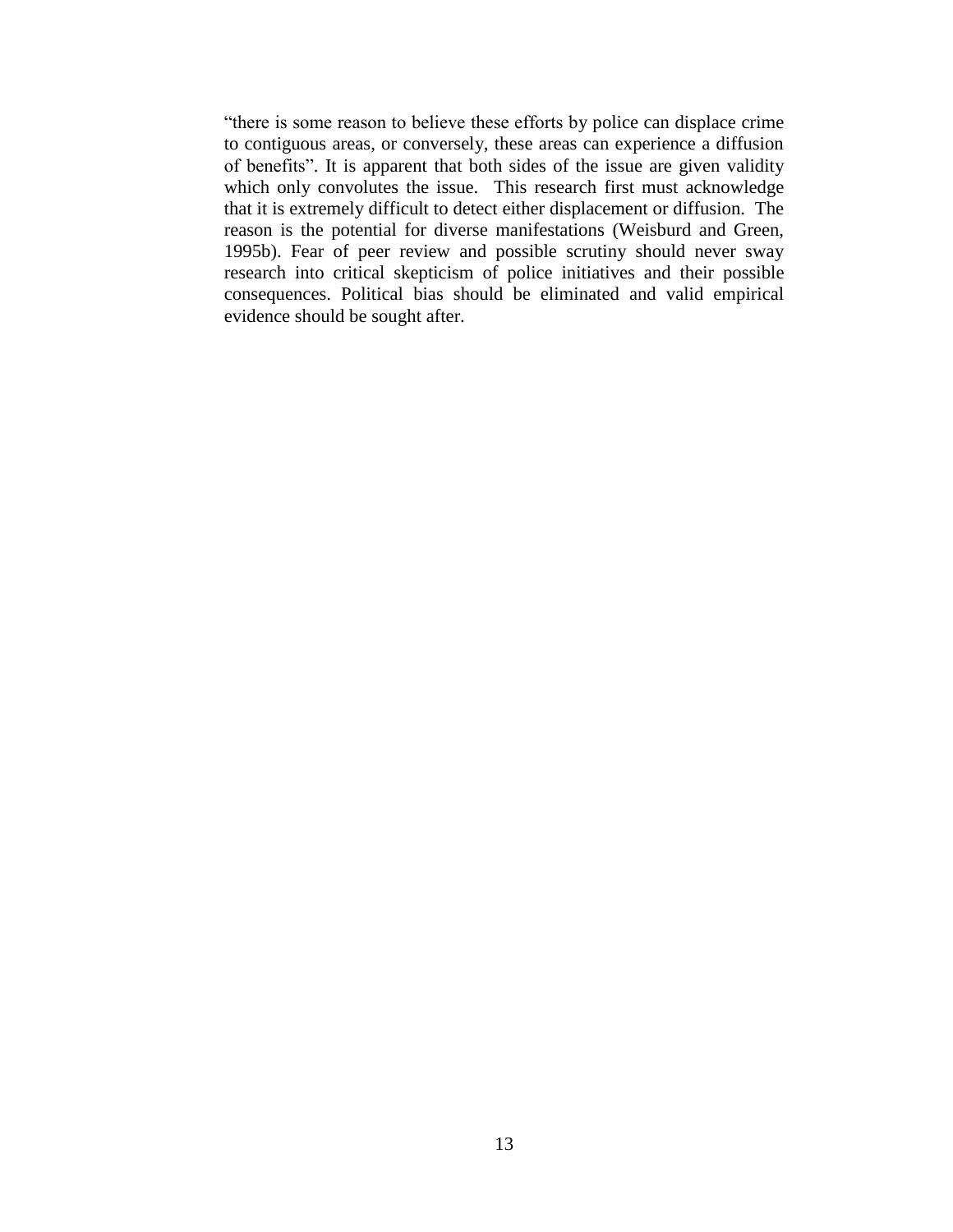#### CHAPTER 3

#### **METHODS**

This study will examine potential displacement and diffusion from SVI. To do so, two areas of Las Vegas will be examined to determine evidence of displacement or diffusion. The Nora area, which includes sector beats in close proximity to the Las Vegas Strip, as depicted in appendix I, and the areas surrounding SVI, as depicted in appendix I. The Safe Village Initiative is concentrated in an economically depressed area, prone to violent crime. The Safe Village Initiative is in a geographically small area, and many residents comprise high levels of unemployment, large minority make-up and highly visible street narcotic activity. Its location is divided by freeway traffic and largely dense surface street activity. Its location is within walking distance of the downtown area of Las Vegas making pedestrian traffic commonplace unlike more suburban or rural areas.

 Because of this study and its concentration on the SVI target area, secondary data have been attained from the Nora area within the Las Vegas Metropolitan Departments sector beat locations, depicted in appendix I. The Nora area was chosen as the site to compare statistical information based on characteristics, not on geographical proximity to the target area. The Nora area is one of the largest calls for service areas for the LVMPD consisting of large narcotics activity and prone to violent crime. This location is approximately 8 miles from the Safe Village Initiative target location, making any relocation of offenders by foot unlikely. Any movement between the two locations must be assumed to be by means of vehicle conveyance. The Nora area is prone to narcotic street activity with high numbers of cocaine arrests which is similar to that of the target area. Many of the street narcotics arrests in the target (William) area indicate addresses and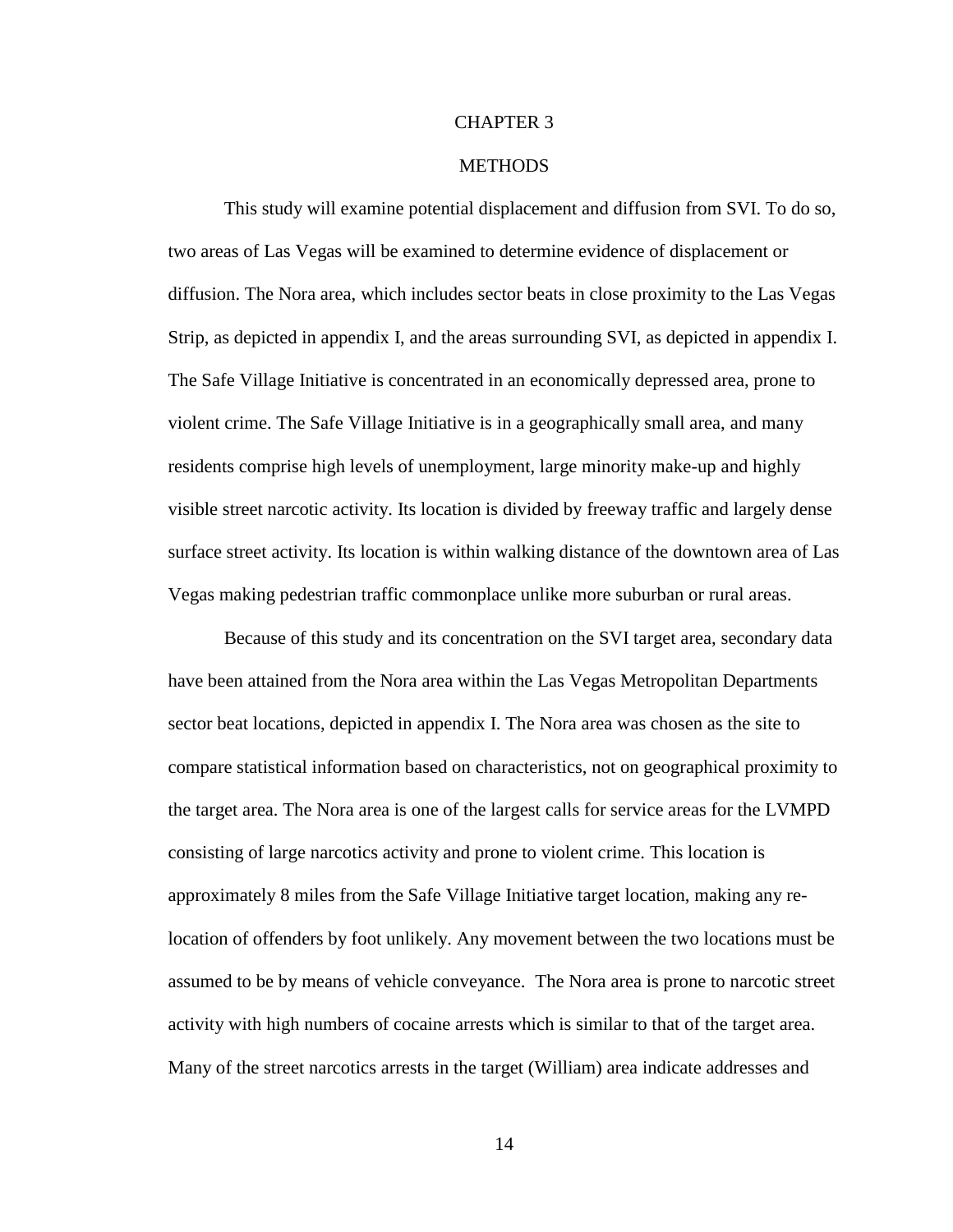previous arrest data linking many suspects to the Nora area. The Nora area is policed without the guidance of a specific initiative, only numerous saturation points driven by key events. There is a heightened scrutiny by patrol officers at all intersections and developments within the area but police action is undertaken without specific guidance. The analysis between these two areas allows for a control group (Nora) and the target area given the treatment (William). The analysis is not a randomized control group-rather it is chosen based on similar characteristics.

 Secondary data were received from the surrounding sector beats of SVI from the Las Vegas Metropolitan Police Department to analyze calls for service in regards to significant fluctuations in the time periods both prior and post implementation of SVI. The SVI target area involved the W5 and W6 sector beats within the Bolden Area Command. The surrounding sector beats are W4 and U2, which are in Bolden Area Command, along with sector beats B1, A1, A2, and C1, which are in the Downtown Area Command. Calls for service were analyzed both pre-treatment and post-treatment.

 Also, data were obtained for the entire LVMPD reporting areas, thus allowing for the comparisons of crime trends valley wide.

 Because of the enormous data set, key calls for service were used to encompass the full analysis of violent crimes that might not have been captured in the Radtke (2006) analysis of SVI. While violent calls for service categorized as 413-person with a gun, 413a- person with a knife, 415a assault with a gun, 420- homicide, 420z-attempted homicide, and 434-illegal shooting, many more can be added to broaden the data base and further the analysis. Radtke (2006) selected the above based on the violent nature of the offense. In this current paper, calls-for- service were broadened to encompass a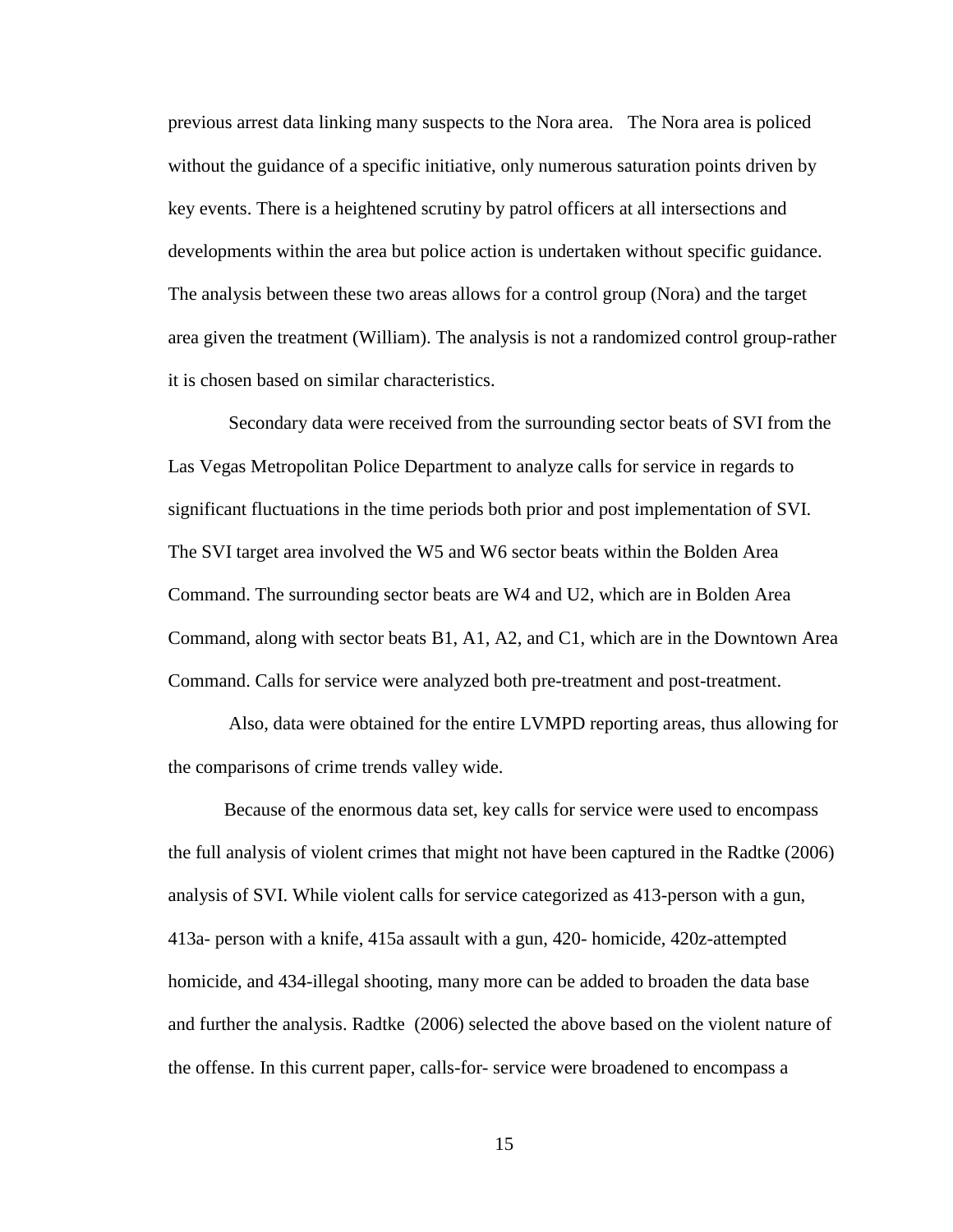broader spectrum of possible violence related events. The following were selected and defined as: 405-suicide, 407-robbery, 407b-robbery with other deadly weapon, 413bother deadly weapon, 415b-battery with other deadly weapon, 415c-drive by shooting, 426-sexual assault, 427-kidnap. The 405(suicide) call-for-service was added due to the violent and common firearm assisted method involved. It is understood that passive methods are sometimes used in this endeavor but due to the death and resulting coroners cause of death to be undetermined for lengthy time periods, the call was involved in a violent event needing to be added to the data. The disposition program that the Las Vegas Metropolitan Police department uses in crime analysis allows for the patrol officer to reclassify an event in the system at the conclusion of a call to better describe the event. If and when the event unfolds to better describe the violence directed, the officer would reclassify and clear the event to a more specific event such as robbery or sexual assault. These two calls are obviously violent in nature and the need to incorporate such data is crucial to future analysis.

 Secondary data was also collected using the Las Vegas Metropolitan Police Departments calls-for-service involving property events. Research into this area will attempt to draw answers to questions of crime type displacement or the changing of violent crimes by offenders to property crimes. Using the data, calls for service were selected due to the non-violent, property offense nature. The following calls-for-service are defined as: 406-burglary, 411-stolen motor vehicle, 414-grand larceny, and 414a-petit larceny.

 The final data set provided by the Las Vegas Metropolitan Police department was calls-for-service in relation to pro-active, self generated activity by the patrol officer to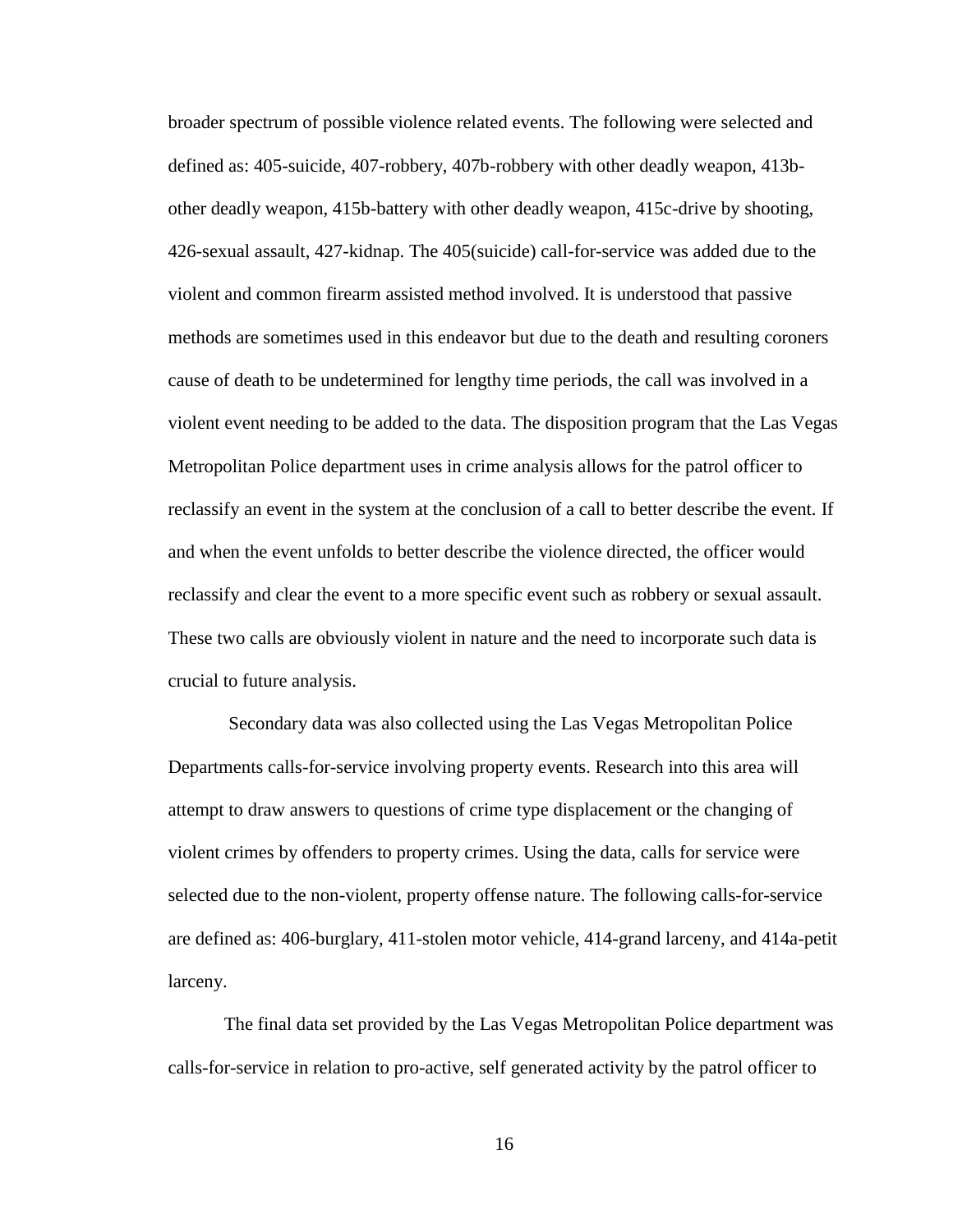analyze correlations to either reductions or increases in calls irrespective of any initiative generated. The premise for many initiatives is the heightened influx of patrol scrutiny towards potential offenders. The following calls-for-service are the only self generated calls defined as: 467-vehicle stop, 468-person stop (see Table 2) highlighted.

Violent | Property | Proactivity SVI Surrounding Beats Comparison Beats Other LVMPD Beats 1622 2927 3178 45136 1095 3380 4629 103645 3959 5814 7909 807365

Table 2. Result of Total calls-for-service comparison Feb06-Jan08

A limitation to this data set is the fact that much victimization goes undetected as a result of victims failing to notify police. Therefore, caution will be used when interpreting analyses of violent crimes and property crimes.

Research Question: *Did crime displace spatially from the treatment administered in SVI to surrounding sector beats?*

If displacement occurred as the result of SVI, the average number of calls-forservice in the W4, U2, B1, A1, A2, and C1 areas, which surround the SVI target, during the one year implementation, will be expected to be more than the average number of calls-for-service during the one year period prior to SVI implementation. The displacement would occur proximate geographically to the SVI treatment administered. This type of displacement would be expected based on the heightened enforcement.

Conversely, the average number of calls-for-service in the W4, U2, B1, A1, A2, and C1 areas, which surround the SVI target, during the one year implementation, will be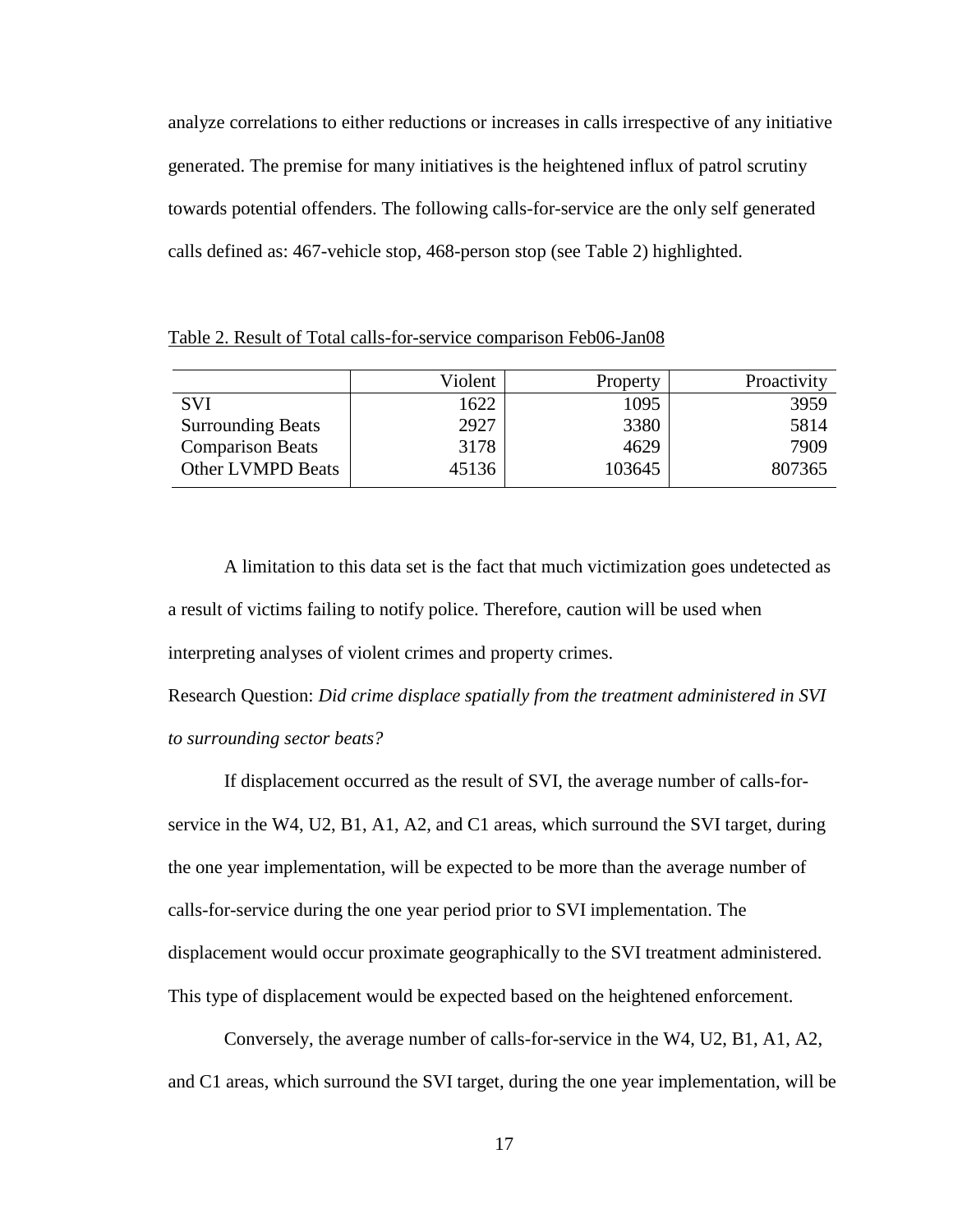expected to be less than the average number of calls-for-service during the one year period prior to SVI implementation. This would be a diffusion of benefits resulting in the action taken in the SVI area.

Research Question: *Did criminals displace to an area with similar characteristics not adjacent to the treatment area?*

The average number of calls-for-service in the Nora sector beats during the one year period prior to implementation of SVI, will be will be expected to be less than the average number of calls-for-service one year following the SVI implementation. The past research has focused on the spatial displacement that may occur in the close proximity to the treatment location. However recent questions have been directed at a displacement to another but similar location far from the initiative treatment. The Nora sector beats are in close proximity to a large tourist source due to the Las Vegas Strip. There is a great deal of pedestrian traffic associated with the casino industry service work force. The area residents comprise a large minority population and high levels of unemployment. Large numbers of arrests are made from street narcotic sales and the drug of choice is that of cocaine. This is similar to the SVI target location. Based on the pedestrian traffic, narcotics activity and steady flow tourist traffic, the two locations appear very similar. Research Question: *Did criminals change their crime type to avoid scrutiny?*

The assumption is made that offenders when pressured by initiative treatment will substitute their crime type to another. While pressure was placed on the treatment area to reduce violent calls, the property crimes were increasing in frequency. Research focused on the property crimes calls-for-service. The average number of calls-for-service involving property crimes in the W5 and W6 areas should be greater following the one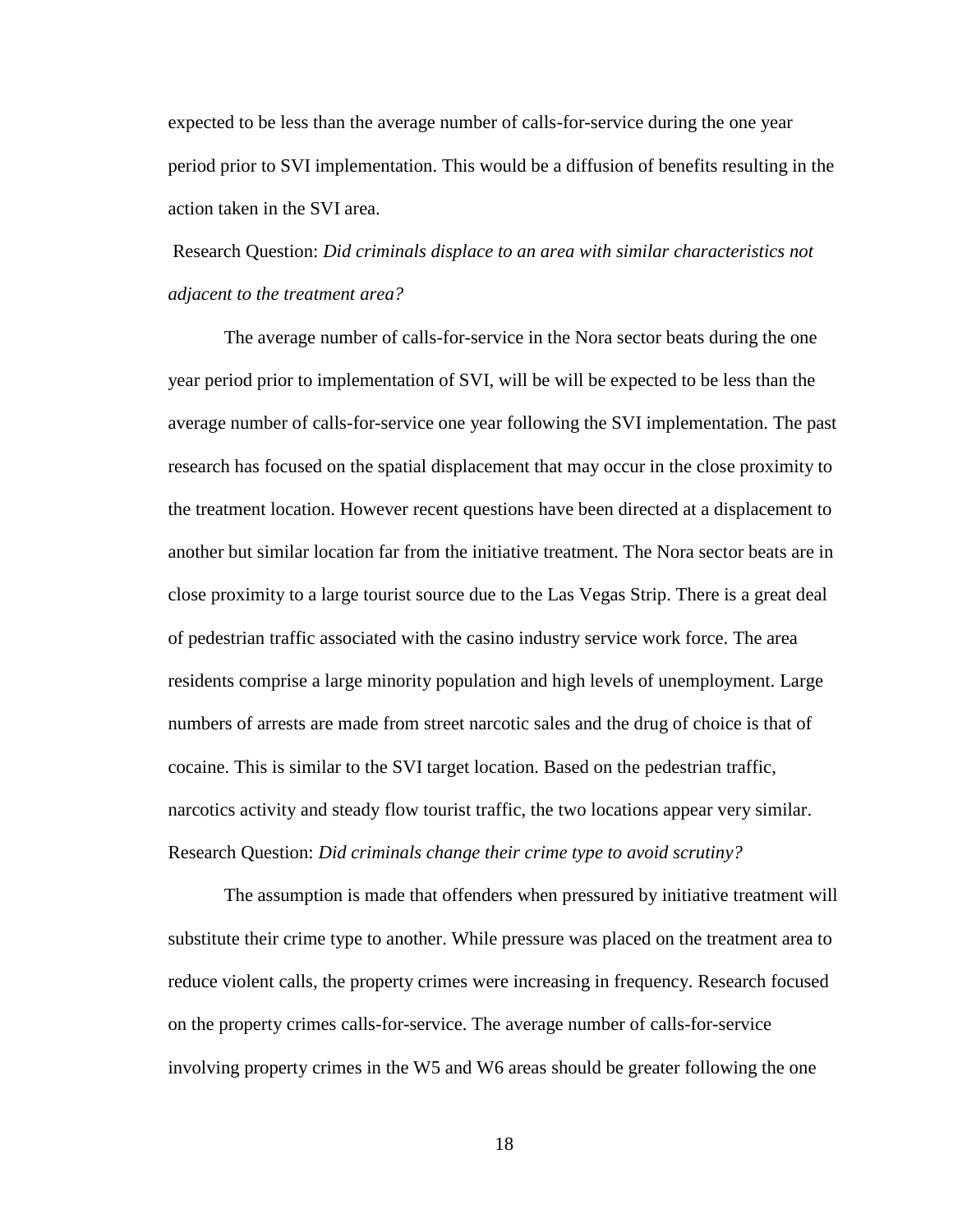year implementation, than the average number of calls-for-service during the one year period prior to SVI.

Conversely, the average number of calls-for-service involving property crimes, in the W5 and W6 areas, during the one year implementation, will be expected to be less than the average number of calls-for-service during the one year period prior to SVI resulting in a diffusion of crime benefit.

Research Question: *Was the crime decrease in West Las Vegas indicative of a larger trend in the entire city?*

The average number of calls-for-service in the entire LVMPD jurisdiction during the one year prior to the SVI implementation, compared to the average number of callsfor-service one year after SVI implementation would expect to show a decline city wide. There is a national trend of crime reduction that appears to be occurring. Many researchers believe that undue credit is placed upon the treatment outcomes, when the crime rate was already in a downward trend independently to the treatment administered.

Data collected from The Las Vegas Metropolitan Police Department were entered into a database (SPSS) for analysis. Data were analyzed to assess significance in the mean for calls-for-service ( $p < .05$ ).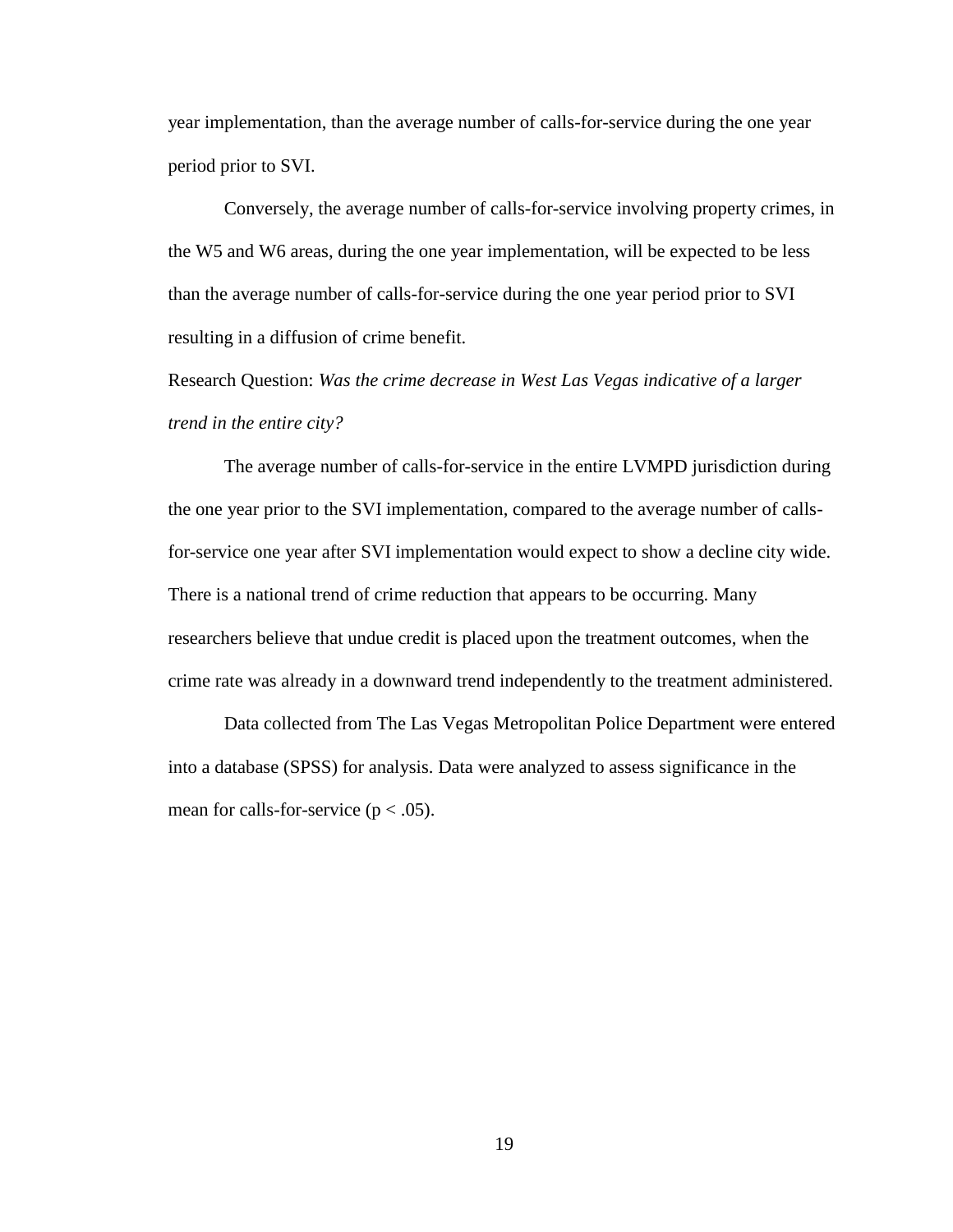#### CHAPTER 4

#### RESULTS

#### Research Question 1

#### *Did crime displace from the treatment administered in SVI to surrounding sector beats?*

When accounting for the entire sector beats surrounding the target area of SVI, there is a 14% reduction in violent calls-for-service during the one year after implementation (see Table 3). The data supports the Radtke (2007) study which found a 37.06% reduction in violent calls-for-service during this time period within the SVI beats. By broadening the data set to include 405(suicide), 407(robbery), 407b (robbery with other deadly weapon), 411(stolen motor vehicle), 413b (other deadly weapon), 415b (battery with other deadly weapon), 415c (drive by shooting), 426(sexual assault), and 427(kidnap) this research found a reduction of 30% concurring with the significant findings in the Radtke research in the SVI target area. In the surrounding areas, the t-test revealed a statistically significant difference between the pre SVI and post SVI calls-forservice ( $t=3.176$ ,  $p=.020$ ). Pre SVI is defined by the mean counts of the fifteen calls-forservice per month for one year prior to implementation whereas post SVI is one year following. Table 3 shows the number of calls for service for violent crimes isolated in the target area compared to the surrounding, Nora and remaining portions of the Las Vegas valley.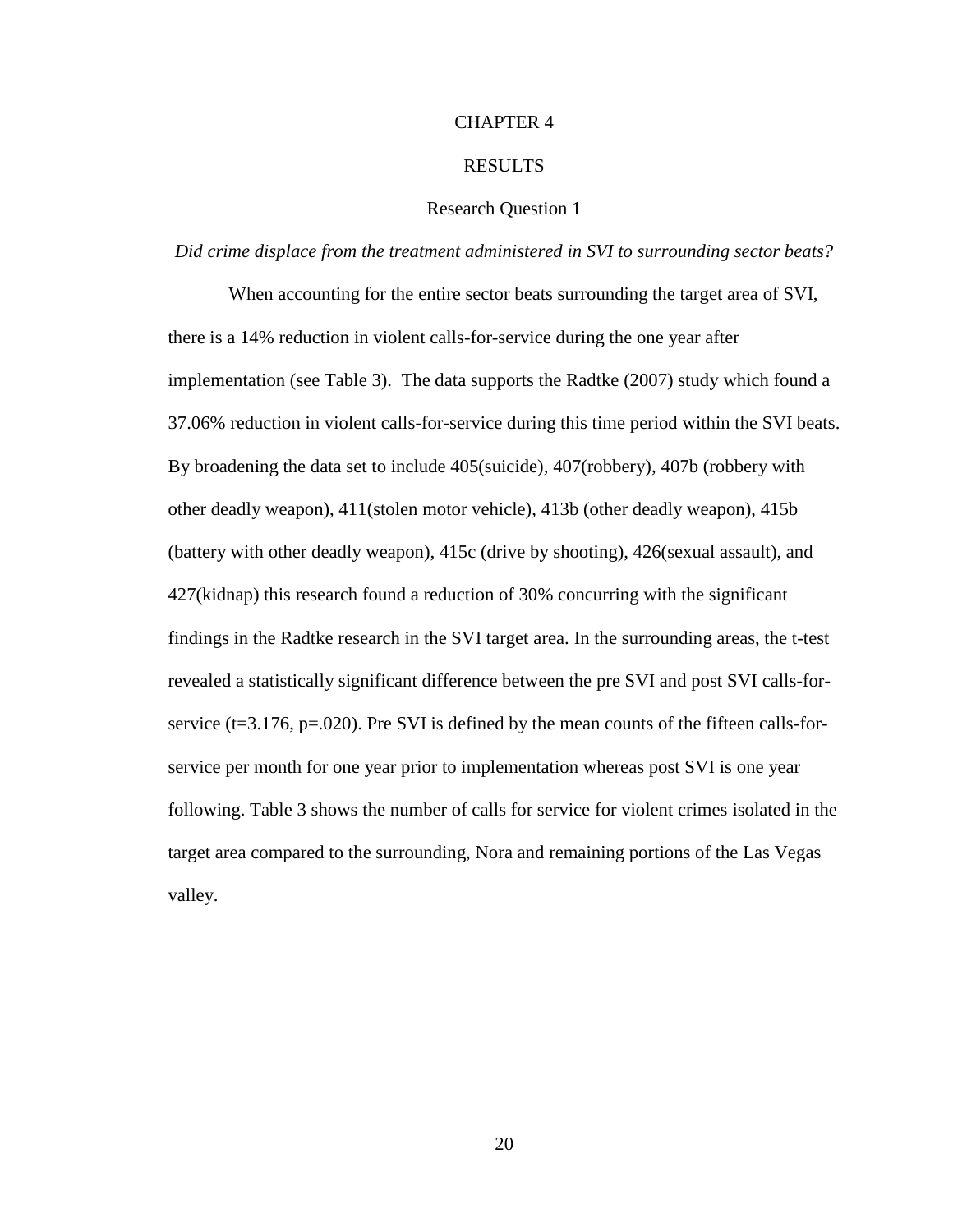|             | <b>SVI</b> | Comparison   | Surrounding  | Other        |
|-------------|------------|--------------|--------------|--------------|
|             |            | <b>Beats</b> | <b>Beats</b> | <b>LVMPD</b> |
|             |            |              |              | <b>Beats</b> |
| Feb06-Jan07 | 954        | 1584         | 1570         | 23639        |
| Feb07-Jan08 | 668        | 1594         | 1357         | 21497        |
| Total       | 1622       | 3178         | 2927         | 45136        |
|             |            |              |              |              |

Table 3. Calls-for-Service for violent crimes Isolated

Table 4 depicts the time-series and corresponding percentage change. Figure 1 shows the trend with regards to violent crimes in all areas examined. When isolating the calls-for-service (violent) in the target areas only, the following is revealed. The t-test revealed a statistically significant decrease of 29.98% between the pre SVI and post SVI violent calls-for-service  $(t=5.157, p=.000)$ . When isolating the violent calls-for-service the t-test revealed a statistically significant 13.57% reduction between the pre SVI and post SVI violent calls-for-service (t=3.176, p=.004).

Table 4. Violent Calls-for-Service: Pre-implementation to post-implementation

|                       | Feb06-Jan07 | Feb07-Jan08 | Percent Change |
|-----------------------|-------------|-------------|----------------|
| <b>SVI</b>            | 954         | 668         | $-29.98\%$ *   |
| Surrounding           | 1570        | 1357        | $-13.57\%$ *   |
| Comparison            | 1584        | 1594        | $+0.63%$       |
| <b>LVMPD</b><br>Other | 23639       | 21497       | $-9.06%$       |
| <b>Beats</b>          |             |             |                |

\*Significance  $= p<.05$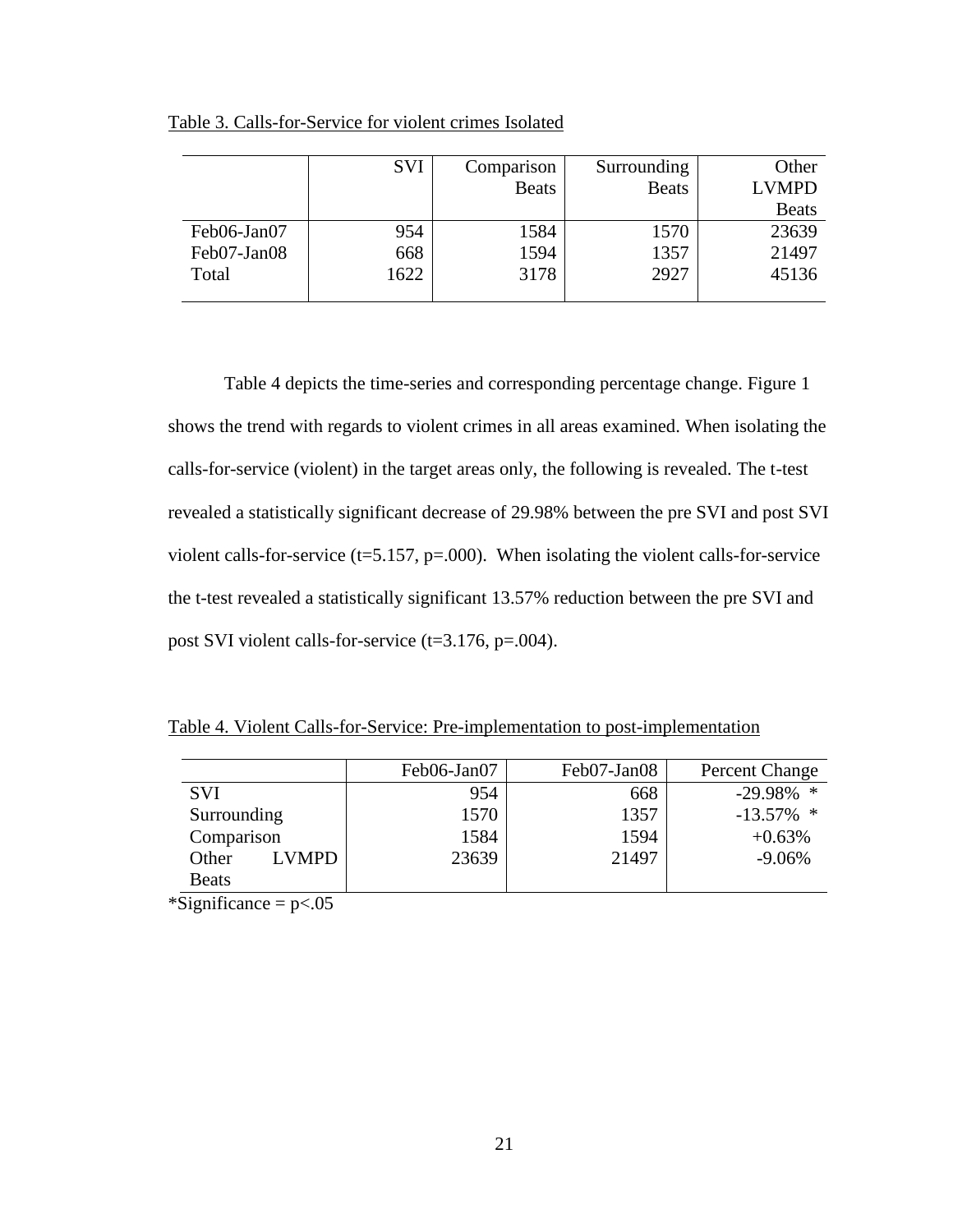*Figure 1*. Time Series of Violent Calls-for-Service



#### Research Question 2

*Did criminals displace to an area with similar characteristics not adjacent to the* 

#### *treatment?*

When including a comparison study area several key characteristics were chosen to find as similar study location to that of the treatment area in SVI. When including a comparison area, the Nora sector beats were chosen for their similar traits. Although the area is approximately 6 miles from the treatment area, the research looked to see if spatial displacement away from the target area occurred. Figure 1 depicts the time period of one year following the treatment which resulted in an increase in violent calls-for-service in the Nora areas of 0.63% which is not significant. When isolating the calls-for-service (violent) only in the Nora areas, the following is revealed. The t-test revealed a difference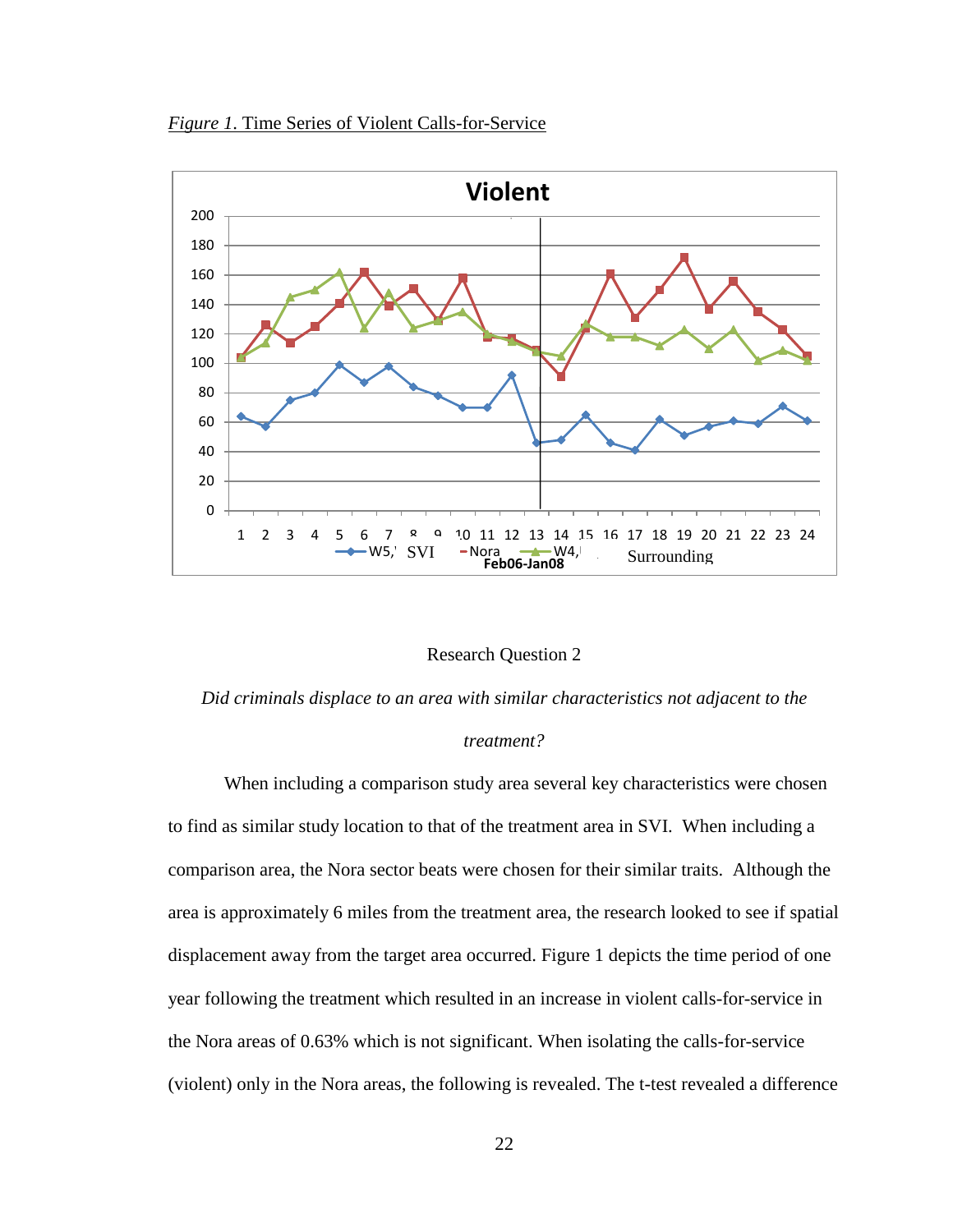between the pre SVI and post SVI calls-for-service  $(t=-.095, p=.925)$  which is not significant.

#### Research Question 3

#### *Did criminals change their crime type to avoid scrutiny?*

As previously stated, many proponents of displacement believe offenders when pressured will change their crime type. The research looked at the data involving property calls-for-service including: 406(burglary), 414(grand larceny), and 414a (petit larceny) to analyze findings. Isolating the property calls-for-service, as depicted in Table 5, shows the reductions in the time series from pre-implementation to post-implementation.

Table 5. Property Calls-for-Service: Pre-implementation to post-implementation

|                       | Feb06-Jan07 | Feb07-Jan08 | Percent Change |
|-----------------------|-------------|-------------|----------------|
| <b>SVI</b>            | 601         | 494         | $-17.80\%$ *   |
| Surrounding           | 1709        | 1671        | $-.22\%$       |
| Comparison            | 2478        | 2151        | $-13.20%$<br>* |
| Other<br><b>LVMPD</b> | 52733       | 50912       | $-3.45%$       |
| <b>Beats</b>          |             |             |                |

 $\overline{\text{``Significance}} = p \leq 0.05$ 

During the time period of one year after the implementation of SVI, there was a significant decrease of 17.80% in calls-for-service involving property crimes in the target area. The surrounding sector beats to the SVI treatment also found a reduction of 2.22% in calls-for-service property crimes, although not statistically significant. However the comparison study location of Nora sector beats displayed a significant reduction during this same time period of 13.20%. In the remaining areas of Las Vegas a reduction in calls-for-service for property calls-for-service reduced 3.45%. When isolating the calls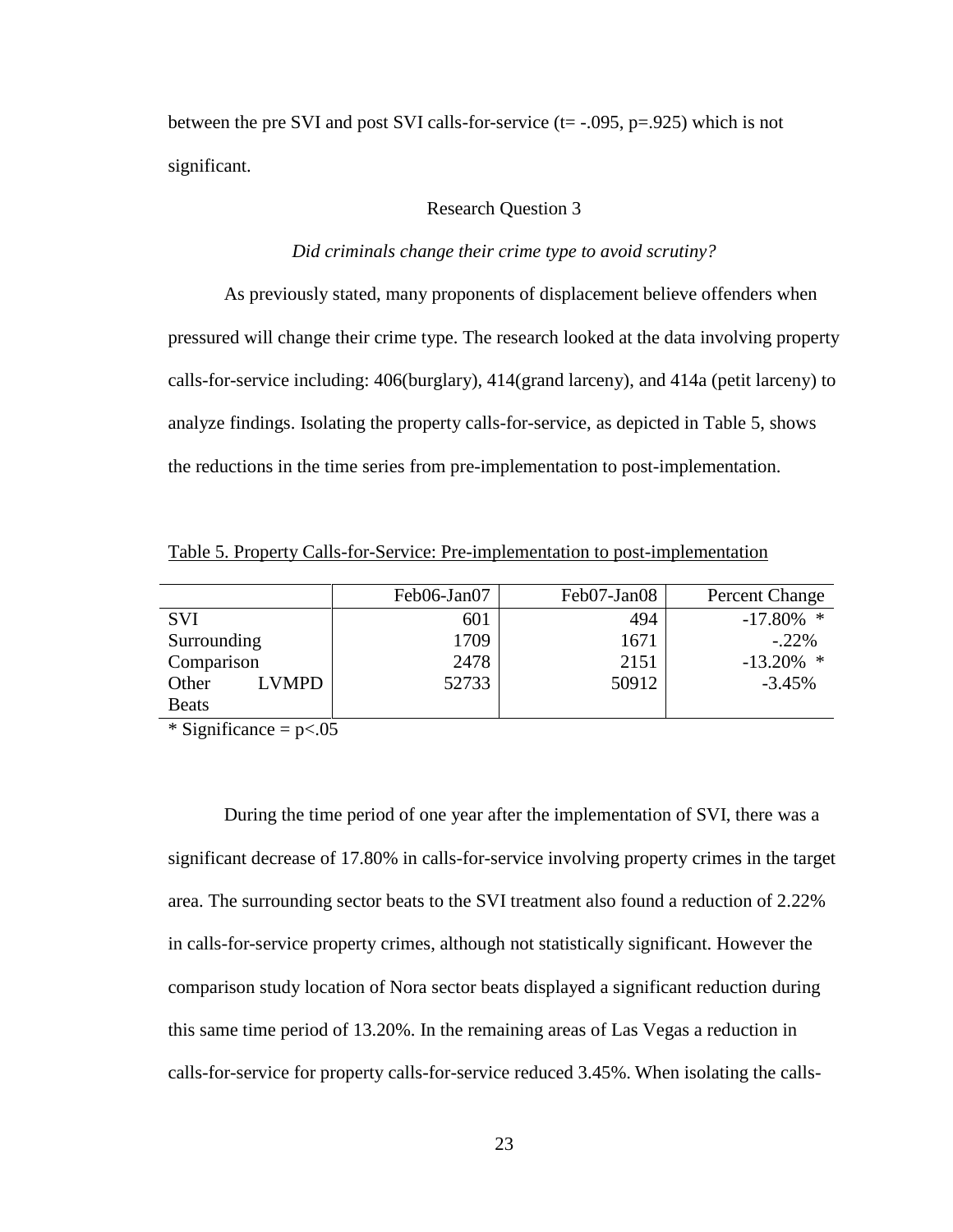for-service (property), in the target area only, the following is revealed. The t-test revealed a statistically significant decrease between the pre SVI and post SVI calls-forservice ( $t=2.156$ ,  $p=.042$ ). When isolating the calls-for-service (property), in the surrounding areas only, the following is revealed. The t-test revealed a decrease between the pre SVI and post SVI calls-for-service  $(t=0.546, p=0.590)$ , which is not significant. When isolating the calls-for-service (property) in the Nora areas only, the following is revealed. The t-test revealed a statistically significant decrease between the pre SVI and post SVI calls-for-service (t=3.46, p=.002).





#### Research Question 4

*Did crime rates in the entire LVMPD jurisdiction decline or increase?*

The entire Las Vegas area, excluding the SVI, surrounding and Comparison areas, were researched to determine if a possible crime trend was occurring. The target area of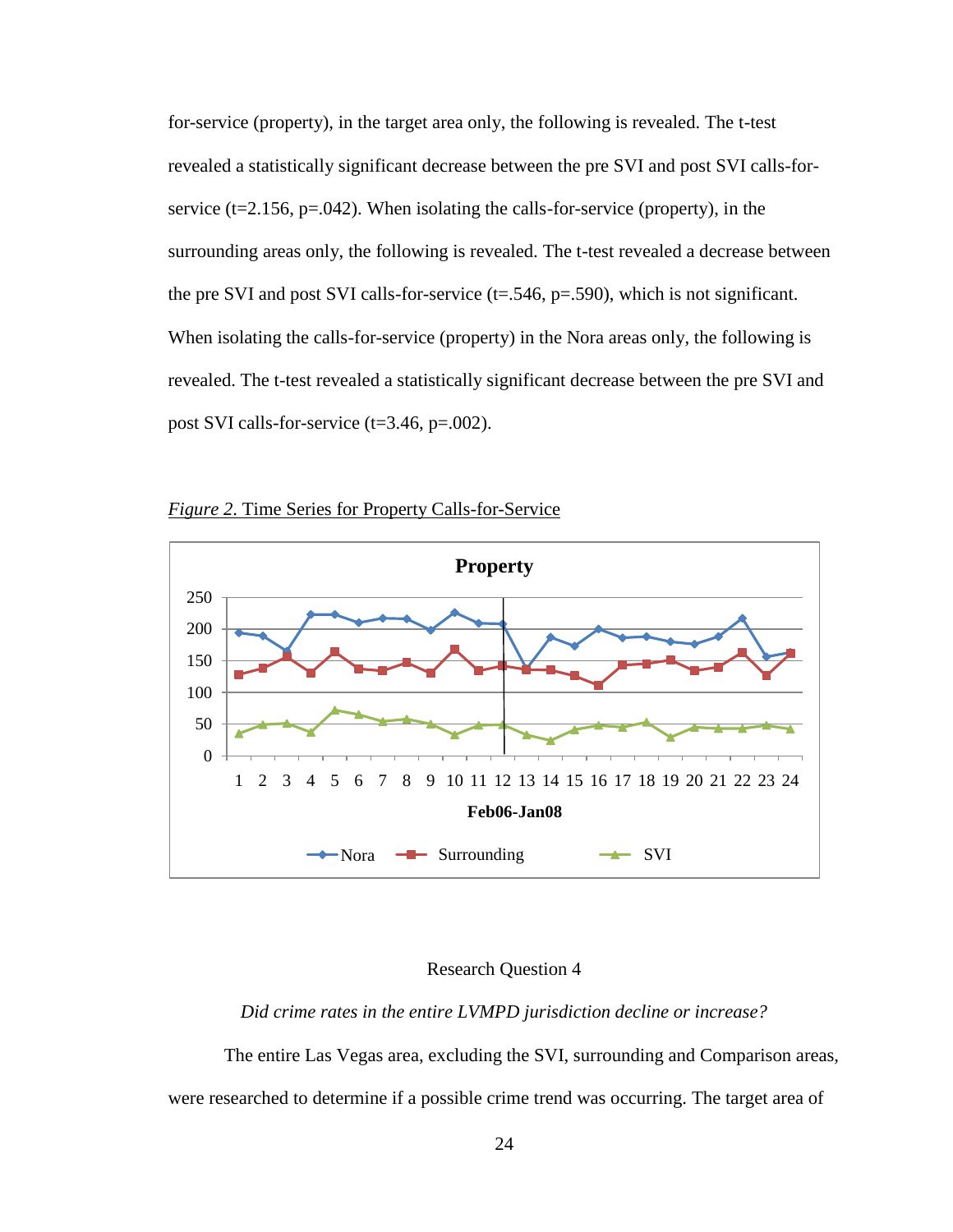SVI accounted for only 1.2% of all calls-for-service. The comparison group or Nora beats accounted for 3.3% while the surrounding beats to the treatment accounted for 3.6% of the calls-for-service. The remainder of the Las Vegas Metropolitan Police Departments calls-for-service accounted for 91.9% as shown in Table 6 below.

#### Table 6. Total Frequencies of LVMPD Calls-for-Service

|                    | Frequency | Percent |
|--------------------|-----------|---------|
| <b>SVI</b>         | 32028     |         |
| Comparison         | 88392     | 3.3     |
| Surrounding        | 97736     | 3.6     |
| <b>Other Beats</b> | 2486348   | 91.9    |
|                    |           |         |

When isolating the violent calls-for-service in the entire rest of the LVMPD jurisdiction, the following is revealed. The t-test revealed a statistically significant difference between the pre SVI and post SVI calls-for-service  $(t=2.92, p=.008)$ . It resulted in a decrease of 9.06% for violent calls-for-service city wide which is significant. When isolating the property calls-for-service only, the following is revealed. The t-test revealed a difference between the pre SVI and post SVI calls-for-service (t=1.61, p=.121), which is not significant. Pre SVI is defined by the mean counts of the fifteen calls-for-service per month for one year prior to implementation whereas post SVI is one year following. Figure 3 shows the time-series results for both property and violent callsfor-service during pre-implementation and post-implementation. There was a reduction in property calls-for-service of 3.45% which is significant.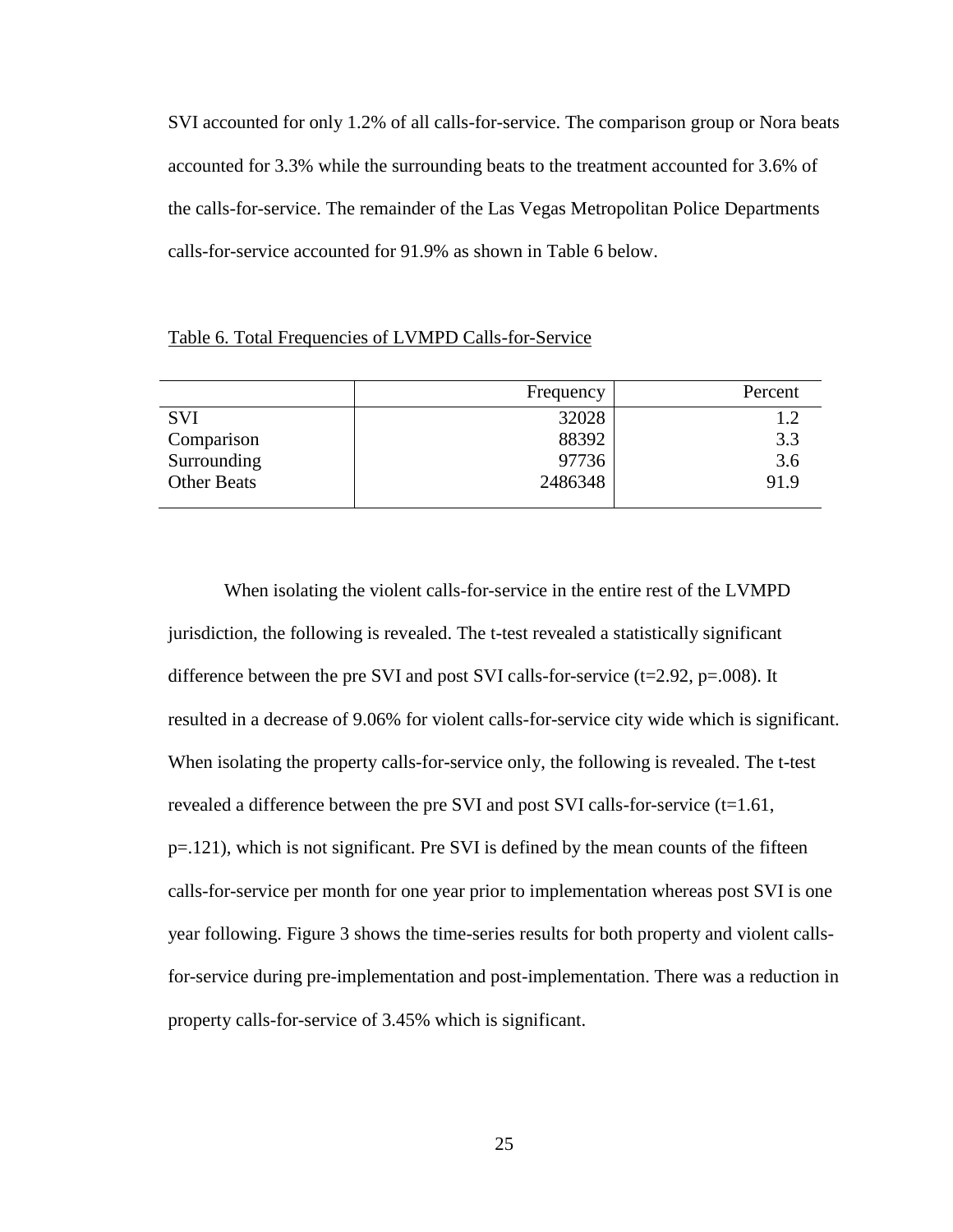*Figure 3*. Time Series for Entire Las Vegas Valley



Table 7 depicts the time-series and corresponding percentage change with regard to the proactive nature of officers working the areas. It is apparent that across the LVMPD jurisdiction, a policy of aggressive, proactive patrolling was in effect during this time frame. Significant increases in all study areas were evident. Figure 4 displays the increase of activity across the time series in the Las Vegas Valley compared to the target and surrounding areas.

Table 7. Proactive Calls-for-Service: Pre-implementation to post-implementation

|              | Feb06-Jan07 | Feb07-Jan08 | Percent Change |
|--------------|-------------|-------------|----------------|
| <b>SVI</b>   | 1850        | 2109        | $+12.28%$      |
| Surrounding  | 2707        | 3107        | $+12.87%$      |
| Comparison   | 3126        | 4783        | $+34.64%$      |
| Other LVMPD  | 369245      | 438120      | $+15.72%$      |
| <b>Beats</b> |             |             |                |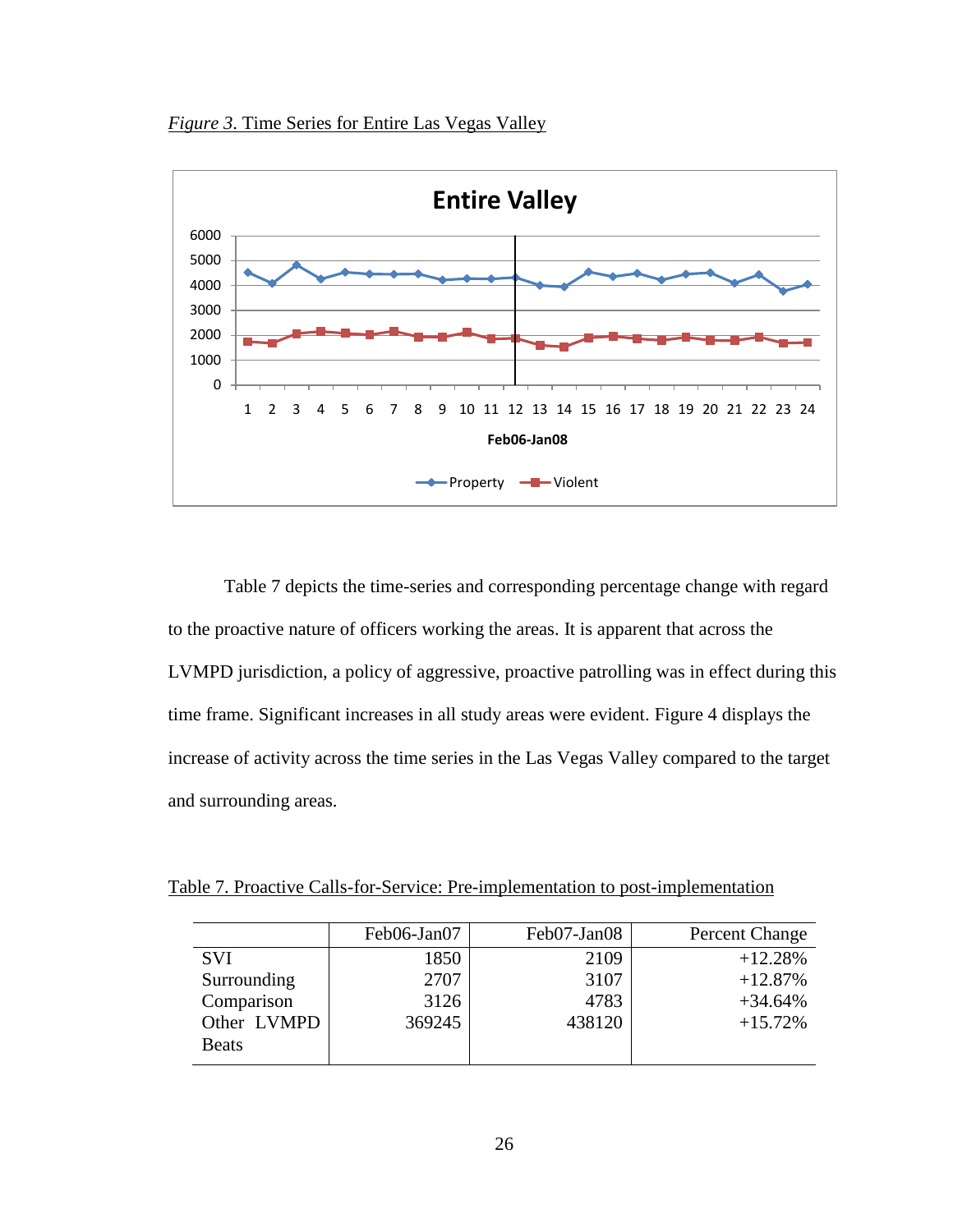When isolating the calls-for-service (proactive) in the target areas only, the following is revealed. The t-test revealed a difference between the pre SVI and post SVI calls-for-service ( $t = -1.05$ ,  $p = 0.306$ ), which is not significant. When isolating the calls-forservice (proactive) in the surrounding areas only, the following is revealed. The t-test revealed a statistically significant difference between the pre SVI and post SVI calls-forservice ( $t = -2.32$ ,  $p = .030$ ). When isolating the calls-for-service (proactive) in the Nora beats only, the following is revealed. The t-test revealed a statistically significant difference between the pre SVI and post SVI calls-for-service ( $t = -6.09$ ,  $p = .000$ ). When isolating the calls-for-service (proactive) in the rest of the Las Vegas valley only, the following is revealed. The t-test revealed a statistically significant difference between the pre SVI and post SVI calls-for-service (t= -4.36, p=.000).

*Figure 4*. Time Series for Proactive Calls-for-Service

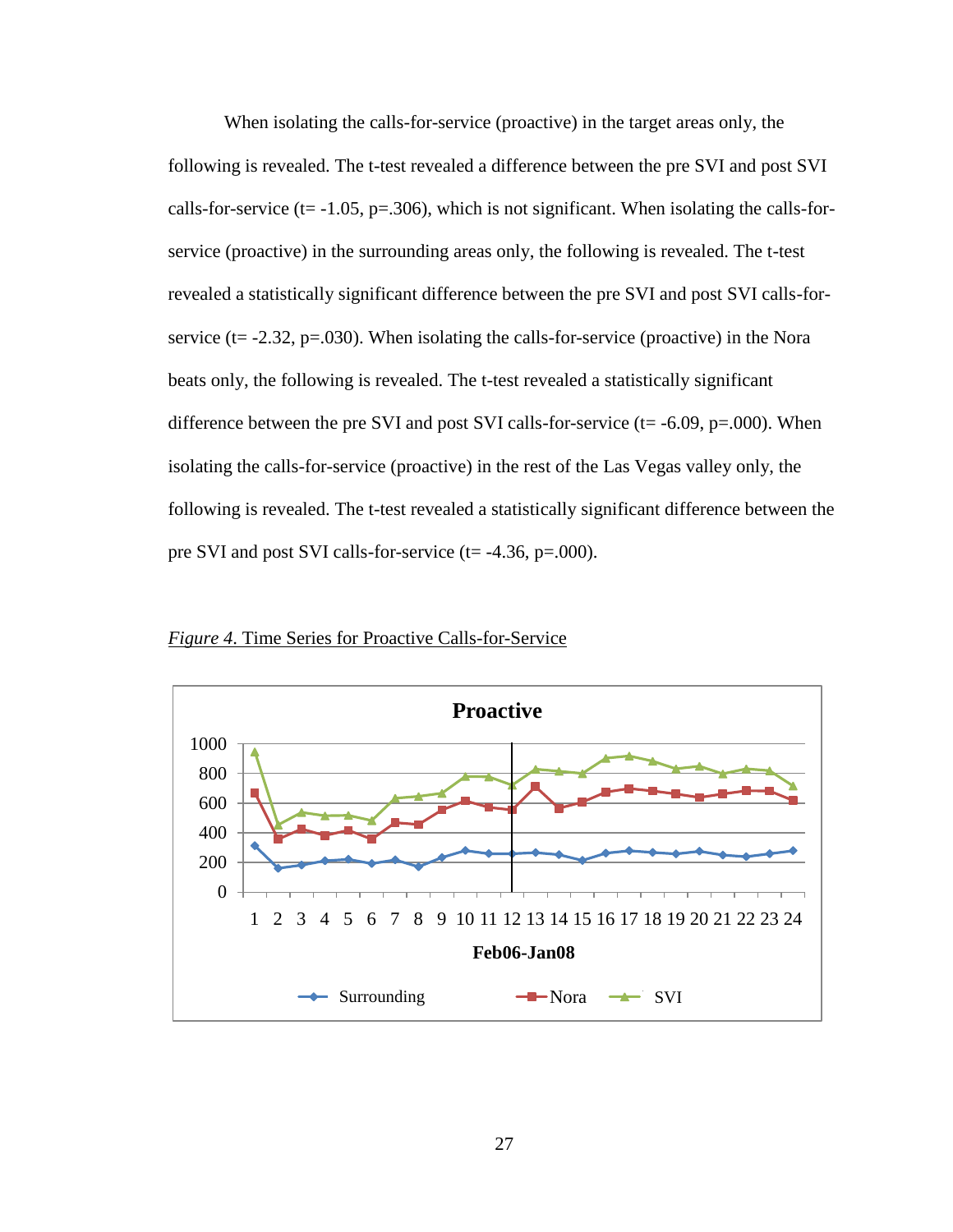# Table 8. Overall Results of Proactivity

|                          | Proactivity | Violent Calls-for- | <b>Property Calls-for-Service</b> |
|--------------------------|-------------|--------------------|-----------------------------------|
|                          |             | Service            |                                   |
| <b>SVI</b>               | $+12%$      | $-30\%$            | $-18%$                            |
| <b>Surrounding Areas</b> | $+12%$      | $-14%$             | $-$ %                             |
| <b>Comparison Areas</b>  | $+35%$      | $+.63%$            | $-13%$                            |
| Other LVMPD              | $+16%$      | $-9\%$             | $-3%$                             |
| Areas                    |             |                    |                                   |

Table 8 depicts the overall results based on the proactive calls-for-service of

patrol officers and the corresponding effect to both property and violent calls-for-service.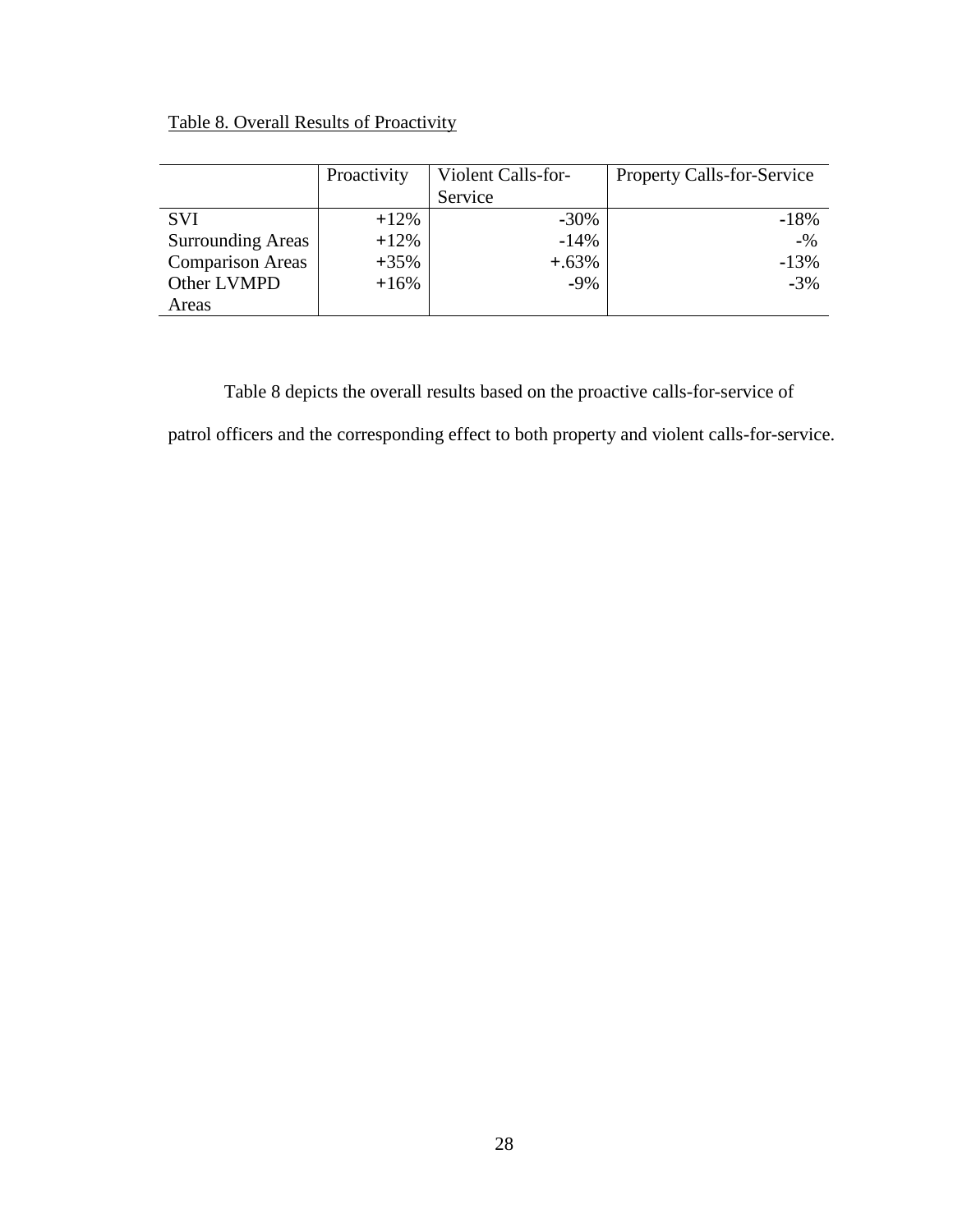#### CHAPTER 5

#### **DISCUSSION**

The research presented expanded on the research findings of Radtke (2007). The Safe Village Initiative was an effective mediation that the Las Vegas Metropolitan Police Department used in reducing violent crimes. The significant reductions in calls-forservice have given the citizens within the target area reason to applaud its success. Previous research findings have had conflicting results; however the research findings on the SVI initiative itself strengthen the argument of its validity. This research expanded the data field used by Radtke and was able to replicate the findings. The time –series shows a 29.98% reduction in the mean monthly number of the fifteen calls-for-service from a pre-test mean of 79.50 calls-for-service per month to a post-test mean of 55.67. This analysis suggests that even with the expansion of calls-for-service scrutinized, SVI was associated with a large reduction in calls for violent crimes.

Arguments of displacement tend to focus on the spatial or geographical relocation of offenders, which clearly in Table 2 depicts the contrary. With a reduction of 13.57% in violent calls-for-service in the surrounding areas to the treatment, it can be concluded that no spatial displacement occurred to neighboring communities as a result of heightened police enforcement. The time –series shows a 13.57% reduction in the mean monthly number of the fifteen calls-for-service from a pre-test mean of 130.83 calls-for-service per month to a post-test mean of 113.08. Crime did not move around the corner as opponents of initiatives have surmised. In fact, it can be argued that a diffusion of benefits occurred due the significant reduction in these areas. Spatial displacement to a further, comparison location may have occurred. With Table 2 showing an insignificant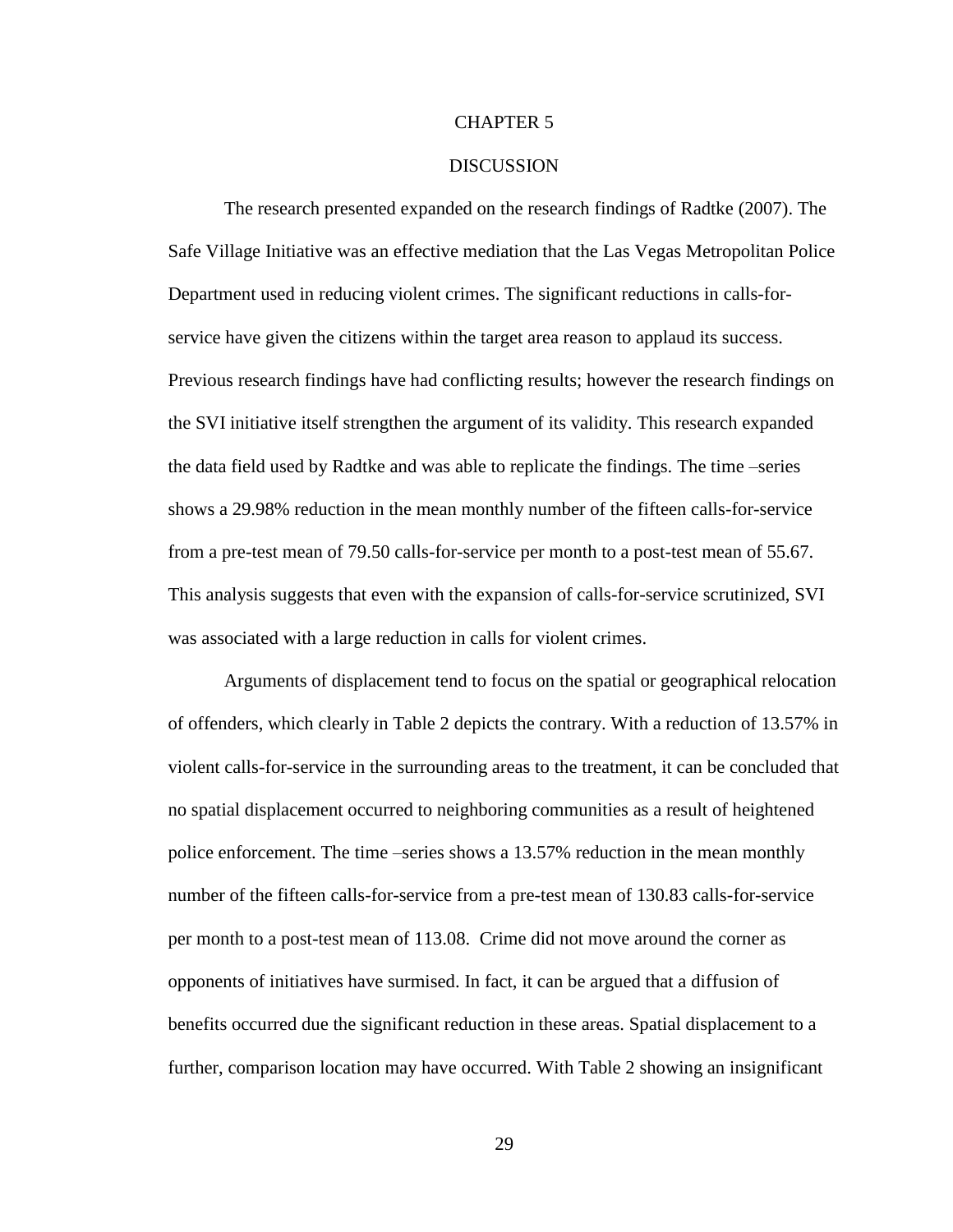0.63% increase in calls-for-service in the Nora areas, when the surrounding areas had evidence of a reduction as well as the remainder of the LVMPD jurisdiction with a reduction, it can be assumed that the comparison area should have sustained a reduction as well. An increase, although insignificant, may be as a result of spatial displacement to this location. It can conversely be stated that no effects of diffusion of benefits occurred to this similar study location with the violent calls-for-service holding consistent during this time period.

Displacement by means of crime type appears unlikely due to the 17.80% reduction in property crimes, as depicted in Table 3. The time –series shows a reduction in the mean monthly number of the four calls-for-service from a pre-test mean of 50.08 calls-for-service per month to a post-test mean of 41.17. Offenders did not seem to be changing their crime types based on the lack of a spike or significant increase in any property related offenses. In fact it can be assumed that a diffusion of crime benefits did occur in the property crime reductions as well. Although 2.22% is insignificant, it shows that the surrounding areas to the treatment did not sustain any unintended consequences in property victimization as a result of the initiative treatment. The comparison study area, Nora sector beats, sustained a significant decrease in calls-for-service at13.20%, for property related crimes, which fails to correlate any empirical evidence to support any claims of displacement. The time –series shows a reduction in the mean monthly number of the four calls-for-service from a pre-test mean of 206.50 calls-for-service per month to a post-test mean of 179.25. It would difficult to draw correlations towards a diffusion of benefits, and future studies need to scrutinize possible variables for its positive effects.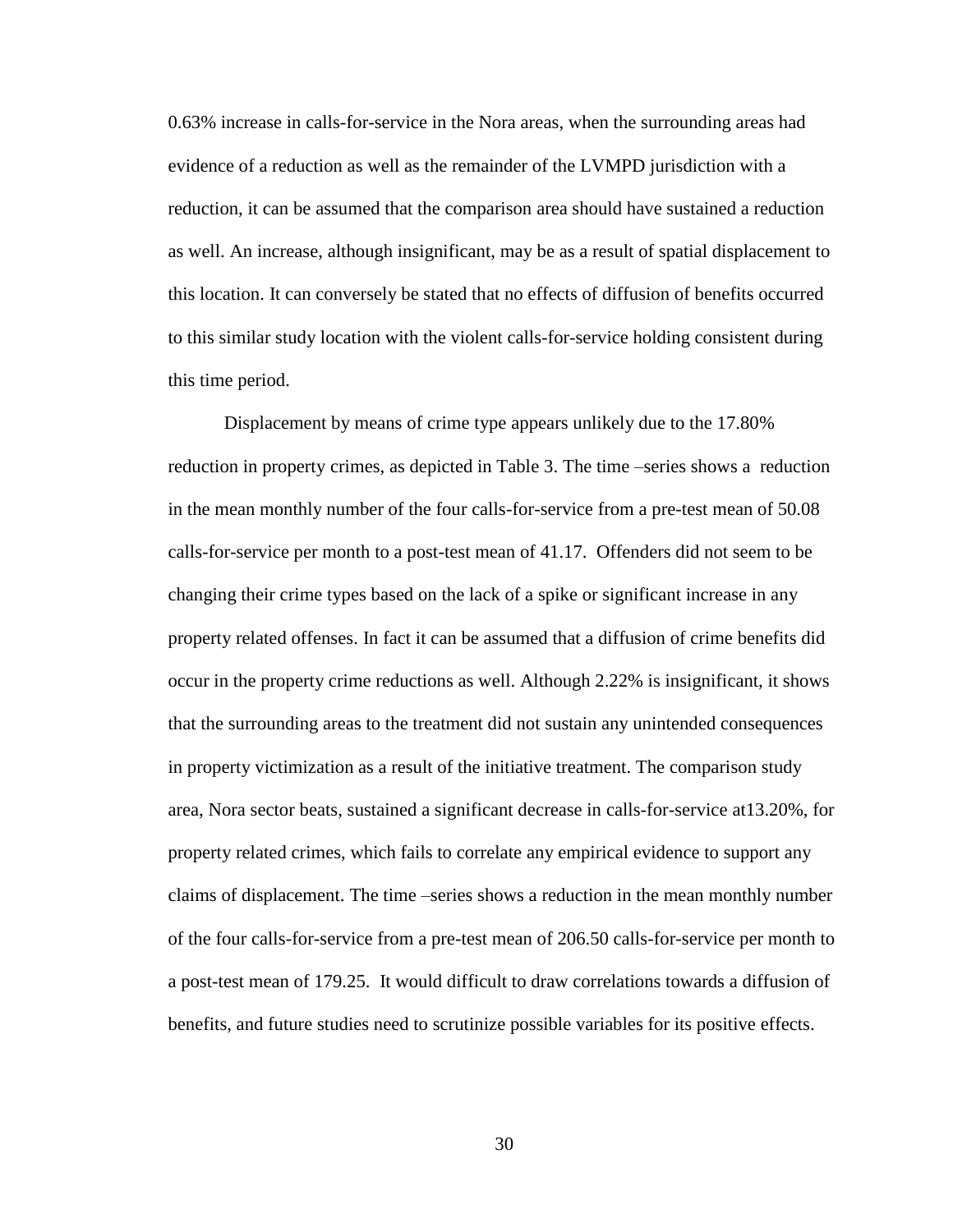The LVMPD data did show findings that any positive effects correlated to positive crime reductions were compounded by a Las Vegas Valley wide reduction in both violent calls-for- service as well as property crimes. A reduction in violent calls at 9.06% occurred in the entire rest of the Las Vegas valley. The time –series shows a reduction in the mean monthly number of the fifteen calls-for-service from a pre-test mean of 1969.92 calls-for-service per month to a post-test mean of 1791.42. These data shows a clear reduction in crime that appears to be happening and compounding the effects of the SVI initiative. Property crimes across the valley appear to be dropping but at a far less rate, 3.45%, again showing a reduction in crime rates that cannot be solely attributed to the police initiative. The time –series shows a reduction in the mean monthly number of the four calls-for-service from a pre-test mean of 4394.42 calls-for-service per month to a post-test mean of 4242.67.

An interesting finding by this researcher is the nature of proactivity, self generated by patrol officers in the field. Documentation provided by the LVMPD is based on the 400 codes and the call generated by a dispatch center to a patrol officer. The only data available to analyze the proactive nature is the 467(vehicle stop), and 468(person stop). When officers perform these tactics, the goal is to isolate and identify possible offenders in the area of concern. The profile nature of such strategies is not the focus of this paper, only to identify its possible correlations to any findings. Discretionary and selective authority has been awarded to the field officer in this endeavor, not requiring evenly dispersed scrutiny. Judgment on the part of the officer is crucial to its success. As Table 4 depicts, an increase of 12.28% in police proactivity occurred in the treatment area of SVI. The surrounding areas to the treatment sustained an even larger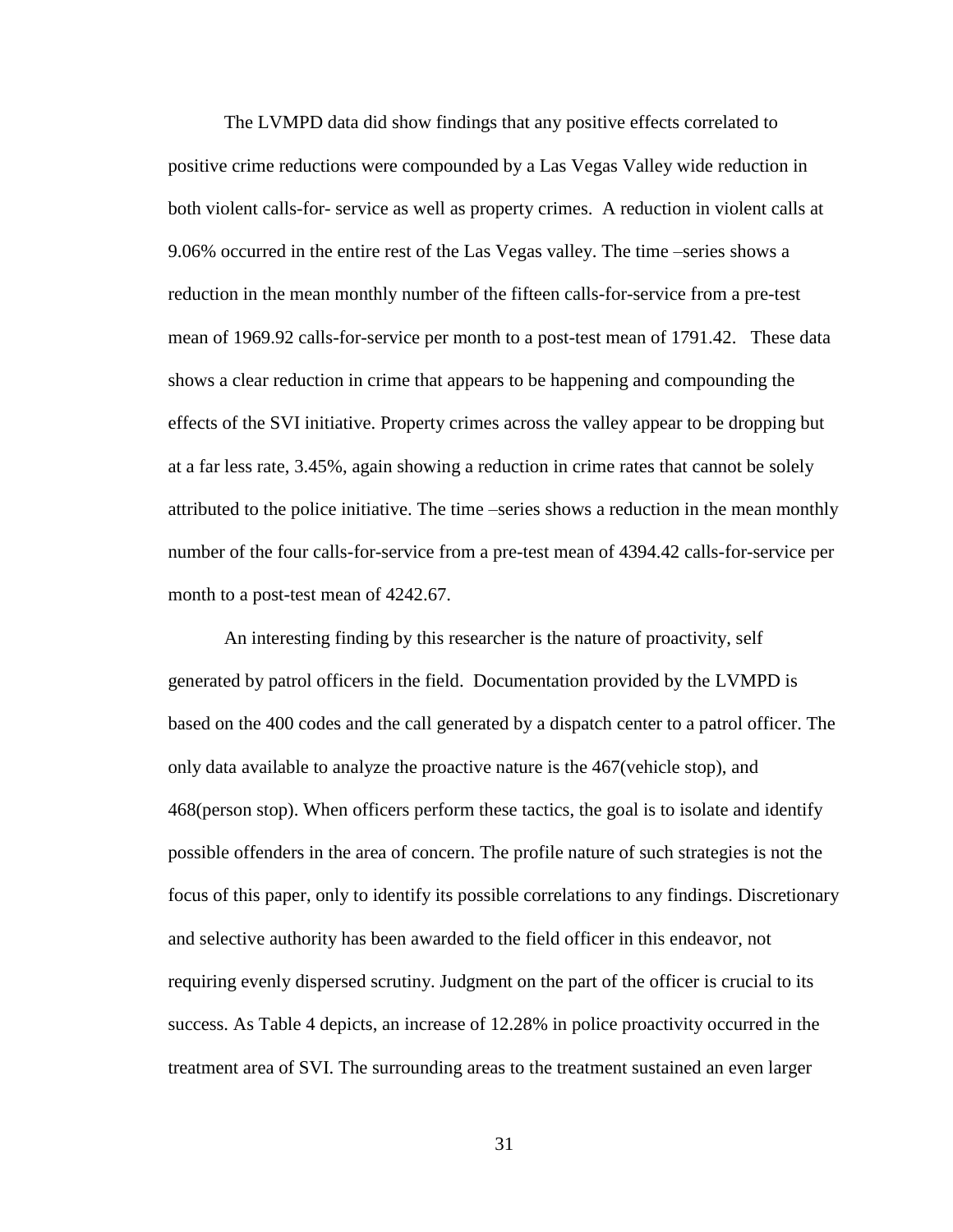12.78% increase with far fewer crime reduction results than the SVI treatment. This finding clearly shows that aggressive policing must be accompanied by other elements that were implemented by the SVI treatment. The study area (Nora) had an increase of 34.64% again showing that as any initiative unfolds, the necessity to compliment with community support is critical. This is a significant increase in police proactivity with minimal results to show and justify the man power consumed. The entire rest of the Las Vegas valley showed an increase of 15.72%. It is clear that police captains in the stations within the LVMPD are incorporating the aggressive tactics ensued in the initiatives like SVI, however the results are limited based on the failure to incorporate other elements of the treatment. However minimal, this could be the resulting variable causing the slight decrease in Calls-for-Service city wide. That needs to be a question asked in future research.

#### **Conclusion**

Policy implications for the future must include the continuation of community involvement. It is essential that the mentor component be implemented to increase the probability of success. This secondary analysis found a 30% reduction in calls-for-service related to violence which concurs with the findings of Radtke (2007). Many of the proactive measures were replicated in other areas within the LVMPD jurisdiction with minimal reductions in violent or property calls-for-service. The variable missing was the core component of community ownership and neighborhood assistance. Given the expansion of violent data analyzed with similar findings, it can reasonably be concluded that the SVI template should be replicated in other jurisdictions with future research scrutiny. The manner in which SVI incorporated community support along with multiple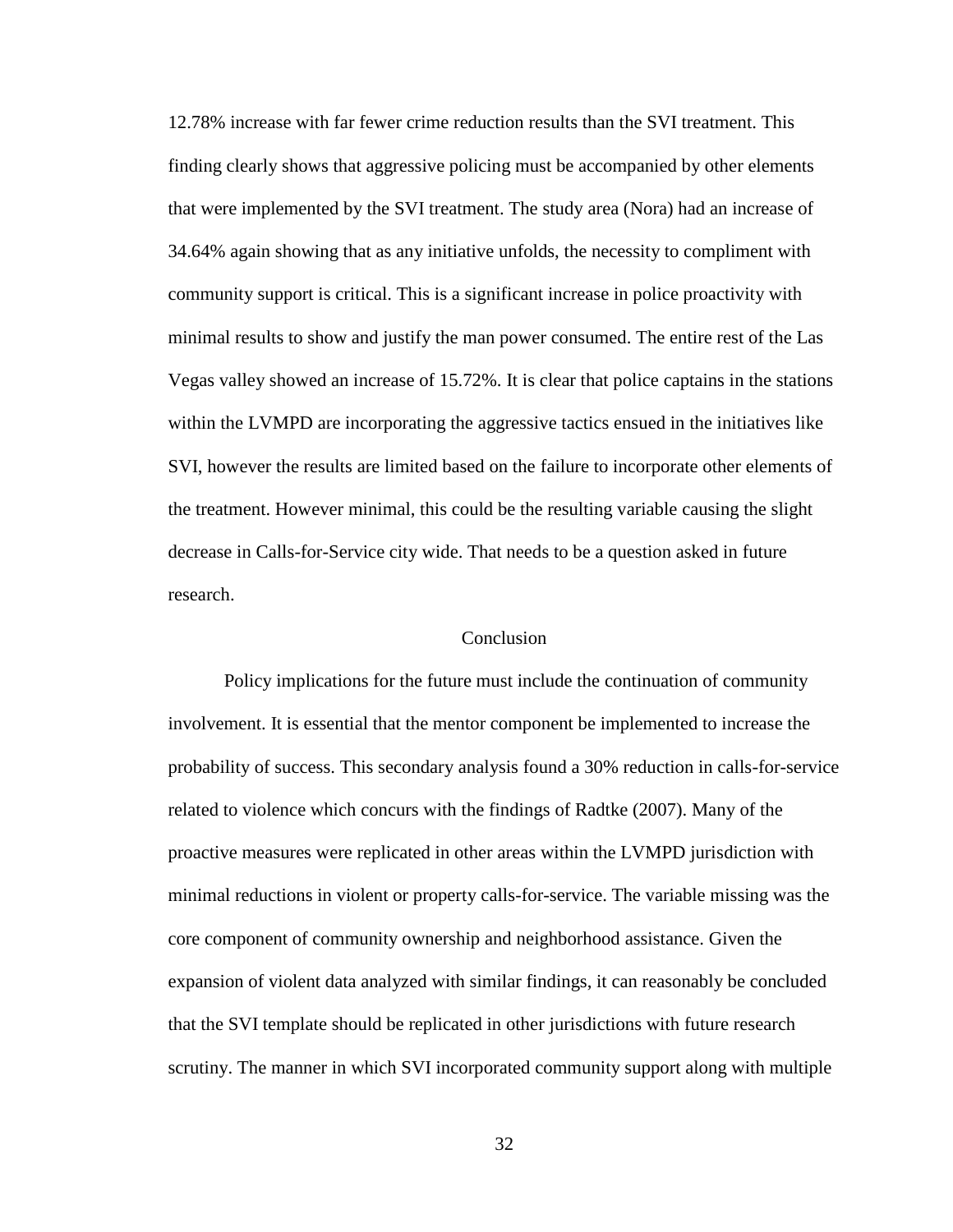agencies shows significant promise in the fight to reduce calls. This research set out to look at empirical evidence that showed signs of displacement. Spatial displacement did appear to occur in the comparison area based on the entire LVMPD jurisdiction showing a reduction in calls-for-service, whereas, the comparison area showed a minimal increase. A diffusion of benefits did however occur to surrounding areas to the SVI treatment. Communities need to help refine these strategies and add upon the successes.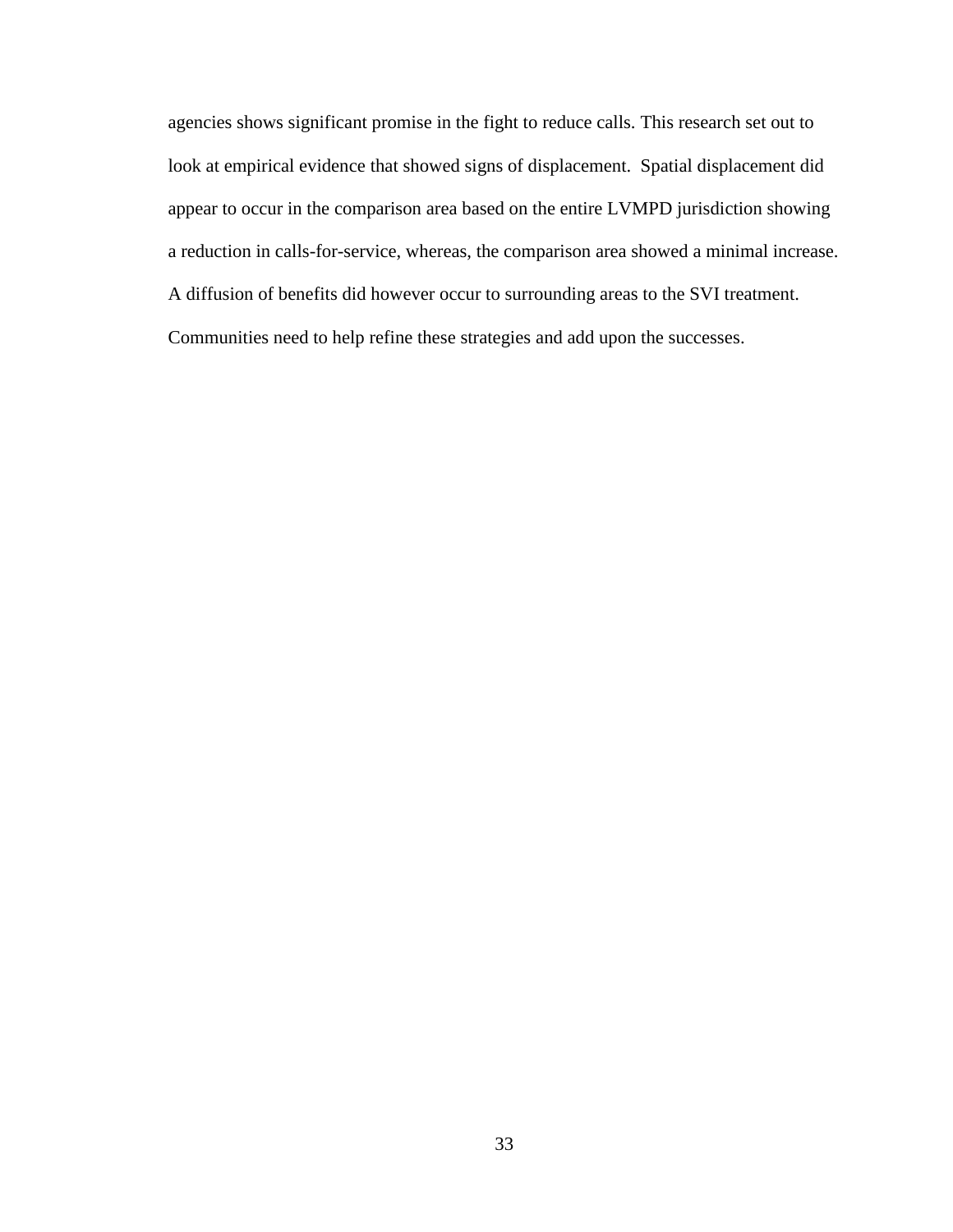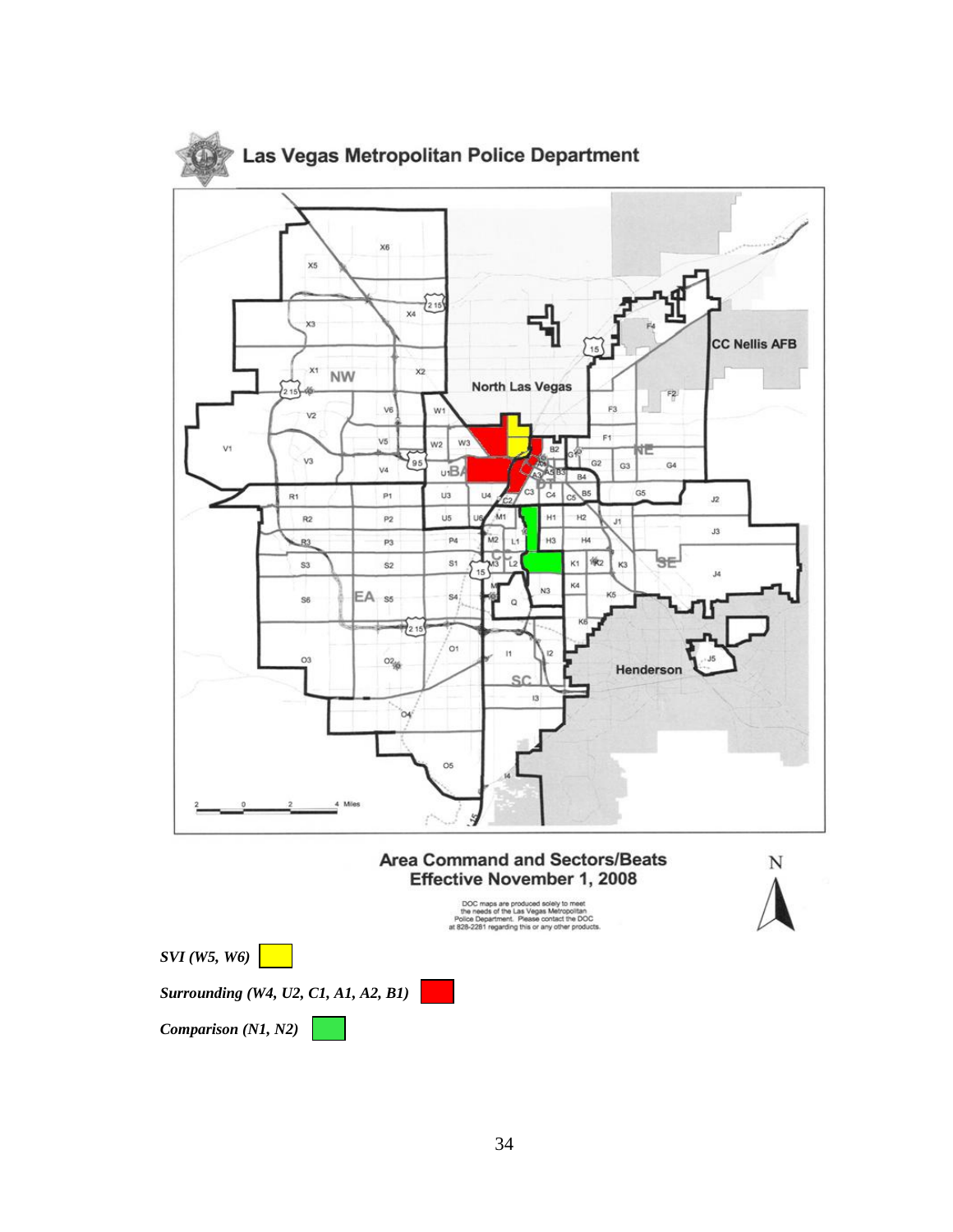#### **REFERENCES**

- Akers, R. L. (1994). *Criminological theories: Introduction and evaluation*. Los Angeles, CA: Roxbury Publishing.
- Barr, R. & Pease, K. (1990). Crime placement, displacement, and deflection*. Crime and Justice: A Review of Research*, Chicago, IL: University of Chicago Press.
- Bellamy, R. (1995). *On crime and punishments and other writings*. Cambridge, U.K.: Cambridge University Press.
- Braga, A. A., Kennedy D., Piehl A. & Waring, E. (2000). *The boston gun project: Impact evaluation findings*. Research Project submitted to U.S. National Institute of Justice.
- Braga, A. A., Kennedy D., Piehl A. & Waring, E. (2001). "Problem-oriented policing, deterrence, and youth violence: An evaluation of Boston's operation ceasefire." *Journal of Research in Crime and Delinquency,* 38, 195-225.
- Braga, A. A., (2005). Hot spots policing and crime prevention: A systematic review of randomized controlled trials. *Journal of Experimental Criminology,* 317-342.
- Caeti, T. (1999). Houston's targeted beat programs: A quasi experimental test of police patrol strategies. Ph.D. diss., Sam Houston State University, TX.
- Clarke, R. & Eck J. (2003). Become a problem-solving crime analyst: In 55 small steps. Jill Dando Institute of Crime Science, School of Public Policy, Cambridge, U.K.
- Clarke, R. & Weisburd D. (1994). *Diffusion of benefits*: *Crime prevention studies*. (pp. 165-84). Criminal Justice Press.
- Cornish, D. B. & Clarke R. (2001). Understanding crime displacement: An application of rational choice theory. *Criminology,* 25, 933-947.
- Critchley, T. A. (1967). *A history of police in England and Wales: 900-1966*. Montclair, NJ: Patterson-Smith.
- Gabor, T. (1978). Crime displacement: The literature and strategies for its investigation. *Crime and Justice,* 6, 100-07.
- Gabor, T. (1981). The crime displacement hypothesis: An empirical examination. *Crime and Delinquency,* 390-404.
- Gash, N. (1961). *Mr. secretary peel*. Cambridge, MA: Harvard University Press.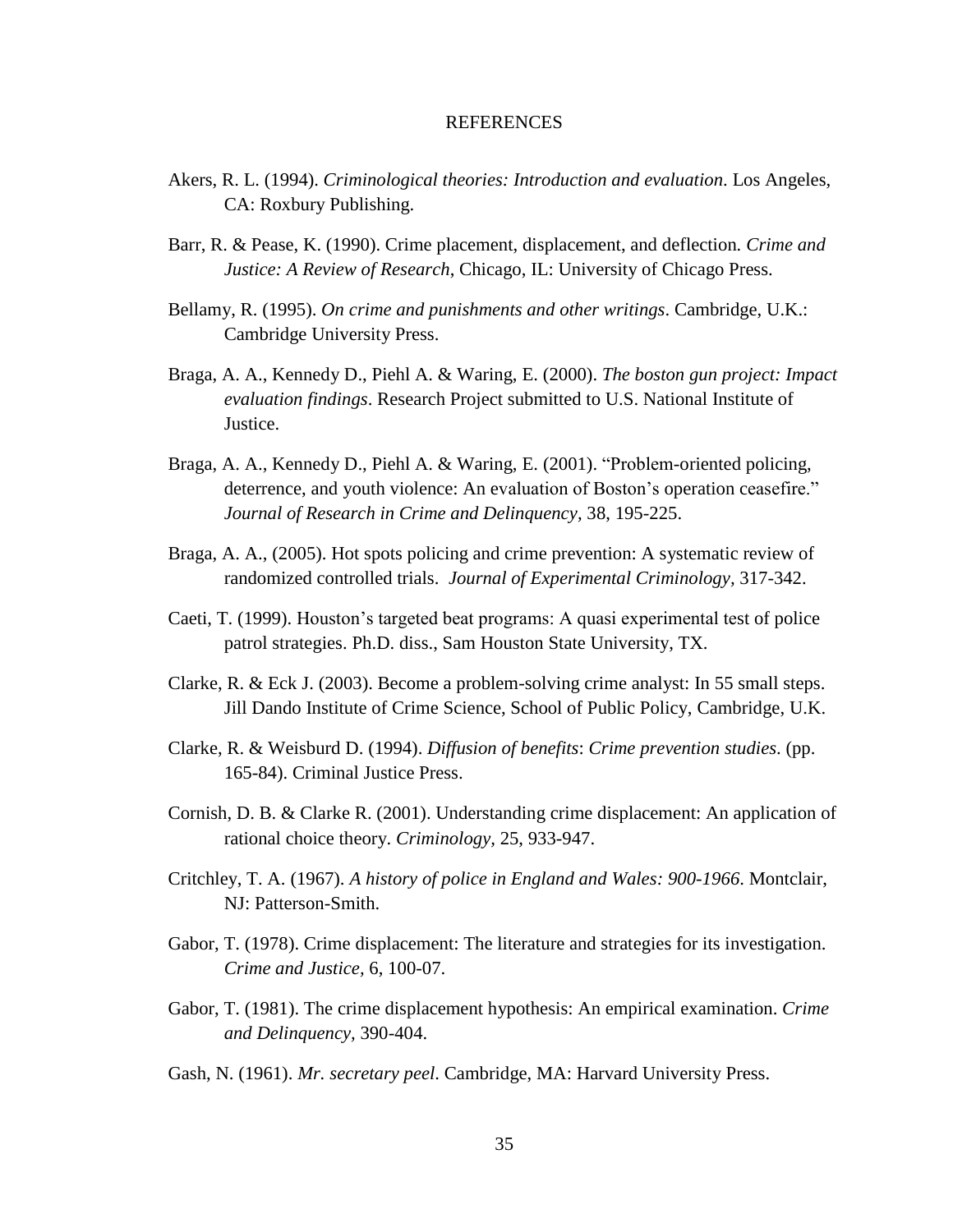- Goldstein, H. (1979). Improving policing: A problem-orientated approach. *Crime and Delinquency,* 25, 236-258.
- Goldstein, H. (1990). *Problem-Orientated Policing*. New York: McGraw-Hill.
- Green, L. (1995). Cleaning up drug hot spots in Oakland, California: The displacement and diffusion effects." *Justice Quarterly*, 12 (4), 737-754.
- Greene, J. R. (2000). Policies, process, and decisions of the criminal justice system: Community policing in America: Changing the nature, structure, and function of the police. *Criminal Justice,* 299-370.
- Gurr, T.R., Grabosky, P. & Hula, R. (1977). *The politics of crime and conflict: A comparative history of four cities*. Beverly Hills, CA: Sage.
- Hakim, S. & Rengert, G. (1981). *Crime Spillover*. Beverly Hills, CA: Sage
- Harcourt, B. (1998). Reflecting on the subject: A critique of the social influence conception of deterrence, The broken-windows theory, and order maintenance policing New York Style. *Michigan Law Review,* 97, 291-389.
- Hope, T. (1994). *Problem oriented policing and drug market locations: Three case studies. Crime prevention studies*, Criminal Justice Press.
- Kansas, City Missouri Police Department. (1977). *Response Time Analysis*. Kansas City, MO.
- Katz, C. M., Webb, V. J. & Schaefer, D. R. (2001). An assessment of the impact of quality-of-life policing on crime and disorder." *Justice Quarterly*, vol. 18, no 4.
- Kelling, G. L. & Moore, M. H. (1988). The evolving strategy of policing. *Perspectives on Policing,* 4, 1-16.
- Kelling, G. L., Pate, T., Dieckman, D. & Brown, C. E. (1974). The Kansas City preventative patrol experiment: A summary report. Washington, DC*. The Police Foundation*.
- Kelling, G. L. & Sousa, W. H. (2001). Do Police Matter? An Analysis of the Impact of New York City's Police Reforms. *Civic Report*, 22. New York: Manhattan Institute.
- Kennedy, D. M. & Barga, A. A. (1998). Homicide in Minneapolis: Research for problem solving. *Homicide Studies,* 2, 263-290.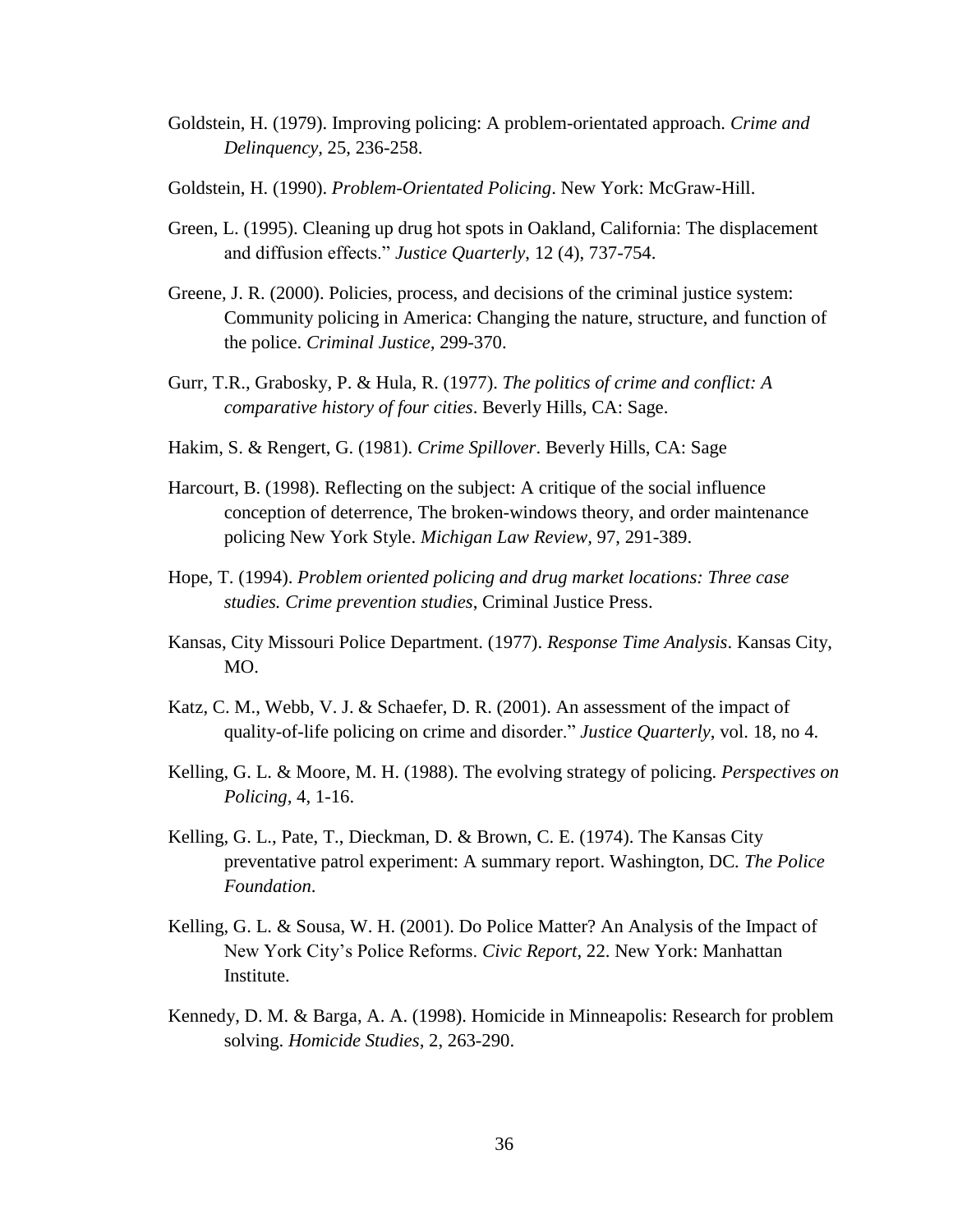- McGarrell, E. F. (2005). *Strategic problem solving and project safe neighborhoods*. Project Supported by National Institute of Justice, Office of Justice Programs, U.S. Department of Justice.
- MacKenzie, D. (1997). *Criminal justice and crime prevention in preventing crime: What works, what doesn't, what's promising*, edited by Sherman, L. W., Gottfredson, D. Eck, J. Reuter, P. & Bushway, S., 422-504. A Report to the United States Congress: Prepared for the National Institute of Justice. [\(http://www.acro.com.au/Reports/Sherman%20Preventing%20Crime.pdf\)](http://www.acro.com.au/Reports/Sherman%20Preventing%20Crime.pdf)
- Nagin, D. (1978). *General deterrence: A review of the empirical evidence*: *In deterrence and incarceration: Estimating the effects of criminal sanctions on crime rates*. (Eds.) Blumstein, A., Cohen, J. & Nagin, D. (1978). Washington DC: National Academy of Sciences, 95-139.
- Novak, K., Hartman, J., Holsinger, A. & Turner, M. (1999). The effects of aggressive policing of disorder on serious crime. *Policing,* 22, 171-90.
- Palmer, J. (1977). Economic analysis of the deterrent effect of punishment a review. *Journal of Research in Crime and Delinquency*, vol. 14, 4-21.
- Park, R. E. & Burgess, E. (1921). *Introduction to the science of sociology*. Chicago: University of Chicago Press
- Pierce, G., Spaar, S. & Briggs, L. (1988). *The character of police work: Strategic and tactical implications*. Boston, MA: Center for Applied Social Research.
- Radtke, T. (2008). *Safe village initiative: A quasi-experiment, evaluating the impact in west Las Vegas*. Master thesis, University of Nevada Las Vegas
- Reiss, A. J., (1971). Systemic observations of natural social phenomena. *Sociological Methodology*, vol. 3, San Francisco: Jossey-Bass
- Reppetto, T. (1976). Crime prevention and the displacement phenomenon. *Crime and Delinquency,* 2, 166-77.
- Sampson, R. & Raudenbush, S. (1999). Systemic social observation of public spaces: A new look at disorder in urban neighborhoods." *American Journal of Sociology*, 105, 603-51.
- Sherman, L. W. (1990). Police crackdowns: Initial and residual deterrence. *Crime and Justice: A Review of Research*, vol. 12.
- Sherman, L. W. (1993). Defiance, deterrence, and irrelevance: A theory of the criminal sanction. *Journal of Research in Crime and Delinquency,* 30, 445-473.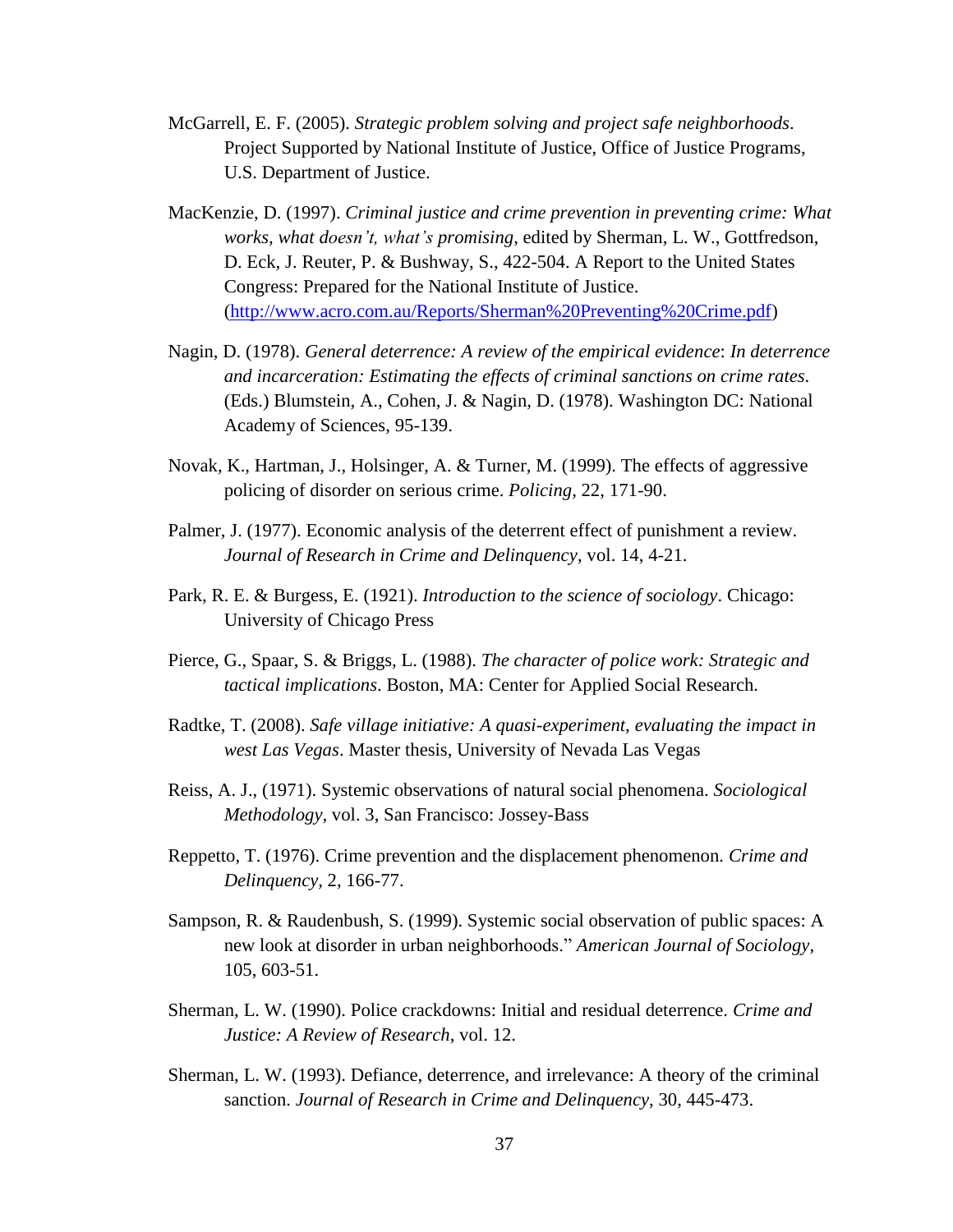- Sherman, L. W., & Weisburd, D. (1995). General deterrence effects of policing in crime hot spots: A random, controlled trial. *Justice Quarterly,* 12, 4, 625-648.
- Sherman, L. W. (1997). *Policing for crime. In preventing crime: What works, what doesn't, what's promising.* (Eds.) Sherman, L. W., Gottfredson, D., MacKenzie, Eck, J. D., Reuter P. & Bushway, S. 357-421. A Report to the United States Congress; Prepared for the National Institute of Justice.
- Sherman, L. W. & Eck, J. (2002). *Policing for crime prevention*. *In Evidence-Based Crime Prevention*. (Eds.) Sherman, L.W., Farrington, D. P., Welsh, B. C. & MacKenzie, D. L. 295-329. New York: Rutledge.
- Sherman, L. W., Gartin, P. & Buerger, M. (1989). Hot spots of predatory crime: Routine activities and the criminology of place. *Criminology,* 27, 27-56.
- Skogan, W. G. (1990). *Disorder and decline: Crime and the spiral of urban decay in American neighborhoods*. New York: Free Press.
- Skogan, W. G. & Frydl, K. (2004). *Fairness and effectiveness in policing: The evidence*. Washington, DC: The National Academies Press.
- Trojanowicz, R. (1986). *Evaluating a neighborhood foot patrol program: The Flint. Michigan project. In community crime prevention: Does it work?* (Eds.) Rosenbaum, D. Beverly Hills, CA: Sage.
- United States Attorney Office for the Eastern District of Virginia. (1999). *Project exile executive summary*.<http://www.vahv.org/Exile?Richmond?PE-R005.html>
- University of Illinois at Chicago: School of Public Health. (2007). *Ceasefire: A campaign to stop the shooting. The chicago project for violence prevention*. <http://www.ceasefirechicago.org/statereport07.pdf>
- U.S. Department of Justice: Office of Justice Programs. (2005). *Reducing gun violence: Operation ceasefire in Los Angeles.* National Institute of Justice. Washington. DC: U.S. Department of Justice. <http://www.ncjrs.gov/pdffiles1/nij/192378.pdf>
- Walker, S. (2006). *Sense and nonsense about crime and drugs: A policy guide*, (6<sup>th</sup> ed). Belmont, CA.
- Wellford, C., Pepper, J. & Petrie, C. (2005). *Firearms and violence: A critical review*. Committee to improve research information and data on firearms. Committee on law and justice, division of behavioral and social sciences and education. Washington, DC: The National Academies Press.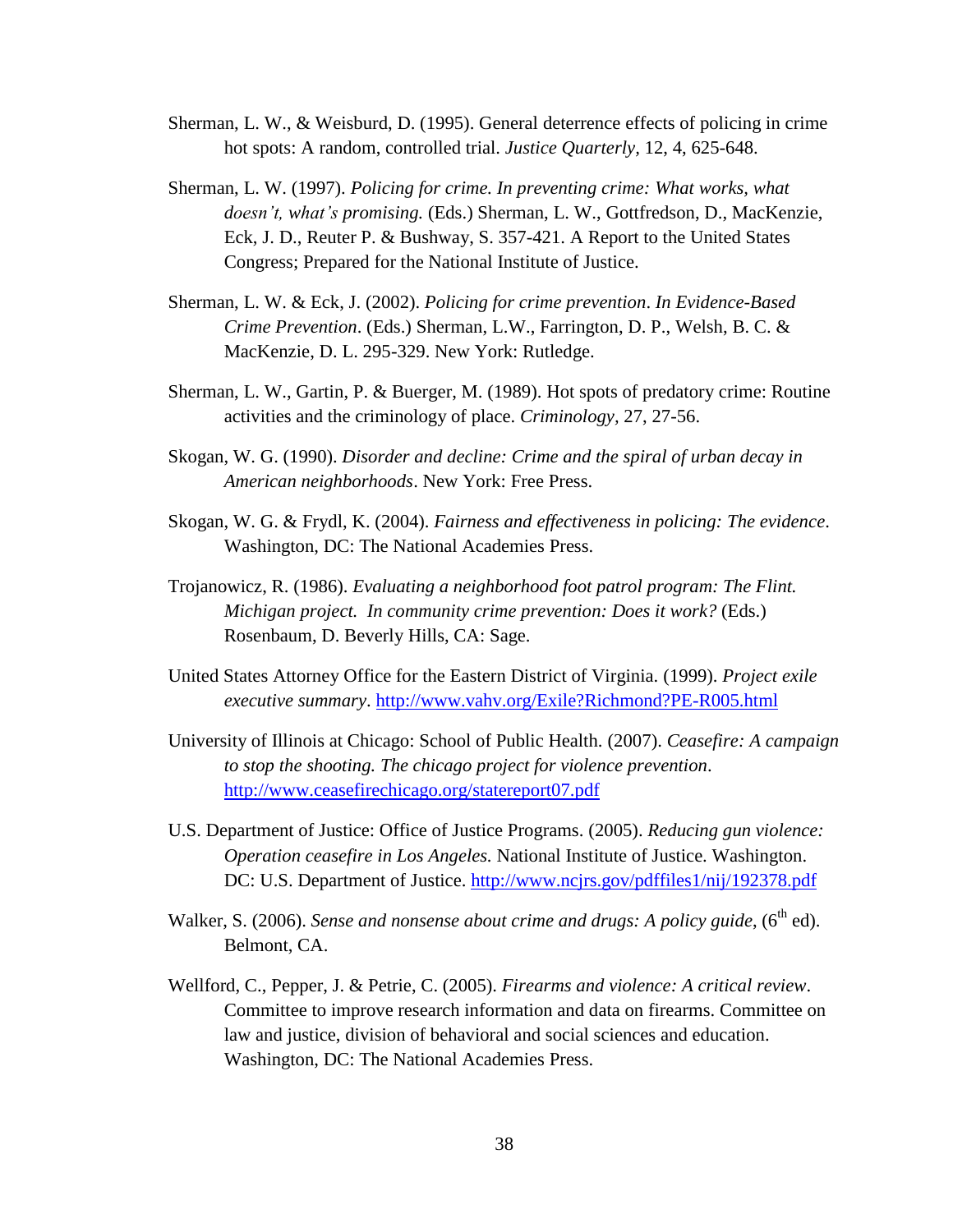- Weisburd, D. & Braga, A. (2006). *Hot spots policing as a model for police innovation. In police innovation: Contrasting perspectives*. (Eds.) Weisburd, D. & Braga, A. 225-266. Cambridge. UK. Cambridge University Press.
- Weisburd, D. & L. Green. (1995). Policing drug hot spots: The Jersey City drug market analysis experiment. *Justice Quarterly,* 12, 711-35.
- Weisburd, D. & Eck, J. (2001). What Can Police Do to Reduce Crime, Disorder, and Fear? *Annals of the American academy of political and social science*, 593, 42-65.
- Weisburd, D. L., Wyckoff, J. R,. Eck, J., Hinkle, J. & Gajewski, F. (2006). Does crime just move around the corner? A controlled study of spatial displacement and diffusion of crime control benefits. *Criminology,* vol. 44, 549-590.
- Wilson, J. Q., & Kelling, G. (1982). Broken windows: The police and neighborhood safety. *Atlantic Monthly,* 249, 29-38.